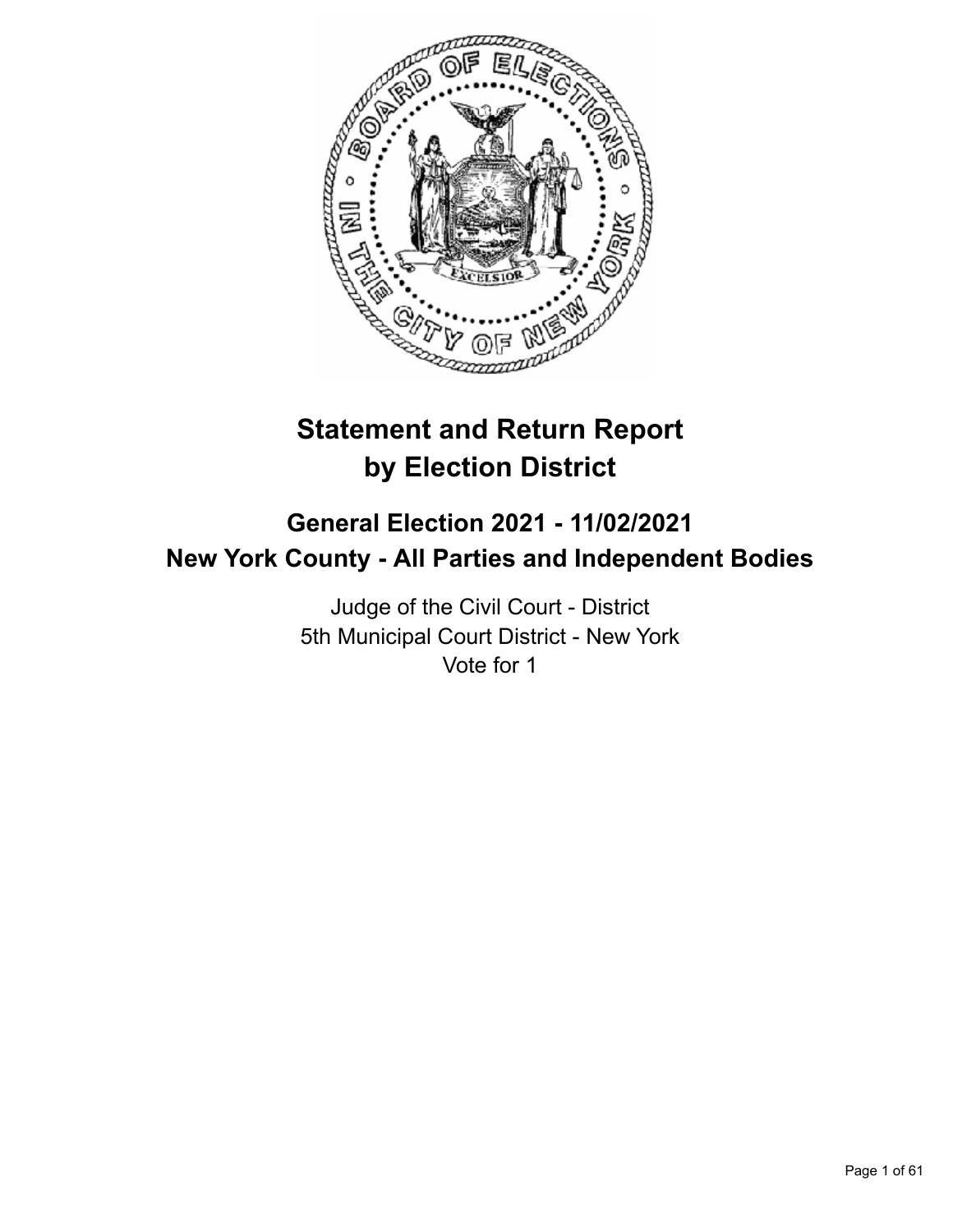

| <b>PUBLIC COUNTER</b>                                    | 97       |
|----------------------------------------------------------|----------|
| <b>MANUALLY COUNTED EMERGENCY</b>                        | 0        |
| ABSENTEE / MILITARY                                      | 15       |
| AFFIDAVIT                                                | $\Omega$ |
| <b>Total Ballots</b>                                     | 112      |
| Less - Inapplicable Federal/Special Presidential Ballots | 0        |
| <b>Total Applicable Ballots</b>                          | 112      |
| HASA A. KINGO (DEMOCRATIC)                               | 75       |
| DAVID CHUTTER (WRITE-IN)                                 |          |
| DAVID NIDUS (WRITE-IN)                                   |          |
| LINA FRANCO (WRITE-IN)                                   |          |
| OLIVE KESSLER (WRITE-IN)                                 | 1        |
| UNATTRIBUTABLE WRITE-IN (WRITE-IN)                       | 2        |
| <b>Total Votes</b>                                       | 81       |
| Unrecorded                                               | 31       |

## **031/67**

| <b>PUBLIC COUNTER</b>                                    | 412 |
|----------------------------------------------------------|-----|
| <b>MANUALLY COUNTED EMERGENCY</b>                        | 0   |
| ABSENTEE / MILITARY                                      | 31  |
| AFFIDAVIT                                                | 2   |
| <b>Total Ballots</b>                                     | 445 |
| Less - Inapplicable Federal/Special Presidential Ballots | 0   |
| <b>Total Applicable Ballots</b>                          | 445 |
| HASA A. KINGO (DEMOCRATIC)                               | 351 |
| ANDREW FREY (WRITE-IN)                                   |     |
| <b>JOSEPH BIDEN (WRITE-IN)</b>                           |     |
| TED CRUZ (WRITE-IN)                                      |     |
| UNATTRIBUTABLE WRITE-IN (WRITE-IN)                       |     |
| <b>Total Votes</b>                                       | 355 |
| Unrecorded                                               | 90  |

| 353 |
|-----|
| 0   |
| 51  |
|     |
| 405 |
| 0   |
| 405 |
| 307 |
|     |
|     |
|     |
| 310 |
| 95  |
|     |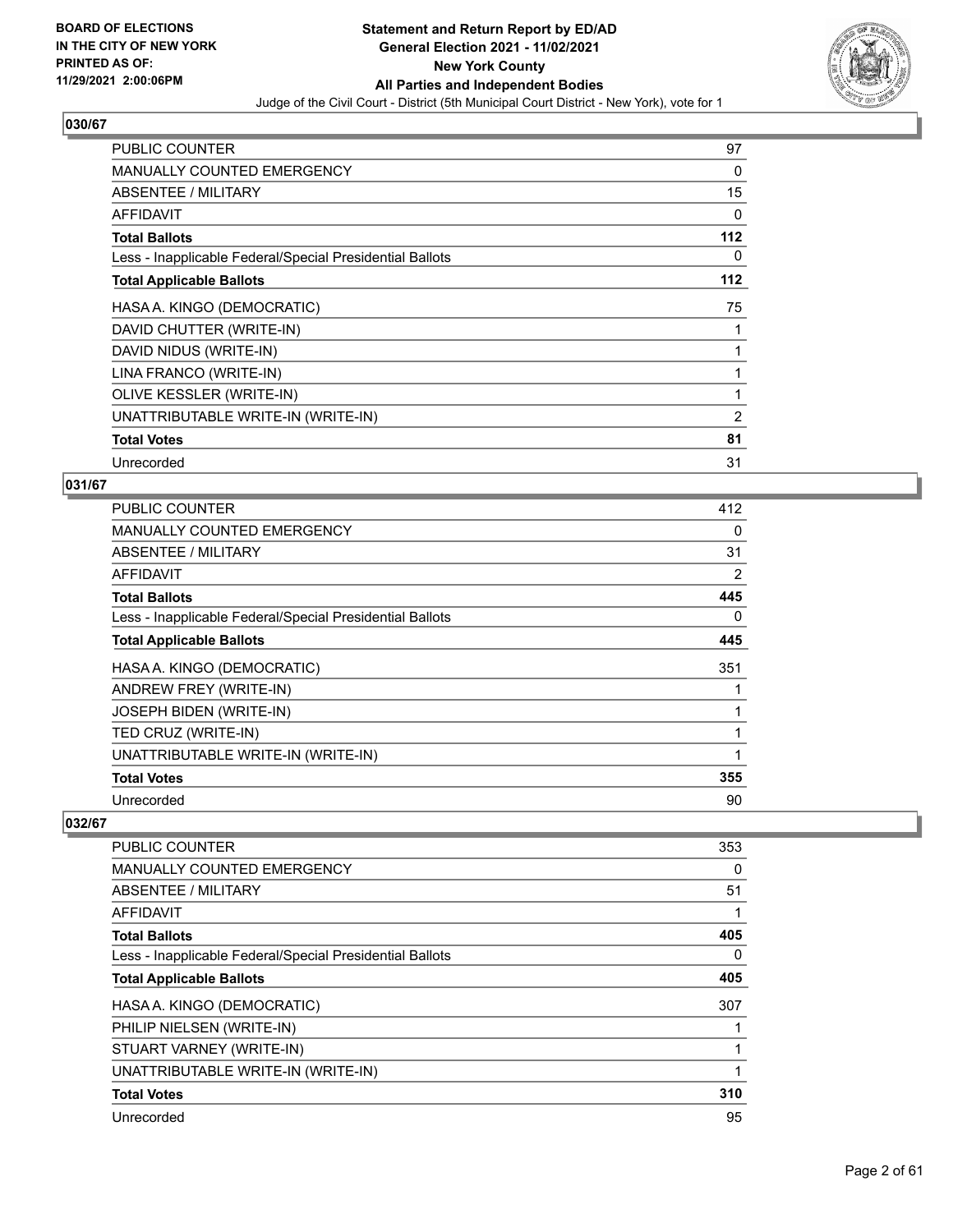

| <b>PUBLIC COUNTER</b>                                    | 218            |
|----------------------------------------------------------|----------------|
| <b>MANUALLY COUNTED EMERGENCY</b>                        | 0              |
| ABSENTEE / MILITARY                                      | 43             |
| AFFIDAVIT                                                | 2              |
| <b>Total Ballots</b>                                     | 263            |
| Less - Inapplicable Federal/Special Presidential Ballots | 0              |
| <b>Total Applicable Ballots</b>                          | 263            |
| HASA A. KINGO (DEMOCRATIC)                               | 211            |
| JEB SINGER (WRITE-IN)                                    |                |
| UNATTRIBUTABLE WRITE-IN (WRITE-IN)                       | $\overline{2}$ |
| <b>Total Votes</b>                                       | 214            |
| Unrecorded                                               | 49             |

## **034/67**

| <b>PUBLIC COUNTER</b>                                    | 170      |
|----------------------------------------------------------|----------|
| <b>MANUALLY COUNTED EMERGENCY</b>                        | $\Omega$ |
| ABSENTEE / MILITARY                                      | 22       |
| <b>AFFIDAVIT</b>                                         | 3        |
| <b>Total Ballots</b>                                     | 195      |
| Less - Inapplicable Federal/Special Presidential Ballots | $\Omega$ |
| <b>Total Applicable Ballots</b>                          | 195      |
| HASA A. KINGO (DEMOCRATIC)                               | 149      |
| DONALD TRUMP (WRITE-IN)                                  |          |
| <b>Total Votes</b>                                       | 150      |
| Unrecorded                                               | 45       |
|                                                          |          |

| <b>PUBLIC COUNTER</b>                                    | 293 |
|----------------------------------------------------------|-----|
| <b>MANUALLY COUNTED EMERGENCY</b>                        | 0   |
| ABSENTEE / MILITARY                                      | 46  |
| <b>AFFIDAVIT</b>                                         | 0   |
| <b>Total Ballots</b>                                     | 339 |
| Less - Inapplicable Federal/Special Presidential Ballots | 0   |
| <b>Total Applicable Ballots</b>                          | 339 |
| HASA A. KINGO (DEMOCRATIC)                               | 267 |
| HOWARD ZUCKER (WRITE-IN)                                 |     |
| JEROME JUNGSTER (WRITE-IN)                               | 1   |
| LEE REITER (WRITE-IN)                                    | 1   |
| MARK ELLIS (WRITE-IN)                                    | 1   |
| RUDOLPH GIULIANI (WRITE-IN)                              | 1   |
| SEAN SINGH (WRITE-IN)                                    | 1   |
| UNATTRIBUTABLE WRITE-IN (WRITE-IN)                       | 1   |
| <b>Total Votes</b>                                       | 274 |
| Unrecorded                                               | 65  |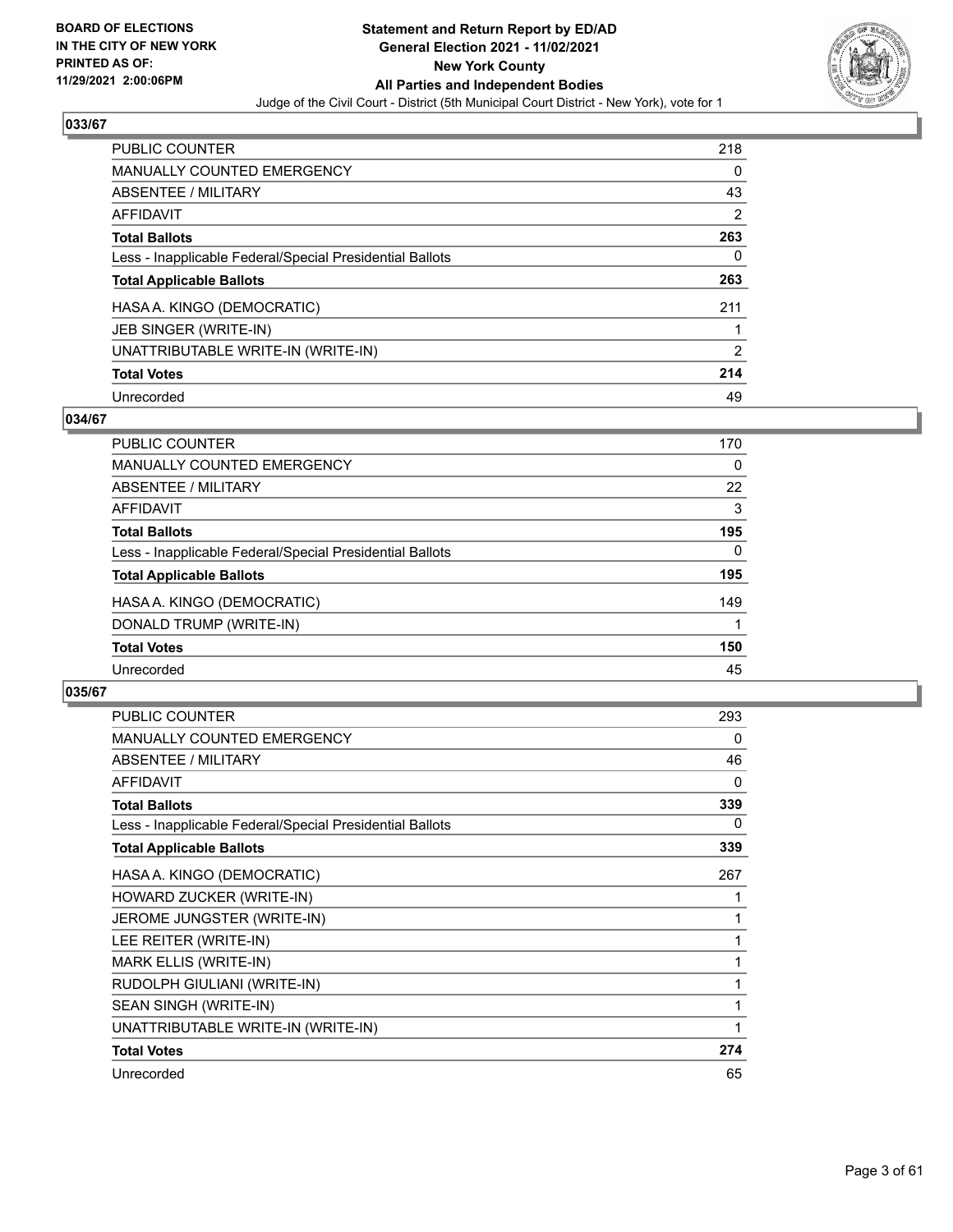

| <b>PUBLIC COUNTER</b>                                    | 143 |
|----------------------------------------------------------|-----|
| <b>MANUALLY COUNTED EMERGENCY</b>                        | 0   |
| ABSENTEE / MILITARY                                      | 24  |
| AFFIDAVIT                                                | 2   |
| <b>Total Ballots</b>                                     | 169 |
| Less - Inapplicable Federal/Special Presidential Ballots | 0   |
| <b>Total Applicable Ballots</b>                          | 169 |
| HASA A. KINGO (DEMOCRATIC)                               | 140 |
| ELON MUSK (WRITE-IN)                                     |     |
| SEAN SEANLON (WRITE-IN)                                  |     |
| <b>Total Votes</b>                                       | 142 |
| Unrecorded                                               | 27  |

## **037/67**

| <b>PUBLIC COUNTER</b>                                    | 267 |
|----------------------------------------------------------|-----|
| MANUALLY COUNTED EMERGENCY                               | 0   |
| ABSENTEE / MILITARY                                      | 24  |
| AFFIDAVIT                                                | 3   |
| <b>Total Ballots</b>                                     | 294 |
| Less - Inapplicable Federal/Special Presidential Ballots | 0   |
| <b>Total Applicable Ballots</b>                          | 294 |
| HASA A. KINGO (DEMOCRATIC)                               | 225 |
| CURTIS A. SLIWA (WRITE-IN)                               |     |
| DONALD TRUMP (WRITE-IN)                                  |     |
| RICK HILLS (WRITE-IN)                                    | 1   |
| UNATTRIBUTABLE WRITE-IN (WRITE-IN)                       | 1   |
| <b>Total Votes</b>                                       | 229 |
| Unrecorded                                               | 65  |

| PUBLIC COUNTER                                           | 165 |
|----------------------------------------------------------|-----|
| MANUALLY COUNTED EMERGENCY                               | 0   |
| ABSENTEE / MILITARY                                      | 22  |
| AFFIDAVIT                                                |     |
| <b>Total Ballots</b>                                     | 188 |
| Less - Inapplicable Federal/Special Presidential Ballots | 0   |
| <b>Total Applicable Ballots</b>                          | 188 |
| HASA A. KINGO (DEMOCRATIC)                               | 148 |
| PETER C. HEIN (WRITE-IN)                                 |     |
| <b>Total Votes</b>                                       | 149 |
| Unrecorded                                               | 39  |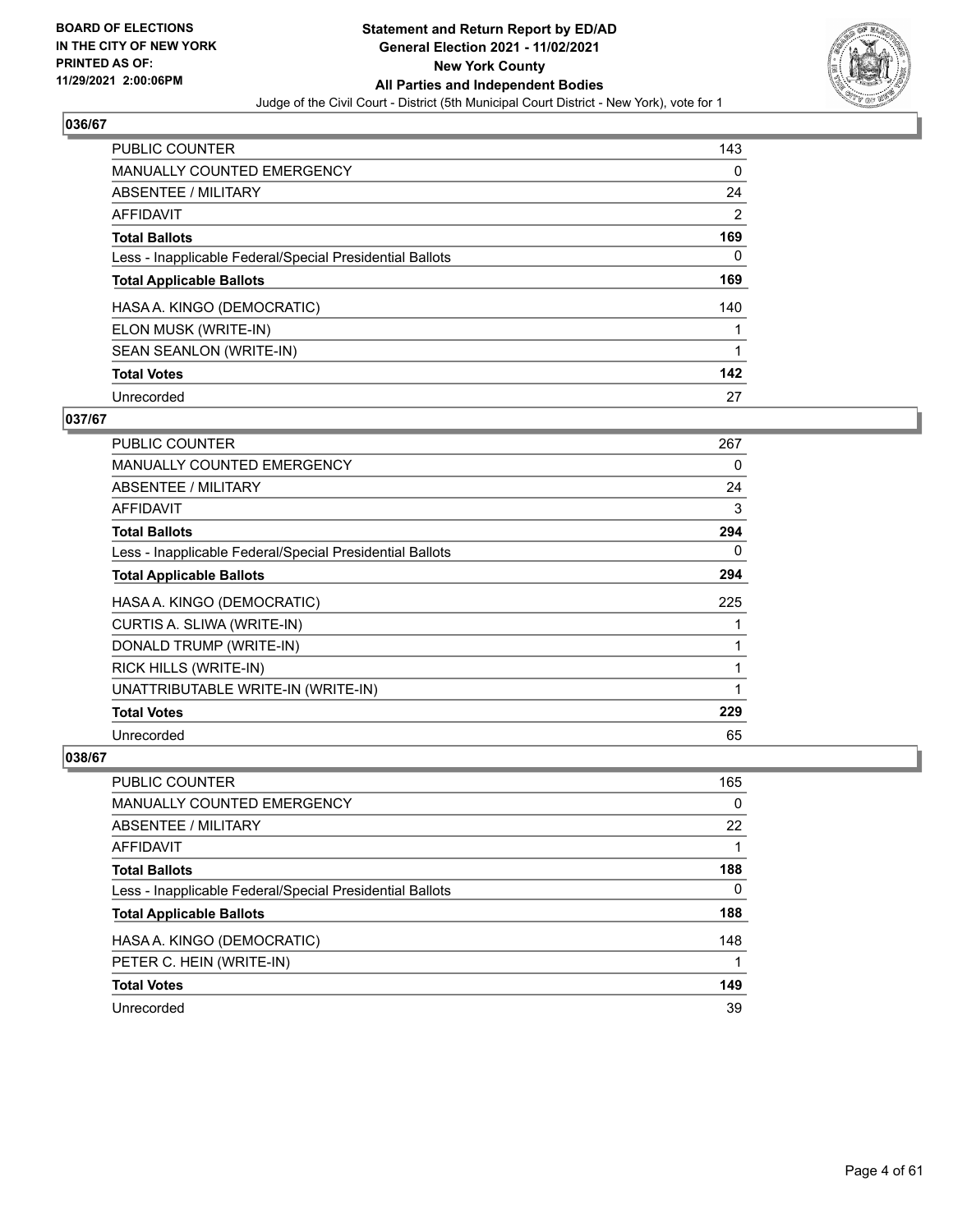

| <b>PUBLIC COUNTER</b>                                    | 202 |
|----------------------------------------------------------|-----|
| <b>MANUALLY COUNTED EMERGENCY</b>                        | 0   |
| ABSENTEE / MILITARY                                      | 32  |
| AFFIDAVIT                                                | 2   |
| <b>Total Ballots</b>                                     | 236 |
| Less - Inapplicable Federal/Special Presidential Ballots | 0   |
| <b>Total Applicable Ballots</b>                          | 236 |
| HASA A. KINGO (DEMOCRATIC)                               | 181 |
| DAVID PEREZ (WRITE-IN)                                   |     |
| SCOTT MARKOFF (WRITE-IN)                                 |     |
| <b>Total Votes</b>                                       | 183 |
| Unrecorded                                               | 53  |

## **040/67**

| <b>PUBLIC COUNTER</b>                                    | 241 |
|----------------------------------------------------------|-----|
| <b>MANUALLY COUNTED EMERGENCY</b>                        | 0   |
| ABSENTEE / MILITARY                                      | 20  |
| AFFIDAVIT                                                | 2   |
| <b>Total Ballots</b>                                     | 263 |
| Less - Inapplicable Federal/Special Presidential Ballots | 0   |
| <b>Total Applicable Ballots</b>                          | 263 |
| HASA A. KINGO (DEMOCRATIC)                               | 212 |
| CURTIS A. SLIWA (WRITE-IN)                               | 2   |
| KANYE WEST (WRITE-IN)                                    |     |
| UNATTRIBUTABLE WRITE-IN (WRITE-IN)                       |     |
| <b>Total Votes</b>                                       | 216 |
| Unrecorded                                               | 47  |

| <b>PUBLIC COUNTER</b>                                    | 300 |
|----------------------------------------------------------|-----|
| MANUALLY COUNTED EMERGENCY                               | 0   |
| ABSENTEE / MILITARY                                      | 37  |
| AFFIDAVIT                                                |     |
| <b>Total Ballots</b>                                     | 338 |
| Less - Inapplicable Federal/Special Presidential Ballots | 0   |
| <b>Total Applicable Ballots</b>                          | 338 |
| HASA A. KINGO (DEMOCRATIC)                               | 265 |
| <b>BRANDON SINGH (WRITE-IN)</b>                          |     |
| <b>BRIAN PRENO (WRITE-IN)</b>                            |     |
| ELIZABETH COLLETON (WRITE-IN)                            |     |
| <b>Total Votes</b>                                       | 268 |
| Unrecorded                                               | 70  |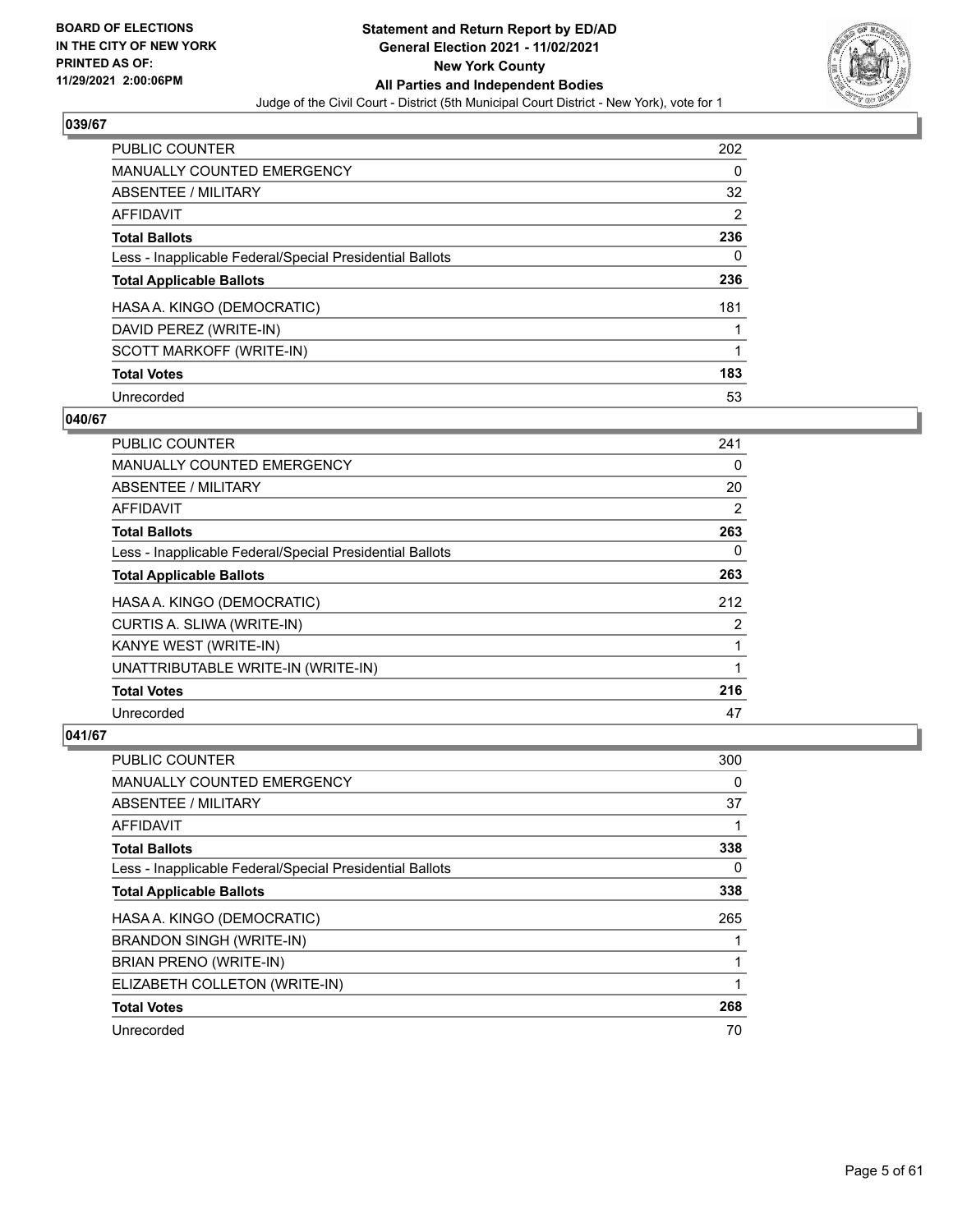

| <b>PUBLIC COUNTER</b>                                    | 577 |
|----------------------------------------------------------|-----|
| <b>MANUALLY COUNTED EMERGENCY</b>                        | 0   |
| ABSENTEE / MILITARY                                      | 53  |
| <b>AFFIDAVIT</b>                                         |     |
| <b>Total Ballots</b>                                     | 631 |
| Less - Inapplicable Federal/Special Presidential Ballots | 0   |
| <b>Total Applicable Ballots</b>                          | 631 |
| HASA A. KINGO (DEMOCRATIC)                               | 498 |
| ROBIN KRAVITZ (WRITE-IN)                                 |     |
| UNATTRIBUTABLE WRITE-IN (WRITE-IN)                       |     |
| <b>Total Votes</b>                                       | 500 |
| Unrecorded                                               | 131 |

## **043/67**

| PUBLIC COUNTER                                           | 531      |
|----------------------------------------------------------|----------|
| <b>MANUALLY COUNTED EMERGENCY</b>                        | 0        |
| ABSENTEE / MILITARY                                      | 54       |
| AFFIDAVIT                                                | 0        |
| <b>Total Ballots</b>                                     | 585      |
| Less - Inapplicable Federal/Special Presidential Ballots | $\Omega$ |
| <b>Total Applicable Ballots</b>                          | 585      |
| HASA A. KINGO (DEMOCRATIC)                               | 462      |
| CHRISTINE TESSITORE (WRITE-IN)                           |          |
| JOHN PUTNUN (WRITE-IN)                                   |          |
| RICHARD CHAN (WRITE-IN)                                  |          |
| <b>Total Votes</b>                                       | 465      |
| Unrecorded                                               | 120      |

| <b>PUBLIC COUNTER</b>                                    | 283 |
|----------------------------------------------------------|-----|
| <b>MANUALLY COUNTED EMERGENCY</b>                        | 0   |
| ABSENTEE / MILITARY                                      | 13  |
| AFFIDAVIT                                                | 3   |
| <b>Total Ballots</b>                                     | 299 |
| Less - Inapplicable Federal/Special Presidential Ballots | 0   |
| <b>Total Applicable Ballots</b>                          | 299 |
| HASA A. KINGO (DEMOCRATIC)                               | 243 |
| AMY PRESS (WRITE-IN)                                     |     |
| UNATTRIBUTABLE WRITE-IN (WRITE-IN)                       |     |
| <b>Total Votes</b>                                       | 245 |
| Unrecorded                                               | 54  |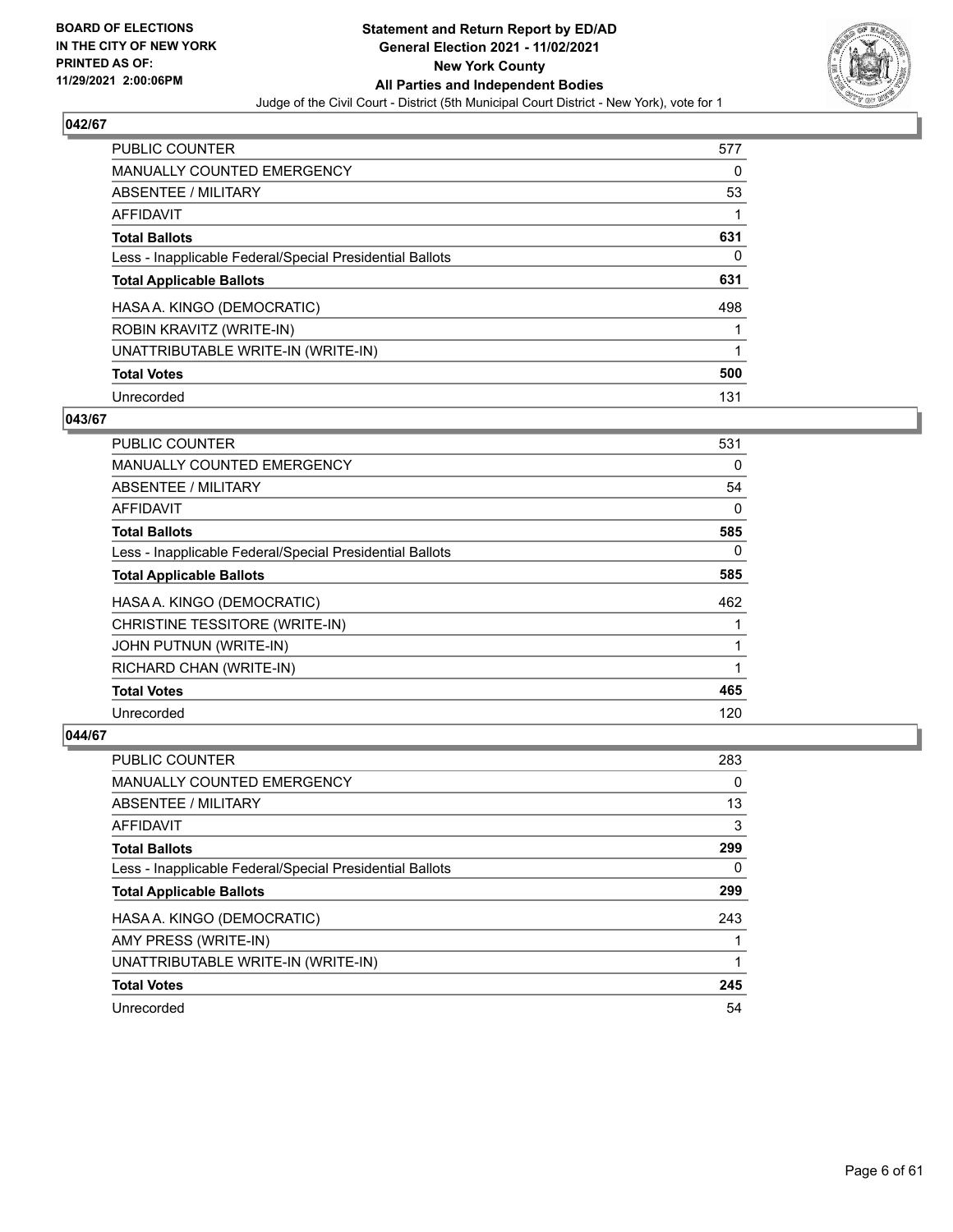

| <b>PUBLIC COUNTER</b>                                    | 173            |
|----------------------------------------------------------|----------------|
| <b>MANUALLY COUNTED EMERGENCY</b>                        | 0              |
| ABSENTEE / MILITARY                                      | 25             |
| <b>AFFIDAVIT</b>                                         | 3              |
| <b>Total Ballots</b>                                     | 201            |
| Less - Inapplicable Federal/Special Presidential Ballots | 0              |
| <b>Total Applicable Ballots</b>                          | 201            |
| HASA A. KINGO (DEMOCRATIC)                               | 142            |
| JULEE FLOOD (WRITE-IN)                                   |                |
| UNATTRIBUTABLE WRITE-IN (WRITE-IN)                       | $\overline{2}$ |
| <b>Total Votes</b>                                       | 145            |
| Unrecorded                                               | 56             |

## **046/67**

| <b>PUBLIC COUNTER</b>                                    | 417            |
|----------------------------------------------------------|----------------|
| <b>MANUALLY COUNTED EMERGENCY</b>                        | 0              |
| ABSENTEE / MILITARY                                      | 54             |
| <b>AFFIDAVIT</b>                                         | 3              |
| <b>Total Ballots</b>                                     | 474            |
| Less - Inapplicable Federal/Special Presidential Ballots | $\Omega$       |
| <b>Total Applicable Ballots</b>                          | 474            |
| HASA A. KINGO (DEMOCRATIC)                               | 386            |
| AARON GOWATICK (WRITE-IN)                                |                |
| UNATTRIBUTABLE WRITE-IN (WRITE-IN)                       | $\overline{2}$ |
| <b>Total Votes</b>                                       | 389            |
| Unrecorded                                               | 85             |

| <b>PUBLIC COUNTER</b>                                    | 202      |
|----------------------------------------------------------|----------|
| <b>MANUALLY COUNTED EMERGENCY</b>                        | 0        |
| ABSENTEE / MILITARY                                      | 49       |
| <b>AFFIDAVIT</b>                                         | 5        |
| <b>Total Ballots</b>                                     | 256      |
| Less - Inapplicable Federal/Special Presidential Ballots | $\Omega$ |
| <b>Total Applicable Ballots</b>                          | 256      |
| HASA A. KINGO (DEMOCRATIC)                               | 175      |
| STEVEN MOSTOFSKY (WRITE-IN)                              |          |
| UNATTRIBUTABLE WRITE-IN (WRITE-IN)                       | 4        |
| <b>Total Votes</b>                                       | 180      |
| Unrecorded                                               | 76       |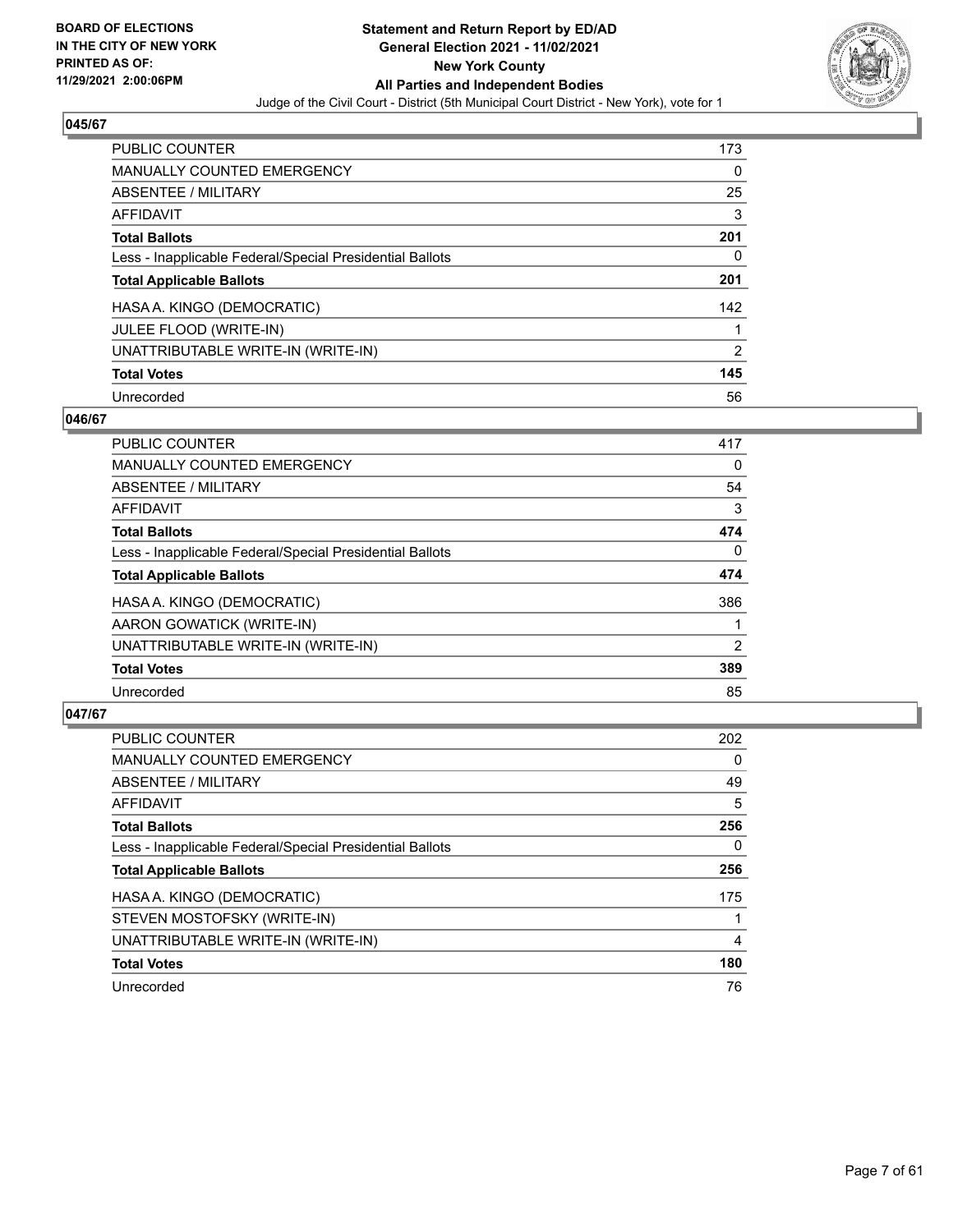

| <b>PUBLIC COUNTER</b>                                    | 150 |
|----------------------------------------------------------|-----|
| <b>MANUALLY COUNTED EMERGENCY</b>                        | 0   |
| <b>ABSENTEE / MILITARY</b>                               | 13  |
| AFFIDAVIT                                                | 2   |
| <b>Total Ballots</b>                                     | 165 |
| Less - Inapplicable Federal/Special Presidential Ballots | 0   |
| <b>Total Applicable Ballots</b>                          | 165 |
| HASA A. KINGO (DEMOCRATIC)                               | 132 |
| <b>Total Votes</b>                                       | 132 |
| Unrecorded                                               | 33  |

## **049/67**

| PUBLIC COUNTER                                           | 290      |
|----------------------------------------------------------|----------|
| <b>MANUALLY COUNTED EMERGENCY</b>                        | 0        |
| ABSENTEE / MILITARY                                      | 31       |
| AFFIDAVIT                                                | 3        |
| <b>Total Ballots</b>                                     | 324      |
| Less - Inapplicable Federal/Special Presidential Ballots | $\Omega$ |
| <b>Total Applicable Ballots</b>                          | 324      |
| HASA A. KINGO (DEMOCRATIC)                               | 261      |
| BILL GOODMAN (WRITE-IN)                                  |          |
| UNATTRIBUTABLE WRITE-IN (WRITE-IN)                       | 2        |
| <b>Total Votes</b>                                       | 264      |
| Unrecorded                                               | 60       |
|                                                          |          |

| <b>PUBLIC COUNTER</b>                                    | 399            |
|----------------------------------------------------------|----------------|
| <b>MANUALLY COUNTED EMERGENCY</b>                        | 0              |
| ABSENTEE / MILITARY                                      | 65             |
| <b>AFFIDAVIT</b>                                         | 1              |
| <b>Total Ballots</b>                                     | 465            |
| Less - Inapplicable Federal/Special Presidential Ballots | 0              |
| <b>Total Applicable Ballots</b>                          | 465            |
| HASA A. KINGO (DEMOCRATIC)                               | 346            |
| HARVEY STEIN (WRITE-IN)                                  |                |
| <b>JEN PSAKI (WRITE-IN)</b>                              |                |
| TALI FARHADIAN WEINSTEIN (WRITE-IN)                      |                |
| TYLER BARTLETT (WRITE-IN)                                | $\overline{2}$ |
| UNATTRIBUTABLE WRITE-IN (WRITE-IN)                       | 3              |
| <b>Total Votes</b>                                       | 354            |
| Unrecorded                                               | 111            |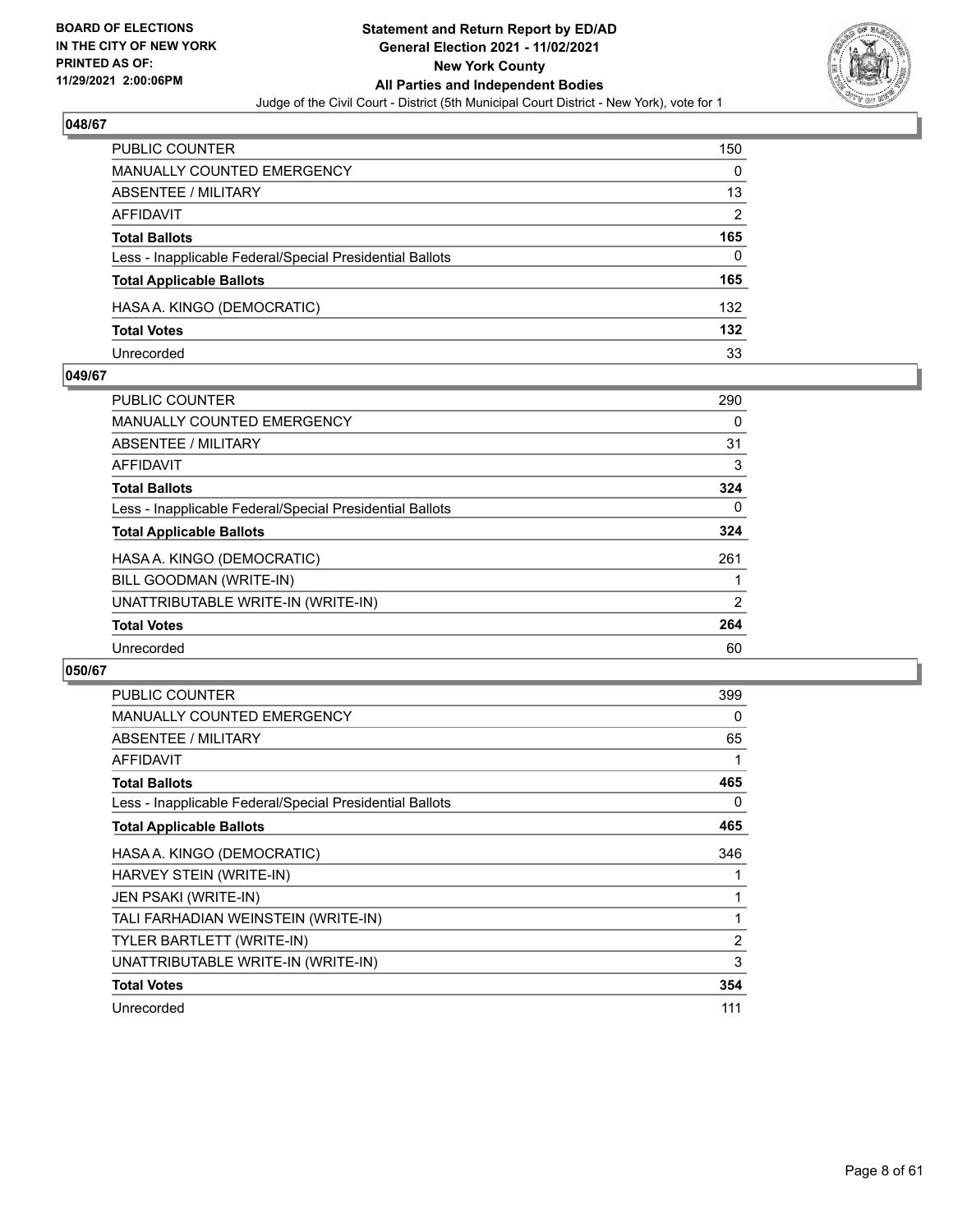

| <b>PUBLIC COUNTER</b>                                    | 302 |
|----------------------------------------------------------|-----|
| <b>MANUALLY COUNTED EMERGENCY</b>                        | 0   |
| ABSENTEE / MILITARY                                      | 41  |
| AFFIDAVIT                                                |     |
| <b>Total Ballots</b>                                     | 344 |
| Less - Inapplicable Federal/Special Presidential Ballots | 0   |
| <b>Total Applicable Ballots</b>                          | 344 |
| HASA A. KINGO (DEMOCRATIC)                               | 267 |
| ETHAN GOLDSTEIN (WRITE-IN)                               |     |
| HILLEL GROSS (WRITE-IN)                                  |     |
| RUDOLPH GIULIANI (WRITE-IN)                              |     |
| UNATTRIBUTABLE WRITE-IN (WRITE-IN)                       |     |
| VICTORIA GRAFFEO (WRITE-IN)                              |     |
| <b>Total Votes</b>                                       | 272 |
| Unrecorded                                               | 72  |

## **053/67**

| <b>PUBLIC COUNTER</b>                                    | 220 |
|----------------------------------------------------------|-----|
| <b>MANUALLY COUNTED EMERGENCY</b>                        | 0   |
| ABSENTEE / MILITARY                                      | 27  |
| AFFIDAVIT                                                |     |
| <b>Total Ballots</b>                                     | 248 |
| Less - Inapplicable Federal/Special Presidential Ballots | 0   |
| <b>Total Applicable Ballots</b>                          | 248 |
| HASA A. KINGO (DEMOCRATIC)                               | 192 |
| LISA IMMITT (WRITE-IN)                                   |     |
| MICHAEL PADDEN (WRITE-IN)                                |     |
| <b>Total Votes</b>                                       | 194 |
| Unrecorded                                               | 54  |

| <b>PUBLIC COUNTER</b>                                    | 205      |
|----------------------------------------------------------|----------|
| <b>MANUALLY COUNTED EMERGENCY</b>                        | $\Omega$ |
| ABSENTEE / MILITARY                                      | 50       |
| <b>AFFIDAVIT</b>                                         | $\Omega$ |
| <b>Total Ballots</b>                                     | 255      |
| Less - Inapplicable Federal/Special Presidential Ballots | $\Omega$ |
| <b>Total Applicable Ballots</b>                          | 255      |
| HASA A. KINGO (DEMOCRATIC)                               | 195      |
| NANCY SLIWA (WRITE-IN)                                   |          |
| UNATTRIBUTABLE WRITE-IN (WRITE-IN)                       |          |
| <b>Total Votes</b>                                       | 197      |
| Unrecorded                                               | 58       |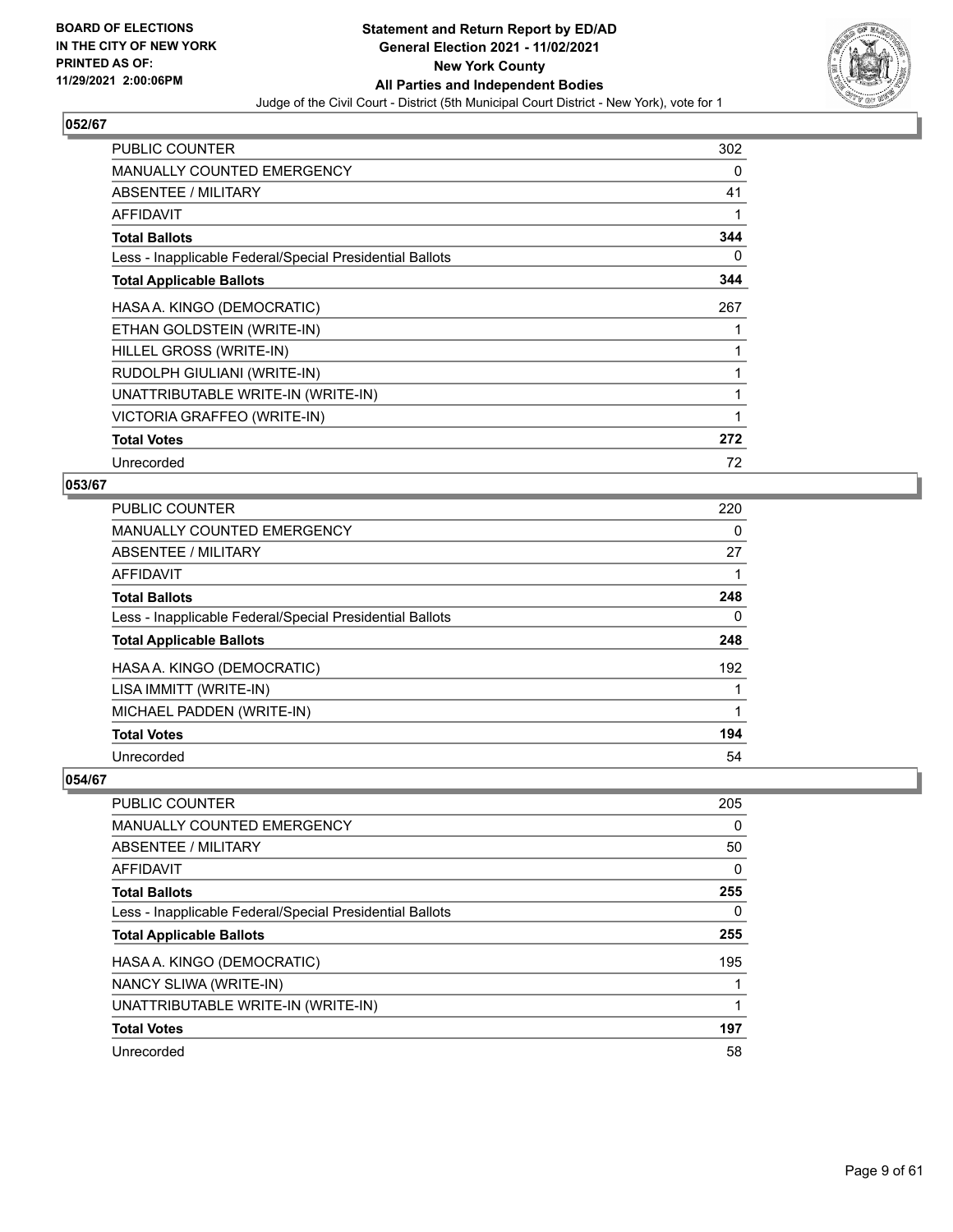

| PUBLIC COUNTER                                           | 194 |
|----------------------------------------------------------|-----|
| <b>MANUALLY COUNTED EMERGENCY</b>                        | 0   |
| ABSENTEE / MILITARY                                      | 19  |
| AFFIDAVIT                                                | 3   |
| <b>Total Ballots</b>                                     | 216 |
| Less - Inapplicable Federal/Special Presidential Ballots | 0   |
| <b>Total Applicable Ballots</b>                          | 216 |
| HASA A. KINGO (DEMOCRATIC)                               | 168 |
| HOWARD MALATZKY (WRITE-IN)                               |     |
| <b>Total Votes</b>                                       | 169 |
| Unrecorded                                               | 47  |

## **056/67**

| <b>PUBLIC COUNTER</b>                                    | 275 |
|----------------------------------------------------------|-----|
| <b>MANUALLY COUNTED EMERGENCY</b>                        | 0   |
| <b>ABSENTEE / MILITARY</b>                               | 31  |
| <b>AFFIDAVIT</b>                                         |     |
| <b>Total Ballots</b>                                     | 307 |
| Less - Inapplicable Federal/Special Presidential Ballots | 0   |
| <b>Total Applicable Ballots</b>                          | 307 |
| HASA A. KINGO (DEMOCRATIC)                               | 252 |
| DAVID ASMAN (WRITE-IN)                                   |     |
| MACK SCHLEFER (WRITE-IN)                                 | 2   |
| RUDOLPH GIULIANI (WRITE-IN)                              |     |
| UNATTRIBUTABLE WRITE-IN (WRITE-IN)                       |     |
| <b>Total Votes</b>                                       | 257 |
| Unrecorded                                               | 50  |

| <b>PUBLIC COUNTER</b>                                    | 273 |
|----------------------------------------------------------|-----|
| <b>MANUALLY COUNTED EMERGENCY</b>                        | 0   |
| ABSENTEE / MILITARY                                      | 24  |
| <b>AFFIDAVIT</b>                                         | 4   |
| <b>Total Ballots</b>                                     | 301 |
| Less - Inapplicable Federal/Special Presidential Ballots | 0   |
| <b>Total Applicable Ballots</b>                          | 301 |
| HASA A. KINGO (DEMOCRATIC)                               | 234 |
| BARBARA JAFFE (WRITE-IN)                                 |     |
| BRIAN QUILTER (WRITE-IN)                                 | 1   |
| BTZALEL HIRSHHORN (WRITE-IN)                             | 1   |
| MICHAEL CRONIN (WRITE-IN)                                | 1   |
| NANCY SLIWA (WRITE-IN)                                   | 1   |
| UNATTRIBUTABLE WRITE-IN (WRITE-IN)                       | 1   |
| <b>Total Votes</b>                                       | 240 |
| Unrecorded                                               | 61  |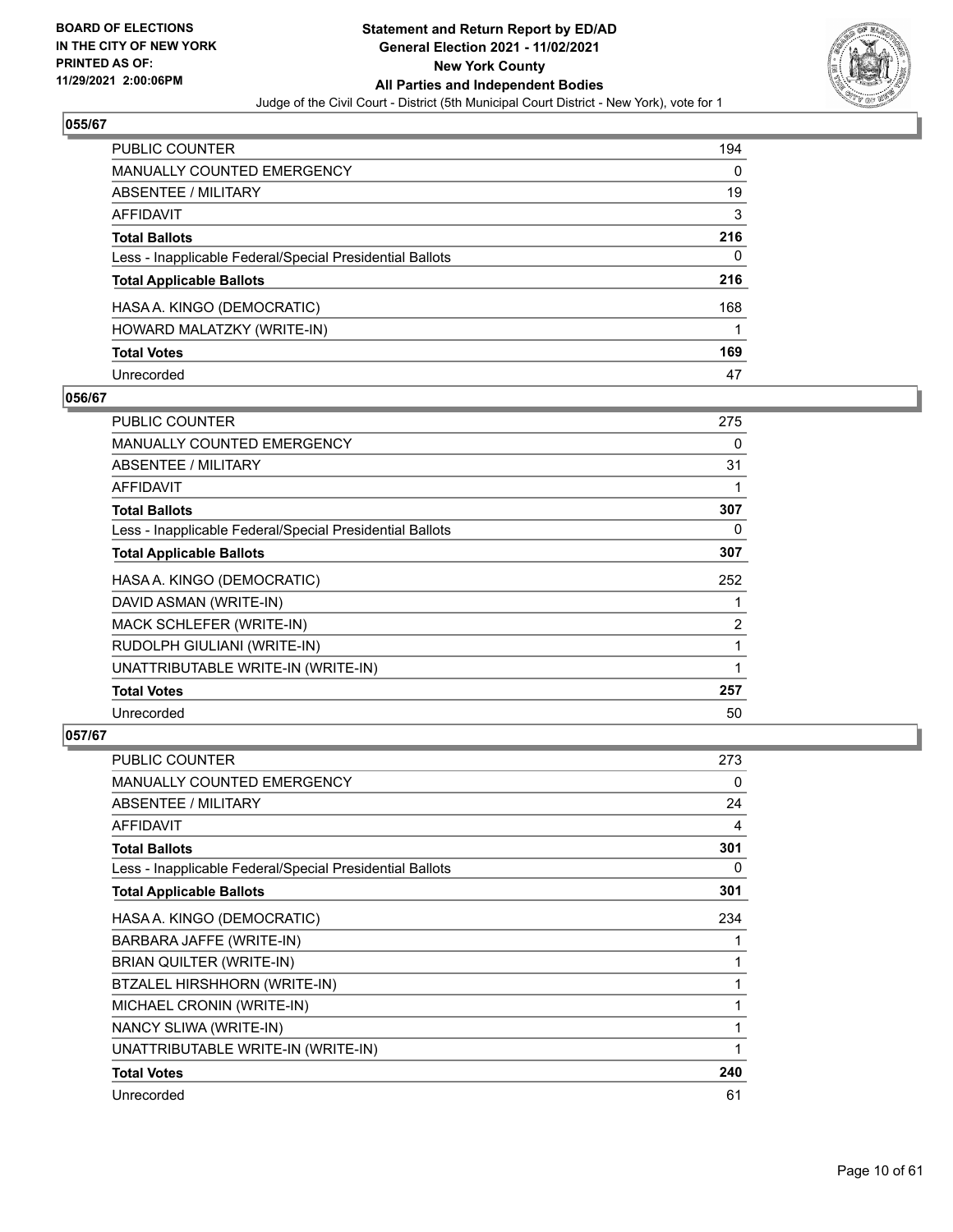

| <b>PUBLIC COUNTER</b>                                    | 192 |
|----------------------------------------------------------|-----|
| MANUALLY COUNTED EMERGENCY                               | 0   |
| <b>ABSENTEE / MILITARY</b>                               | 34  |
| <b>AFFIDAVIT</b>                                         |     |
| <b>Total Ballots</b>                                     | 227 |
| Less - Inapplicable Federal/Special Presidential Ballots | 0   |
| <b>Total Applicable Ballots</b>                          | 227 |
| HASA A. KINGO (DEMOCRATIC)                               | 175 |
| UNATTRIBUTABLE WRITE-IN (WRITE-IN)                       |     |
| <b>Total Votes</b>                                       | 176 |
| Unrecorded                                               | 51  |

## **059/67**

| <b>PUBLIC COUNTER</b>                                    | 311      |
|----------------------------------------------------------|----------|
| MANUALLY COUNTED EMERGENCY                               | 0        |
| ABSENTEE / MILITARY                                      | 70       |
| <b>AFFIDAVIT</b>                                         | 3        |
| <b>Total Ballots</b>                                     | 384      |
| Less - Inapplicable Federal/Special Presidential Ballots | $\Omega$ |
| <b>Total Applicable Ballots</b>                          | 384      |
| HASA A. KINGO (DEMOCRATIC)                               | 312      |
| JORDON L. HOLTZMAN (WRITE-IN)                            |          |
| UNATTRIBUTABLE WRITE-IN (WRITE-IN)                       |          |
| <b>Total Votes</b>                                       | 314      |
| Unrecorded                                               | 70       |

| PUBLIC COUNTER                                           | 204            |
|----------------------------------------------------------|----------------|
| <b>MANUALLY COUNTED EMERGENCY</b>                        | 0              |
| <b>ABSENTEE / MILITARY</b>                               | 38             |
| AFFIDAVIT                                                | 6              |
| <b>Total Ballots</b>                                     | 248            |
| Less - Inapplicable Federal/Special Presidential Ballots | 0              |
| <b>Total Applicable Ballots</b>                          | 248            |
|                                                          |                |
| HASA A. KINGO (DEMOCRATIC)                               | 192            |
| ALEXANDER FIRESTONE (WRITE-IN)                           |                |
| ERIC TRUMP (WRITE-IN)                                    | $\overline{2}$ |
| MATTHEW PINTEA (WRITE-IN)                                |                |
| UNATTRIBUTABLE WRITE-IN (WRITE-IN)                       |                |
| <b>Total Votes</b>                                       | 197            |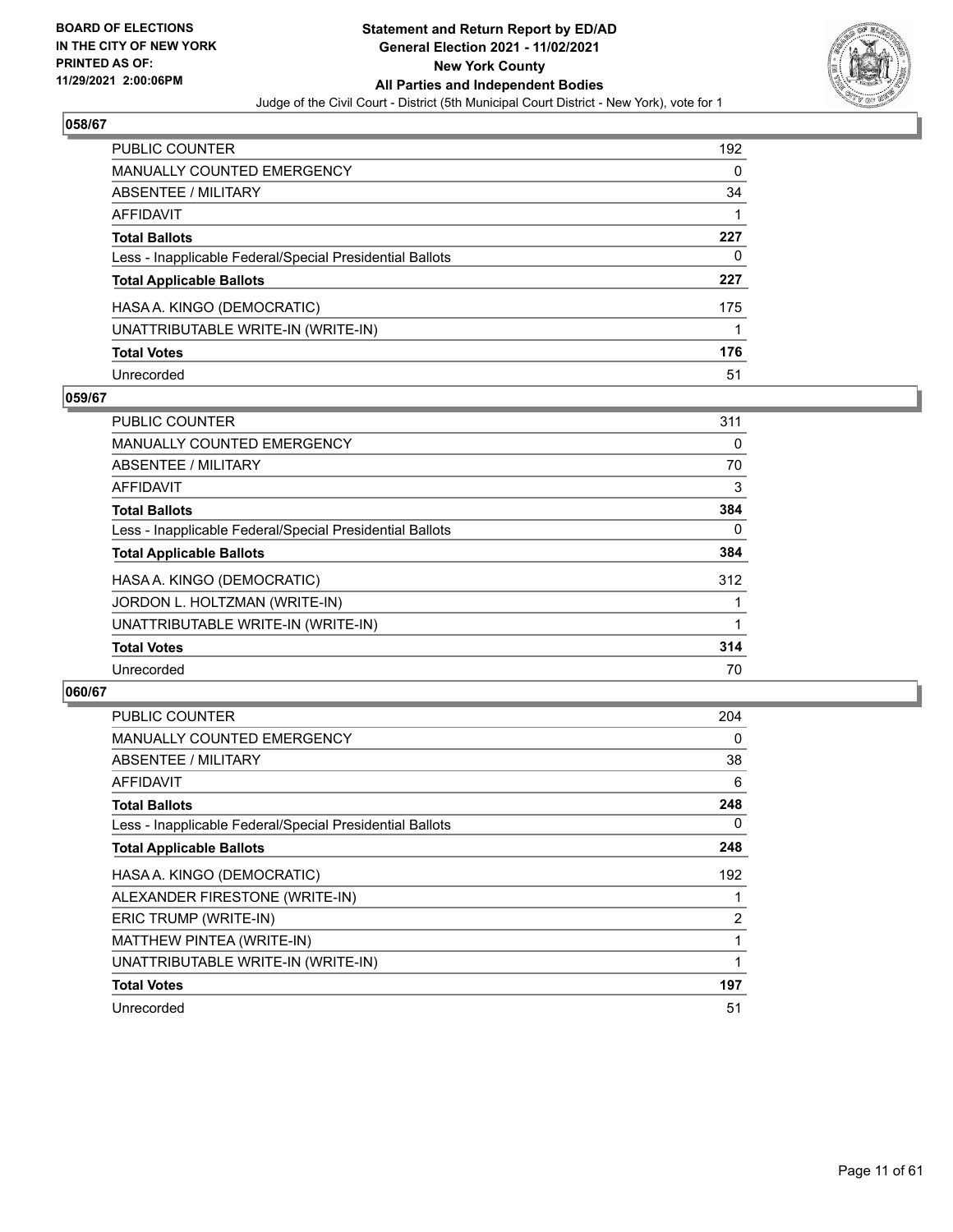

| PUBLIC COUNTER                                           | 311 |
|----------------------------------------------------------|-----|
| <b>MANUALLY COUNTED EMERGENCY</b>                        | 0   |
| ABSENTEE / MILITARY                                      | 30  |
| AFFIDAVIT                                                | 4   |
| <b>Total Ballots</b>                                     | 345 |
| Less - Inapplicable Federal/Special Presidential Ballots | 0   |
| <b>Total Applicable Ballots</b>                          | 345 |
| HASA A. KINGO (DEMOCRATIC)                               | 255 |
| MARTIN LUTHER KING JR. (WRITE-IN)                        |     |
| TAYLOR D. KOPELAN (WRITE-IN)                             |     |
| <b>Total Votes</b>                                       | 257 |
| Unrecorded                                               | 88  |

## **062/67**

| <b>PUBLIC COUNTER</b>                                    | 210      |
|----------------------------------------------------------|----------|
| MANUALLY COUNTED EMERGENCY                               | $\Omega$ |
| ABSENTEE / MILITARY                                      | 29       |
| AFFIDAVIT                                                |          |
| <b>Total Ballots</b>                                     | 240      |
| Less - Inapplicable Federal/Special Presidential Ballots | $\Omega$ |
| <b>Total Applicable Ballots</b>                          | 240      |
| HASA A. KINGO (DEMOCRATIC)                               | 188      |
| <b>Total Votes</b>                                       | 188      |
| Unrecorded                                               | 52       |

| <b>PUBLIC COUNTER</b>                                    | 208 |
|----------------------------------------------------------|-----|
| <b>MANUALLY COUNTED EMERGENCY</b>                        | 0   |
| ABSENTEE / MILITARY                                      | 20  |
| AFFIDAVIT                                                | 0   |
| <b>Total Ballots</b>                                     | 228 |
| Less - Inapplicable Federal/Special Presidential Ballots | 0   |
| <b>Total Applicable Ballots</b>                          | 228 |
| HASA A. KINGO (DEMOCRATIC)                               | 189 |
| <b>JOSEPH MCGUARVEL (WRITE-IN)</b>                       |     |
| UNATTRIBUTABLE WRITE-IN (WRITE-IN)                       |     |
| <b>Total Votes</b>                                       | 191 |
| Unrecorded                                               | 37  |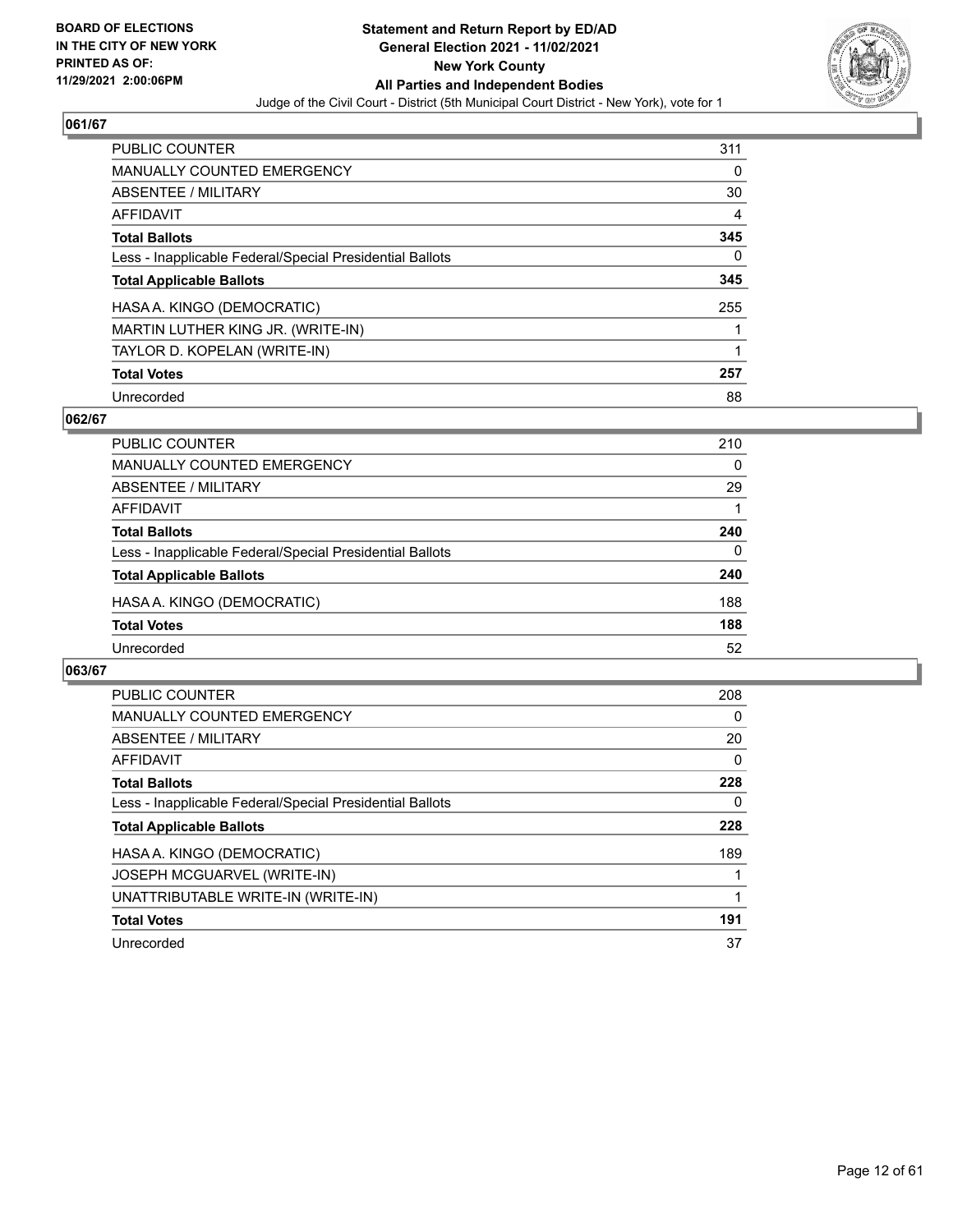

| PUBLIC COUNTER                                           | 242 |
|----------------------------------------------------------|-----|
| MANUALLY COUNTED EMERGENCY                               | 0   |
| ABSENTEE / MILITARY                                      | 35  |
| AFFIDAVIT                                                |     |
| <b>Total Ballots</b>                                     | 278 |
| Less - Inapplicable Federal/Special Presidential Ballots | 0   |
| <b>Total Applicable Ballots</b>                          | 278 |
| HASA A. KINGO (DEMOCRATIC)                               | 214 |
| UNATTRIBUTABLE WRITE-IN (WRITE-IN)                       |     |
| <b>Total Votes</b>                                       | 215 |
| Unrecorded                                               | 63  |

## **065/67**

| <b>PUBLIC COUNTER</b>                                    | 241 |
|----------------------------------------------------------|-----|
| MANUALLY COUNTED EMERGENCY                               | 0   |
| ABSENTEE / MILITARY                                      | 37  |
| AFFIDAVIT                                                | 2   |
| <b>Total Ballots</b>                                     | 280 |
| Less - Inapplicable Federal/Special Presidential Ballots | 0   |
| <b>Total Applicable Ballots</b>                          | 280 |
| HASA A. KINGO (DEMOCRATIC)                               | 231 |
| DAVID FRIEDMAN (WRITE-IN)                                |     |
| UNATTRIBUTABLE WRITE-IN (WRITE-IN)                       |     |
| <b>Total Votes</b>                                       | 233 |
| Unrecorded                                               | 47  |

| <b>PUBLIC COUNTER</b>                                    | 215      |
|----------------------------------------------------------|----------|
| MANUALLY COUNTED EMERGENCY                               | $\Omega$ |
| <b>ABSENTEE / MILITARY</b>                               | 57       |
| AFFIDAVIT                                                | $\Omega$ |
| <b>Total Ballots</b>                                     | 272      |
| Less - Inapplicable Federal/Special Presidential Ballots | 0        |
| <b>Total Applicable Ballots</b>                          | 272      |
| HASA A. KINGO (DEMOCRATIC)                               | 215      |
| <b>Total Votes</b>                                       | 215      |
| Unrecorded                                               | 57       |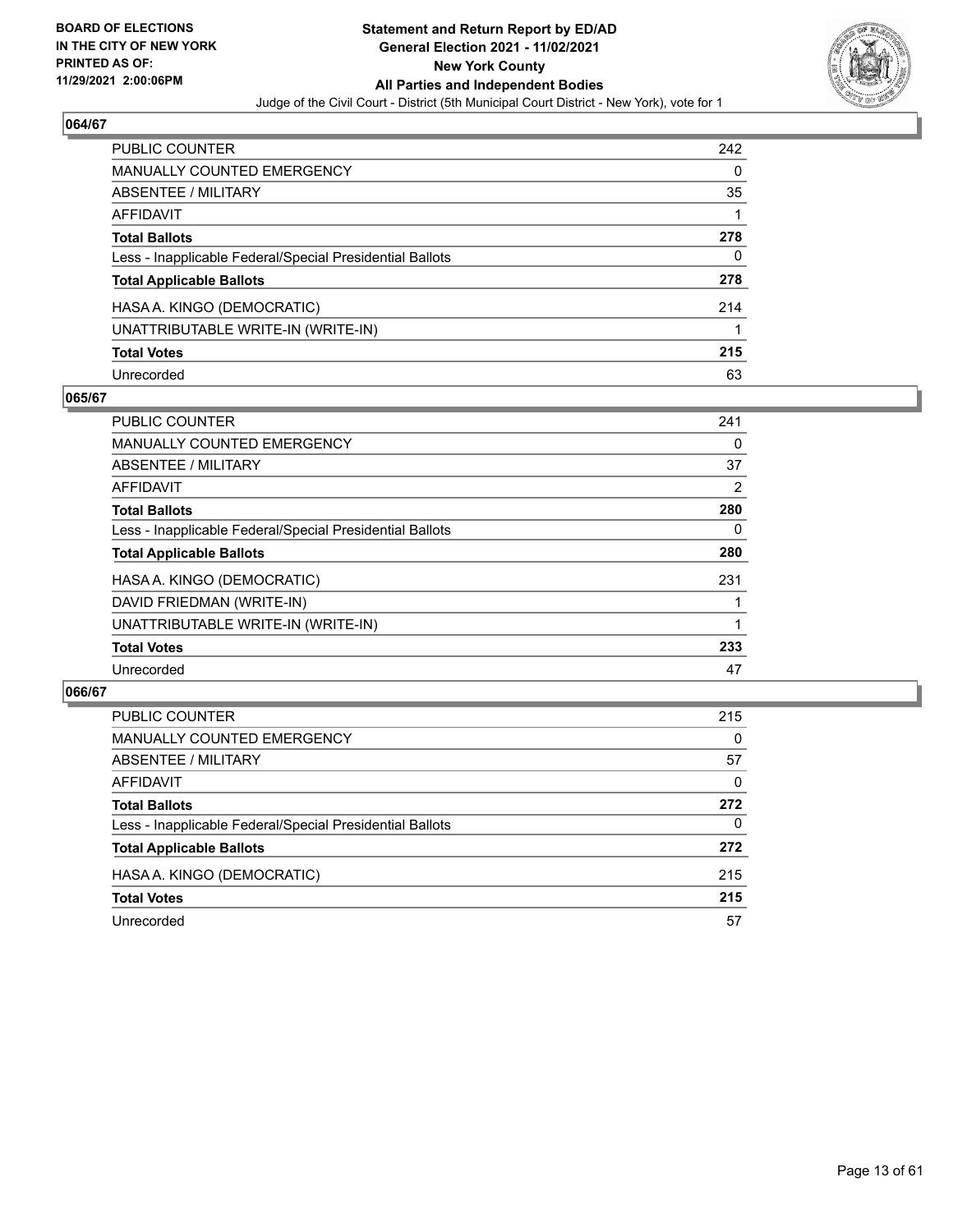

| <b>PUBLIC COUNTER</b>                                    | 344 |
|----------------------------------------------------------|-----|
| <b>MANUALLY COUNTED EMERGENCY</b>                        | 0   |
| ABSENTEE / MILITARY                                      | 62  |
| <b>AFFIDAVIT</b>                                         | 1   |
| <b>Total Ballots</b>                                     | 407 |
| Less - Inapplicable Federal/Special Presidential Ballots | 0   |
| <b>Total Applicable Ballots</b>                          | 407 |
| HASA A. KINGO (DEMOCRATIC)                               | 326 |
| PETER RIORDEM (WRITE-IN)                                 |     |
| UNATTRIBUTABLE WRITE-IN (WRITE-IN)                       | 4   |
| WILLIAM SPELLMAN (WRITE-IN)                              | 1   |
| <b>Total Votes</b>                                       | 332 |
| Unrecorded                                               | 75  |

| PUBLIC COUNTER                                           | 345 |
|----------------------------------------------------------|-----|
| MANUALLY COUNTED EMERGENCY                               | 0   |
| <b>ABSENTEE / MILITARY</b>                               | 42  |
| <b>AFFIDAVIT</b>                                         | 3   |
| <b>Total Ballots</b>                                     | 390 |
| Less - Inapplicable Federal/Special Presidential Ballots | 0   |
| <b>Total Applicable Ballots</b>                          | 390 |
| HASA A. KINGO (DEMOCRATIC)                               | 309 |
| BILL KATCHER (WRITE-IN)                                  | 1   |
| JOHN VIRUET (WRITE-IN)                                   | 1   |
| JOSEPH VOGEL (WRITE-IN)                                  | 1   |
| <b>JUSTIN COHEN (WRITE-IN)</b>                           | 1   |
| KADAR A. HARRIS (WRITE-IN)                               | 1   |
| KATIE MCMEHMAN (WRITE-IN)                                | 1   |
| MELANIA TRUMP (WRITE-IN)                                 | 1   |
| NEIL RISS (WRITE-IN)                                     | 1   |
| UNATTRIBUTABLE WRITE-IN (WRITE-IN)                       | 1   |
| <b>Total Votes</b>                                       | 318 |
| Unrecorded                                               | 72  |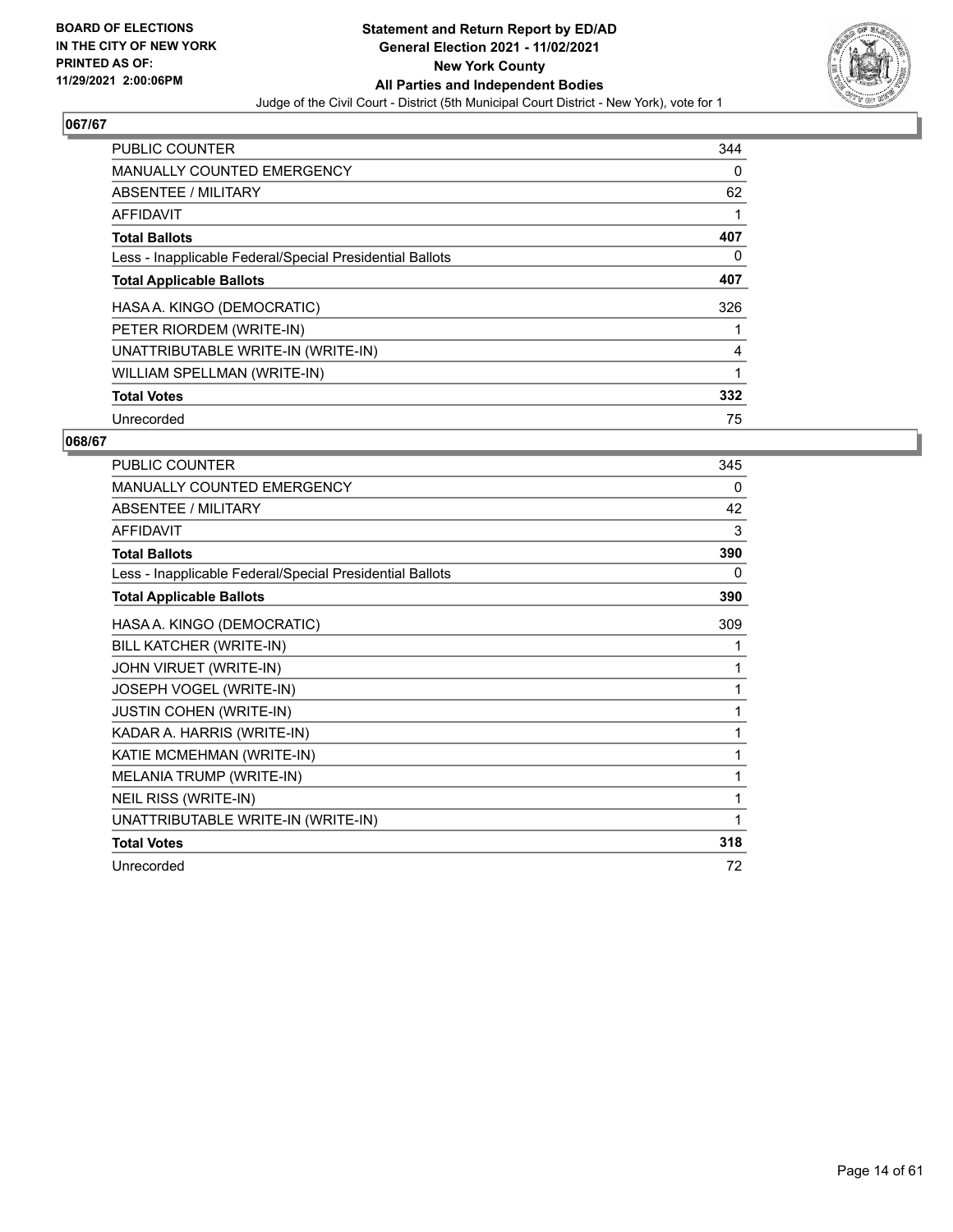

| <b>PUBLIC COUNTER</b>                                    | 376 |
|----------------------------------------------------------|-----|
| <b>MANUALLY COUNTED EMERGENCY</b>                        | 0   |
| ABSENTEE / MILITARY                                      | 42  |
| AFFIDAVIT                                                | 6   |
| <b>Total Ballots</b>                                     | 424 |
| Less - Inapplicable Federal/Special Presidential Ballots | 0   |
| <b>Total Applicable Ballots</b>                          | 424 |
| HASA A. KINGO (DEMOCRATIC)                               | 352 |
| LORA MARTINEZ (WRITE-IN)                                 |     |
| UNATTRIBUTABLE WRITE-IN (WRITE-IN)                       |     |
| <b>Total Votes</b>                                       | 354 |
| Unrecorded                                               | 70  |

## **070/67**

| <b>PUBLIC COUNTER</b>                                    | 219 |
|----------------------------------------------------------|-----|
| <b>MANUALLY COUNTED EMERGENCY</b>                        | 0   |
| <b>ABSENTEE / MILITARY</b>                               | 19  |
| <b>AFFIDAVIT</b>                                         |     |
| <b>Total Ballots</b>                                     | 239 |
| Less - Inapplicable Federal/Special Presidential Ballots | 0   |
| <b>Total Applicable Ballots</b>                          | 239 |
| HASA A. KINGO (DEMOCRATIC)                               | 183 |
| PERCY JACKSON (WRITE-IN)                                 |     |
| UNATTRIBUTABLE WRITE-IN (WRITE-IN)                       | 2   |
| <b>Total Votes</b>                                       | 186 |
| Unrecorded                                               | 53  |

| <b>PUBLIC COUNTER</b>                                    | 296 |
|----------------------------------------------------------|-----|
| <b>MANUALLY COUNTED EMERGENCY</b>                        | 0   |
| ABSENTEE / MILITARY                                      | 44  |
| AFFIDAVIT                                                | 0   |
| <b>Total Ballots</b>                                     | 340 |
| Less - Inapplicable Federal/Special Presidential Ballots | 0   |
| <b>Total Applicable Ballots</b>                          | 340 |
| HASA A. KINGO (DEMOCRATIC)                               | 283 |
| CHRIS CUOMO (WRITE-IN)                                   |     |
| JOE DOAKES (WRITE-IN)                                    |     |
| UNATTRIBUTABLE WRITE-IN (WRITE-IN)                       |     |
| <b>Total Votes</b>                                       | 286 |
| Unrecorded                                               | 54  |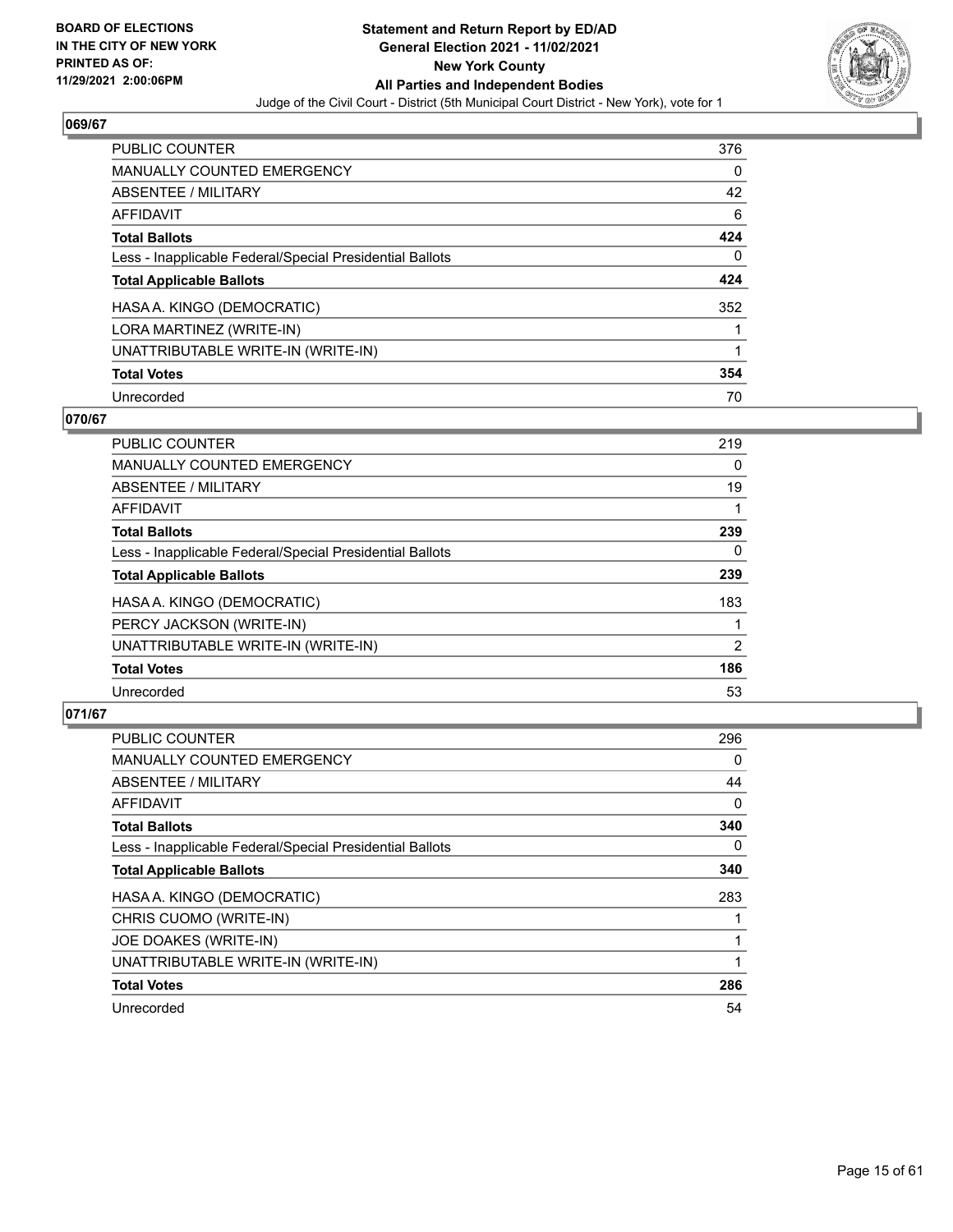

| <b>PUBLIC COUNTER</b>                                    | 313 |
|----------------------------------------------------------|-----|
| <b>MANUALLY COUNTED EMERGENCY</b>                        | 0   |
| ABSENTEE / MILITARY                                      | 69  |
| <b>AFFIDAVIT</b>                                         | 3   |
| <b>Total Ballots</b>                                     | 385 |
| Less - Inapplicable Federal/Special Presidential Ballots | 0   |
| <b>Total Applicable Ballots</b>                          | 385 |
| HASA A. KINGO (DEMOCRATIC)                               | 290 |
| FATIMA SHAMA (WRITE-IN)                                  |     |
| THOMAS KENNIFF (WRITE-IN)                                |     |
| UNATTRIBUTABLE WRITE-IN (WRITE-IN)                       |     |
| <b>Total Votes</b>                                       | 293 |
| Unrecorded                                               | 92  |

## **073/67**

| <b>PUBLIC COUNTER</b>                                    | 233 |
|----------------------------------------------------------|-----|
| <b>MANUALLY COUNTED EMERGENCY</b>                        | 0   |
| <b>ABSENTEE / MILITARY</b>                               | 37  |
| <b>AFFIDAVIT</b>                                         | 3   |
| <b>Total Ballots</b>                                     | 273 |
| Less - Inapplicable Federal/Special Presidential Ballots | 0   |
| <b>Total Applicable Ballots</b>                          | 273 |
| HASA A. KINGO (DEMOCRATIC)                               | 223 |
| MARILYN MONROE (WRITE-IN)                                |     |
| STEVE POLYKOV (WRITE-IN)                                 |     |
| <b>Total Votes</b>                                       | 225 |
| Unrecorded                                               | 48  |

| <b>PUBLIC COUNTER</b>                                    | 333      |
|----------------------------------------------------------|----------|
| MANUALLY COUNTED EMERGENCY                               | 0        |
| ABSENTEE / MILITARY                                      | 41       |
| AFFIDAVIT                                                | 0        |
| <b>Total Ballots</b>                                     | 374      |
| Less - Inapplicable Federal/Special Presidential Ballots | $\Omega$ |
| <b>Total Applicable Ballots</b>                          | 374      |
| HASA A. KINGO (DEMOCRATIC)                               | 293      |
| ANNELIESE BARNETT (WRITE-IN)                             |          |
| PAMELA KAPLAN (WRITE-IN)                                 |          |
| UNATTRIBUTABLE WRITE-IN (WRITE-IN)                       | 4        |
| <b>Total Votes</b>                                       | 299      |
| Unrecorded                                               | 75       |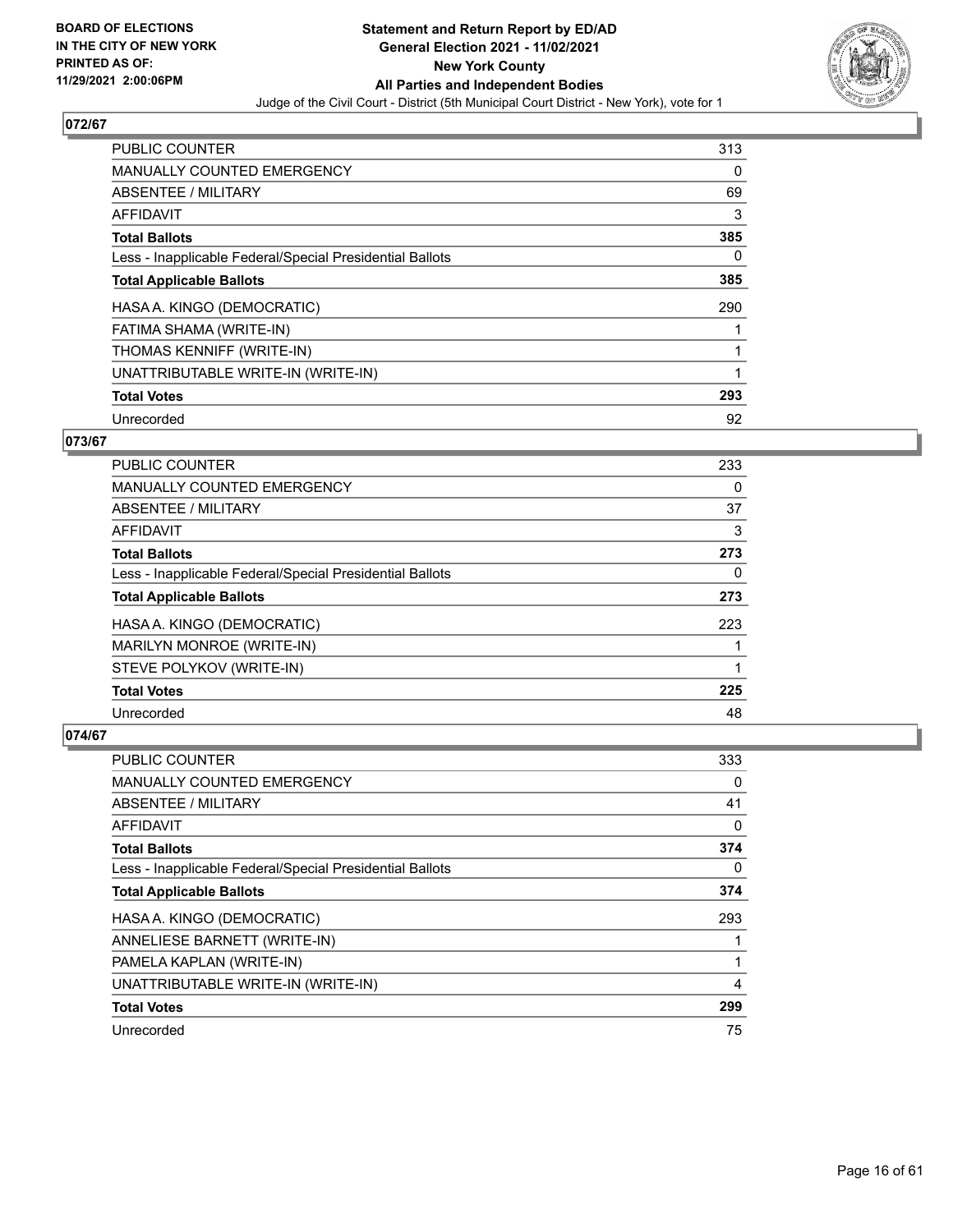

| PUBLIC COUNTER                                           | 312            |
|----------------------------------------------------------|----------------|
| <b>MANUALLY COUNTED EMERGENCY</b>                        | 0              |
| ABSENTEE / MILITARY                                      | 39             |
| <b>AFFIDAVIT</b>                                         | 1              |
| <b>Total Ballots</b>                                     | 352            |
| Less - Inapplicable Federal/Special Presidential Ballots | 0              |
| <b>Total Applicable Ballots</b>                          | 352            |
| HASA A. KINGO (DEMOCRATIC)                               | 272            |
| ALTON H. MADDOX JR. (WRITE-IN)                           | 1              |
| ANDREW TILEN (WRITE-IN)                                  | 1              |
| CURTIS A. SLIWA (WRITE-IN)                               | $\overline{2}$ |
| DAVID SEATON (WRITE-IN)                                  | 1              |
| EDWARD GRAMLING (WRITE-IN)                               | 1              |
| MAX ROSE (WRITE-IN)                                      | 1              |
| <b>Total Votes</b>                                       | 279            |
| Unrecorded                                               | 73             |

| <b>PUBLIC COUNTER</b>                                    | 309          |
|----------------------------------------------------------|--------------|
| <b>MANUALLY COUNTED EMERGENCY</b>                        | 0            |
| ABSENTEE / MILITARY                                      | 64           |
| AFFIDAVIT                                                | 2            |
| <b>Total Ballots</b>                                     | 375          |
| Less - Inapplicable Federal/Special Presidential Ballots | 0            |
| <b>Total Applicable Ballots</b>                          | 375          |
| HASA A. KINGO (DEMOCRATIC)                               | 299          |
| CURTIS A. SLIWA (WRITE-IN)                               |              |
| LIONEL WICK (WRITE-IN)                                   | 1            |
| RICHARD FRIEDMAN (WRITE-IN)                              | $\mathbf{1}$ |
| THOMAS KENNIFF (WRITE-IN)                                | 1            |
| UNATTRIBUTABLE WRITE-IN (WRITE-IN)                       | 3            |
| <b>Total Votes</b>                                       | 306          |
| Unrecorded                                               | 69           |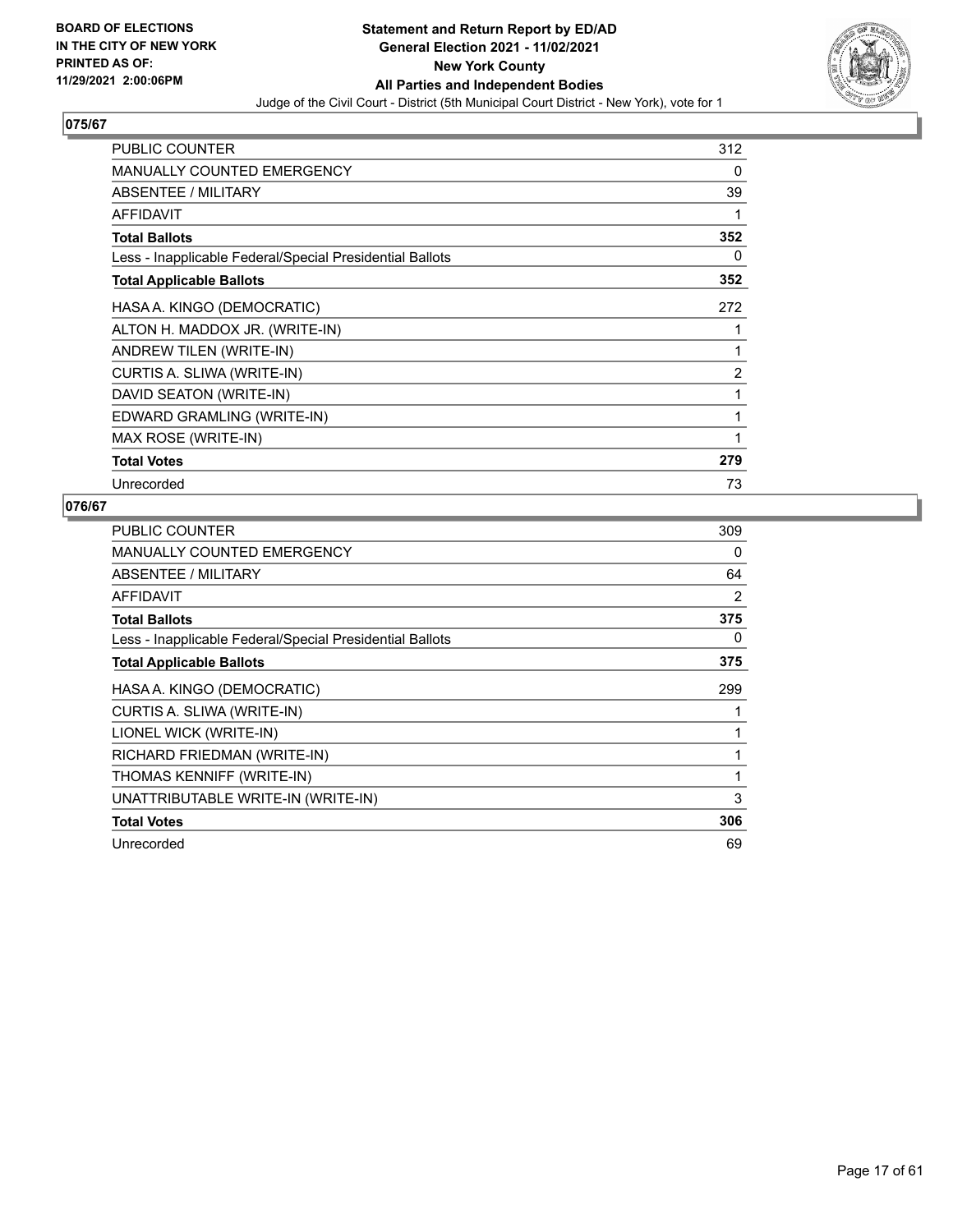

| <b>PUBLIC COUNTER</b>                                    | 327 |
|----------------------------------------------------------|-----|
| <b>MANUALLY COUNTED EMERGENCY</b>                        | 0   |
| ABSENTEE / MILITARY                                      | 49  |
| <b>AFFIDAVIT</b>                                         | 7   |
| <b>Total Ballots</b>                                     | 383 |
| Less - Inapplicable Federal/Special Presidential Ballots | 0   |
| <b>Total Applicable Ballots</b>                          | 383 |
| HASA A. KINGO (DEMOCRATIC)                               | 309 |
| BRIAN STAUB (WRITE-IN)                                   |     |
| UNATTRIBUTABLE WRITE-IN (WRITE-IN)                       |     |
| WILLIAM DYER HALPERN (WRITE-IN)                          | 1   |
| <b>Total Votes</b>                                       | 312 |
| Unrecorded                                               | 71  |

## **078/67**

| <b>PUBLIC COUNTER</b>                                    | 296 |
|----------------------------------------------------------|-----|
| <b>MANUALLY COUNTED EMERGENCY</b>                        | 0   |
| ABSENTEE / MILITARY                                      | 37  |
| AFFIDAVIT                                                | 4   |
| <b>Total Ballots</b>                                     | 337 |
| Less - Inapplicable Federal/Special Presidential Ballots | 0   |
| <b>Total Applicable Ballots</b>                          | 337 |
| HASA A. KINGO (DEMOCRATIC)                               | 286 |
| JOE NIEVES (WRITE-IN)                                    |     |
| <b>Total Votes</b>                                       | 287 |
| Unrecorded                                               | 50  |
|                                                          |     |

| <b>PUBLIC COUNTER</b>                                    | 212 |
|----------------------------------------------------------|-----|
| <b>MANUALLY COUNTED EMERGENCY</b>                        | 0   |
| ABSENTEE / MILITARY                                      | 40  |
| AFFIDAVIT                                                | 1   |
| <b>Total Ballots</b>                                     | 253 |
| Less - Inapplicable Federal/Special Presidential Ballots | 0   |
| <b>Total Applicable Ballots</b>                          | 253 |
| HASA A. KINGO (DEMOCRATIC)                               | 201 |
| HEIDI LEVINE (WRITE-IN)                                  |     |
| LARRY ABRAMS (WRITE-IN)                                  | 1   |
| LARRY SHORE (WRITE-IN)                                   | 1   |
| SAMUEL ALITO (WRITE-IN)                                  | 1   |
| UNATTRIBUTABLE WRITE-IN (WRITE-IN)                       | 2   |
| <b>Total Votes</b>                                       | 207 |
| Unrecorded                                               | 46  |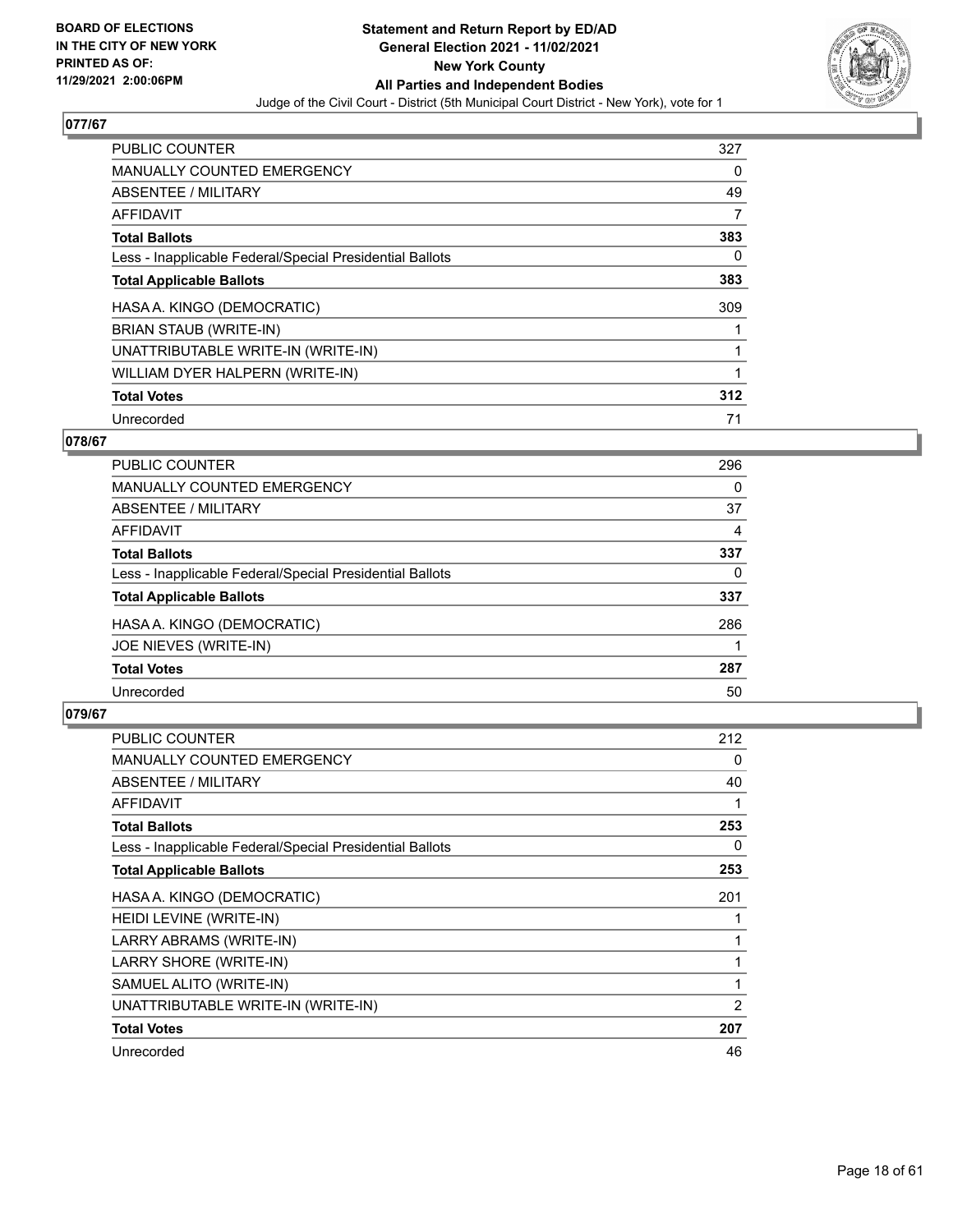

| <b>PUBLIC COUNTER</b>                                    | 327 |
|----------------------------------------------------------|-----|
| <b>MANUALLY COUNTED EMERGENCY</b>                        | 0   |
| <b>ABSENTEE / MILITARY</b>                               | 65  |
| <b>AFFIDAVIT</b>                                         | 2   |
| <b>Total Ballots</b>                                     | 394 |
| Less - Inapplicable Federal/Special Presidential Ballots | 0   |
| <b>Total Applicable Ballots</b>                          | 394 |
| HASA A. KINGO (DEMOCRATIC)                               | 327 |
| ABRAHAM LINCOLN (WRITE-IN)                               |     |
| ROBERT CHAN (WRITE-IN)                                   |     |
| RONALD A. CURRIE (WRITE-IN)                              |     |
| UNATTRIBUTABLE WRITE-IN (WRITE-IN)                       |     |
| <b>Total Votes</b>                                       | 331 |
| Unrecorded                                               | 63  |

## **081/67**

| PUBLIC COUNTER                                           | 247            |
|----------------------------------------------------------|----------------|
| MANUALLY COUNTED EMERGENCY                               | 0              |
| ABSENTEE / MILITARY                                      | 32             |
| AFFIDAVIT                                                | $\overline{2}$ |
| <b>Total Ballots</b>                                     | 281            |
| Less - Inapplicable Federal/Special Presidential Ballots | $\Omega$       |
| <b>Total Applicable Ballots</b>                          | 281            |
| HASA A. KINGO (DEMOCRATIC)                               | 227            |
| PENNY MINTZ (WRITE-IN)                                   |                |
| UNATTRIBUTABLE WRITE-IN (WRITE-IN)                       |                |
| <b>Total Votes</b>                                       | 229            |
| Unrecorded                                               | 52             |

| PUBLIC COUNTER                                           | 295 |
|----------------------------------------------------------|-----|
| MANUALLY COUNTED EMERGENCY                               | 0   |
| ABSENTEE / MILITARY                                      | 44  |
| AFFIDAVIT                                                | 3   |
| <b>Total Ballots</b>                                     | 342 |
| Less - Inapplicable Federal/Special Presidential Ballots | 0   |
| <b>Total Applicable Ballots</b>                          | 342 |
| HASA A. KINGO (DEMOCRATIC)                               | 271 |
| DIANE SANE (WRITE-IN)                                    |     |
| EDWARD L. POWERS, ESQ. (WRITE-IN)                        |     |
| SCOTT REGELMAN (WRITE-IN)                                | 1   |
| <b>Total Votes</b>                                       | 274 |
| Unrecorded                                               | 68  |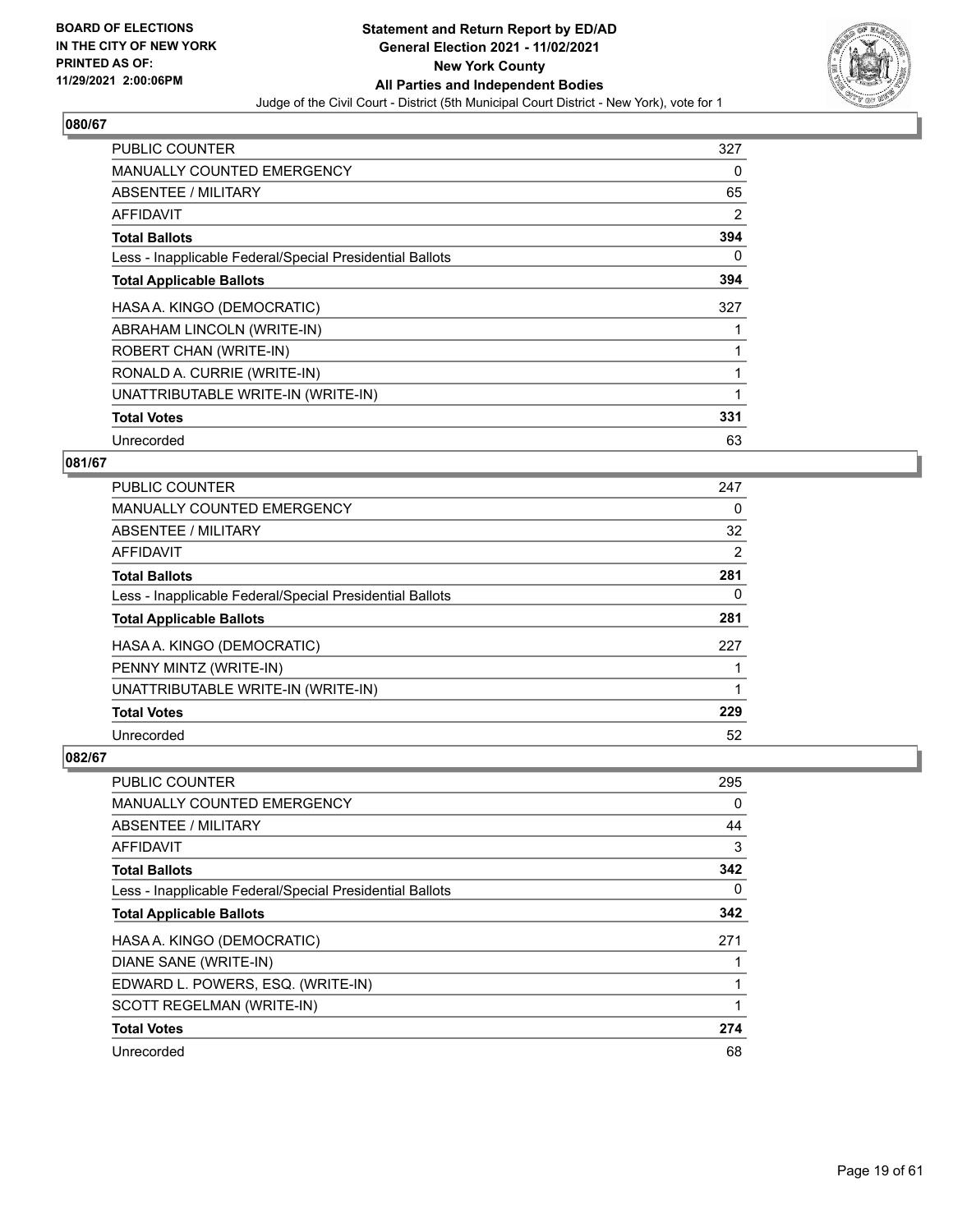

| <b>PUBLIC COUNTER</b>                                    | 265 |
|----------------------------------------------------------|-----|
| <b>MANUALLY COUNTED EMERGENCY</b>                        | 0   |
| ABSENTEE / MILITARY                                      | 41  |
| <b>AFFIDAVIT</b>                                         |     |
| <b>Total Ballots</b>                                     | 307 |
| Less - Inapplicable Federal/Special Presidential Ballots | 0   |
| <b>Total Applicable Ballots</b>                          | 307 |
| HASA A. KINGO (DEMOCRATIC)                               | 230 |
| UNATTRIBUTABLE WRITE-IN (WRITE-IN)                       |     |
| WES HIGBEE (WRITE-IN)                                    |     |
| <b>Total Votes</b>                                       | 232 |
| Unrecorded                                               | 75  |

## **084/67**

| <b>PUBLIC COUNTER</b>                                    | 154      |
|----------------------------------------------------------|----------|
| MANUALLY COUNTED EMERGENCY                               | $\Omega$ |
| ABSENTEE / MILITARY                                      | 30       |
| AFFIDAVIT                                                | 2        |
| <b>Total Ballots</b>                                     | 186      |
| Less - Inapplicable Federal/Special Presidential Ballots | $\Omega$ |
| <b>Total Applicable Ballots</b>                          | 186      |
| HASA A. KINGO (DEMOCRATIC)                               | 145      |
| <b>Total Votes</b>                                       | 145      |
| Unrecorded                                               | 41       |

| <b>PUBLIC COUNTER</b>                                    | 169      |
|----------------------------------------------------------|----------|
| MANUALLY COUNTED EMERGENCY                               | $\Omega$ |
| ABSENTEE / MILITARY                                      | 22       |
| AFFIDAVIT                                                | 5        |
| <b>Total Ballots</b>                                     | 196      |
| Less - Inapplicable Federal/Special Presidential Ballots | $\Omega$ |
| <b>Total Applicable Ballots</b>                          | 196      |
| HASA A. KINGO (DEMOCRATIC)                               | 149      |
| DONALD TRUMP (WRITE-IN)                                  |          |
| <b>Total Votes</b>                                       | 150      |
| Unrecorded                                               | 46       |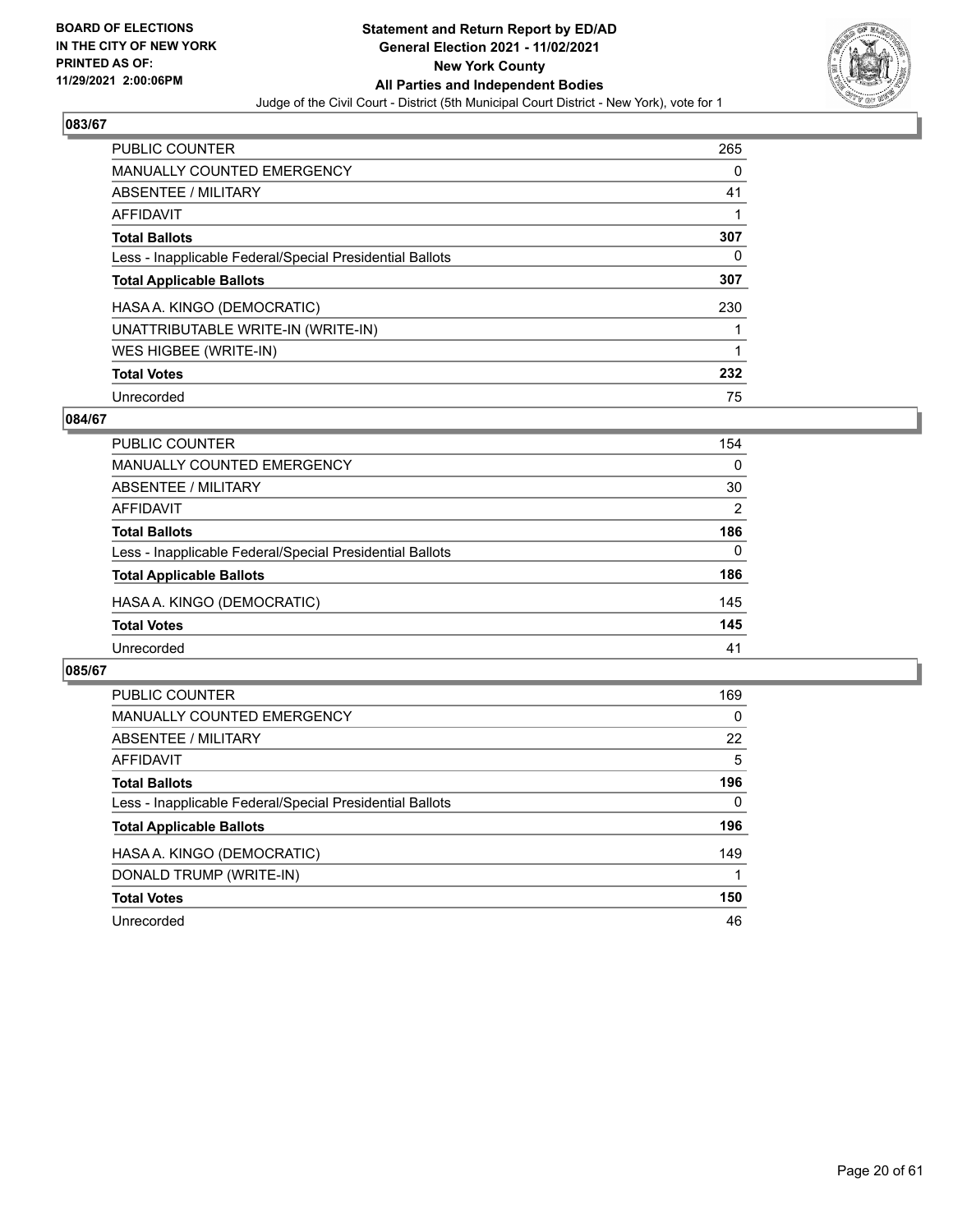

| <b>PUBLIC COUNTER</b>                                    | 218            |
|----------------------------------------------------------|----------------|
| <b>MANUALLY COUNTED EMERGENCY</b>                        | 0              |
| ABSENTEE / MILITARY                                      | 23             |
| AFFIDAVIT                                                | 2              |
| <b>Total Ballots</b>                                     | 243            |
| Less - Inapplicable Federal/Special Presidential Ballots | 0              |
| <b>Total Applicable Ballots</b>                          | 243            |
| HASA A. KINGO (DEMOCRATIC)                               | 199            |
| ELANA SINENSKY (WRITE-IN)                                | $\overline{2}$ |
| WILLIAM HEINZEN (WRITE-IN)                               |                |
| <b>Total Votes</b>                                       | 202            |
| Unrecorded                                               | 41             |

## **087/67**

| <b>PUBLIC COUNTER</b>                                    | 300            |
|----------------------------------------------------------|----------------|
| <b>MANUALLY COUNTED EMERGENCY</b>                        | $\Omega$       |
| ABSENTEE / MILITARY                                      | 33             |
| <b>AFFIDAVIT</b>                                         | $\Omega$       |
| <b>Total Ballots</b>                                     | 333            |
| Less - Inapplicable Federal/Special Presidential Ballots | $\Omega$       |
| <b>Total Applicable Ballots</b>                          | 333            |
| HASA A. KINGO (DEMOCRATIC)                               | 265            |
| BRITNEY SPEARS (WRITE-IN)                                |                |
| UNATTRIBUTABLE WRITE-IN (WRITE-IN)                       | $\overline{2}$ |
| <b>Total Votes</b>                                       | 268            |
| Unrecorded                                               | 65             |

| <b>PUBLIC COUNTER</b>                                    | 207 |
|----------------------------------------------------------|-----|
| <b>MANUALLY COUNTED EMERGENCY</b>                        | 0   |
| ABSENTEE / MILITARY                                      | 30  |
| AFFIDAVIT                                                | 8   |
| <b>Total Ballots</b>                                     | 245 |
| Less - Inapplicable Federal/Special Presidential Ballots | 0   |
| <b>Total Applicable Ballots</b>                          | 245 |
| HASA A. KINGO (DEMOCRATIC)                               | 186 |
| DAVID RATH (WRITE-IN)                                    |     |
| JEFFREY MILLER (WRITE-IN)                                | 1   |
| UNATTRIBUTABLE WRITE-IN (WRITE-IN)                       | 2   |
| <b>Total Votes</b>                                       | 190 |
| Unrecorded                                               | 55  |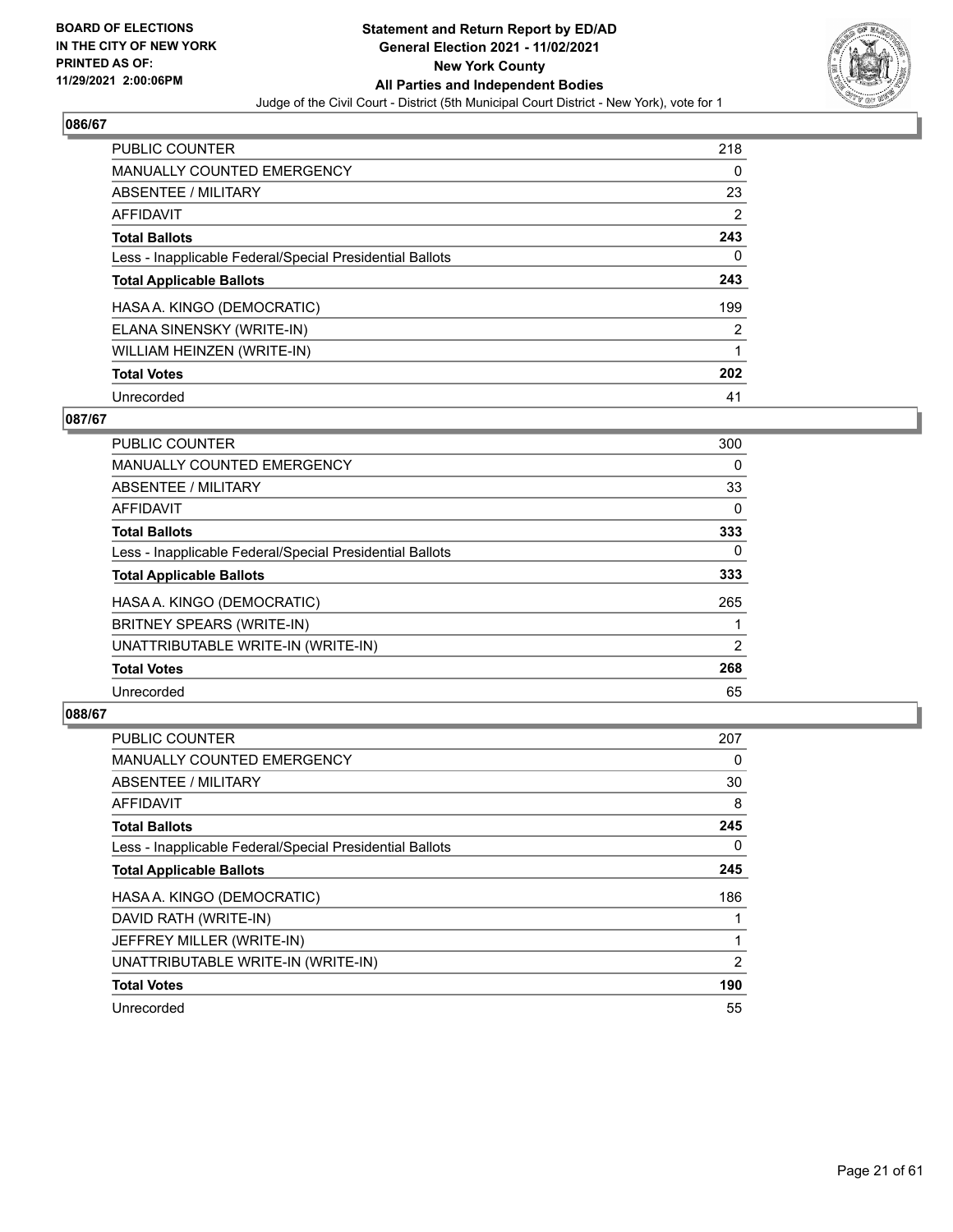

| <b>PUBLIC COUNTER</b>                                    | 317 |
|----------------------------------------------------------|-----|
| <b>MANUALLY COUNTED EMERGENCY</b>                        | 0   |
| ABSENTEE / MILITARY                                      | 39  |
| AFFIDAVIT                                                | 4   |
| <b>Total Ballots</b>                                     | 360 |
| Less - Inapplicable Federal/Special Presidential Ballots | 0   |
| <b>Total Applicable Ballots</b>                          | 360 |
| HASA A. KINGO (DEMOCRATIC)                               | 267 |
| <b>JESSE WATERS (WRITE-IN)</b>                           |     |
| MINDY SCHACTMAN (WRITE-IN)                               |     |
| UNATTRIBUTABLE WRITE-IN (WRITE-IN)                       | 1   |
| <b>Total Votes</b>                                       | 270 |
| Unrecorded                                               | 90  |

| PUBLIC COUNTER                                           | 270 |
|----------------------------------------------------------|-----|
| MANUALLY COUNTED EMERGENCY                               | 0   |
| ABSENTEE / MILITARY                                      | 53  |
| <b>AFFIDAVIT</b>                                         | 4   |
| <b>Total Ballots</b>                                     | 327 |
| Less - Inapplicable Federal/Special Presidential Ballots | 0   |
| <b>Total Applicable Ballots</b>                          | 327 |
| HASA A. KINGO (DEMOCRATIC)                               | 261 |
| DONALD TRUMP (WRITE-IN)                                  |     |
| JOSH SIEGEL (WRITE-IN)                                   |     |
| OJ SIMPSON (WRITE-IN)                                    | 1   |
| UNATTRIBUTABLE WRITE-IN (WRITE-IN)                       | 1   |
| <b>Total Votes</b>                                       | 265 |
| Unrecorded                                               | 62  |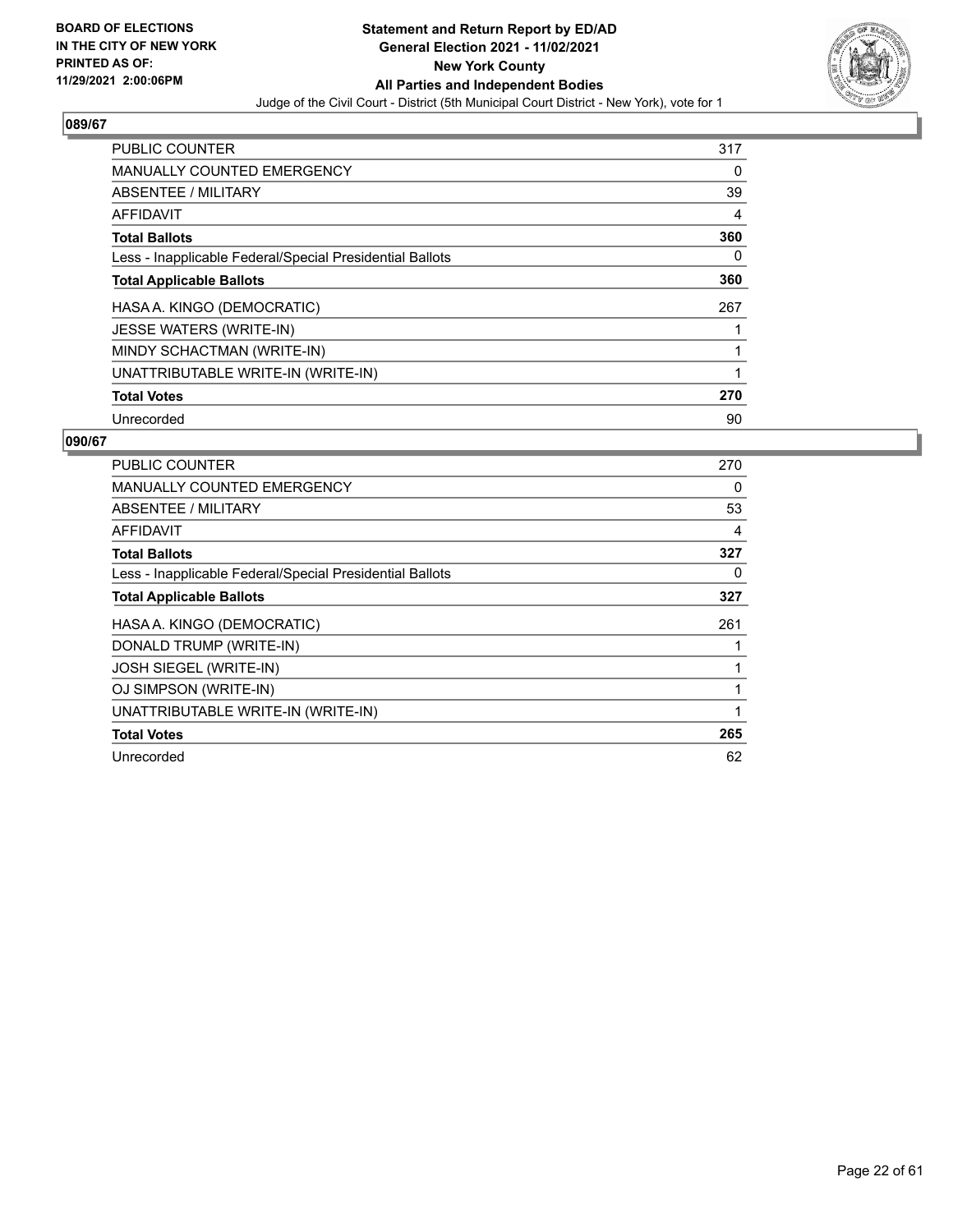

| <b>PUBLIC COUNTER</b>                                    | 308 |
|----------------------------------------------------------|-----|
| MANUALLY COUNTED EMERGENCY                               | 0   |
| ABSENTEE / MILITARY                                      | 33  |
| <b>AFFIDAVIT</b>                                         | 0   |
| <b>Total Ballots</b>                                     | 341 |
| Less - Inapplicable Federal/Special Presidential Ballots | 0   |
| <b>Total Applicable Ballots</b>                          | 341 |
| HASA A. KINGO (DEMOCRATIC)                               | 260 |
| DAVID SACK (WRITE-IN)                                    | 1   |
| JOSEPH P. WORPNER (WRITE-IN)                             | 1   |
| MARIA DANZILO (WRITE-IN)                                 | 1   |
| MIRIAM SACK (WRITE-IN)                                   | 1   |
| MIRIANA LISANTI (WRITE-IN)                               | 1   |
| PAUL JESELSOHN (WRITE-IN)                                | 1   |
| RABIA MITCHELL (WRITE-IN)                                | 1   |
| UNATTRIBUTABLE WRITE-IN (WRITE-IN)                       | 1   |
| <b>Total Votes</b>                                       | 268 |
| Unrecorded                                               | 73  |

| <b>PUBLIC COUNTER</b>                                    | 337            |
|----------------------------------------------------------|----------------|
| <b>MANUALLY COUNTED EMERGENCY</b>                        | 0              |
| ABSENTEE / MILITARY                                      | 47             |
| <b>AFFIDAVIT</b>                                         |                |
| <b>Total Ballots</b>                                     | 385            |
| Less - Inapplicable Federal/Special Presidential Ballots | 0              |
| <b>Total Applicable Ballots</b>                          | 385            |
| HASA A. KINGO (DEMOCRATIC)                               | 299            |
| CORINNE M. BEREZUK (WRITE-IN)                            |                |
| JEROME SAVINO (WRITE-IN)                                 |                |
| MICHAEL COHEN, ESQ. (WRITE-IN)                           |                |
| THOMAS KENNIFF (WRITE-IN)                                | 1              |
| UNATTRIBUTABLE WRITE-IN (WRITE-IN)                       | $\overline{2}$ |
| WILLIAM BUCKLEY (WRITE-IN)                               | 1              |
| <b>Total Votes</b>                                       | 306            |
| Unrecorded                                               | 79             |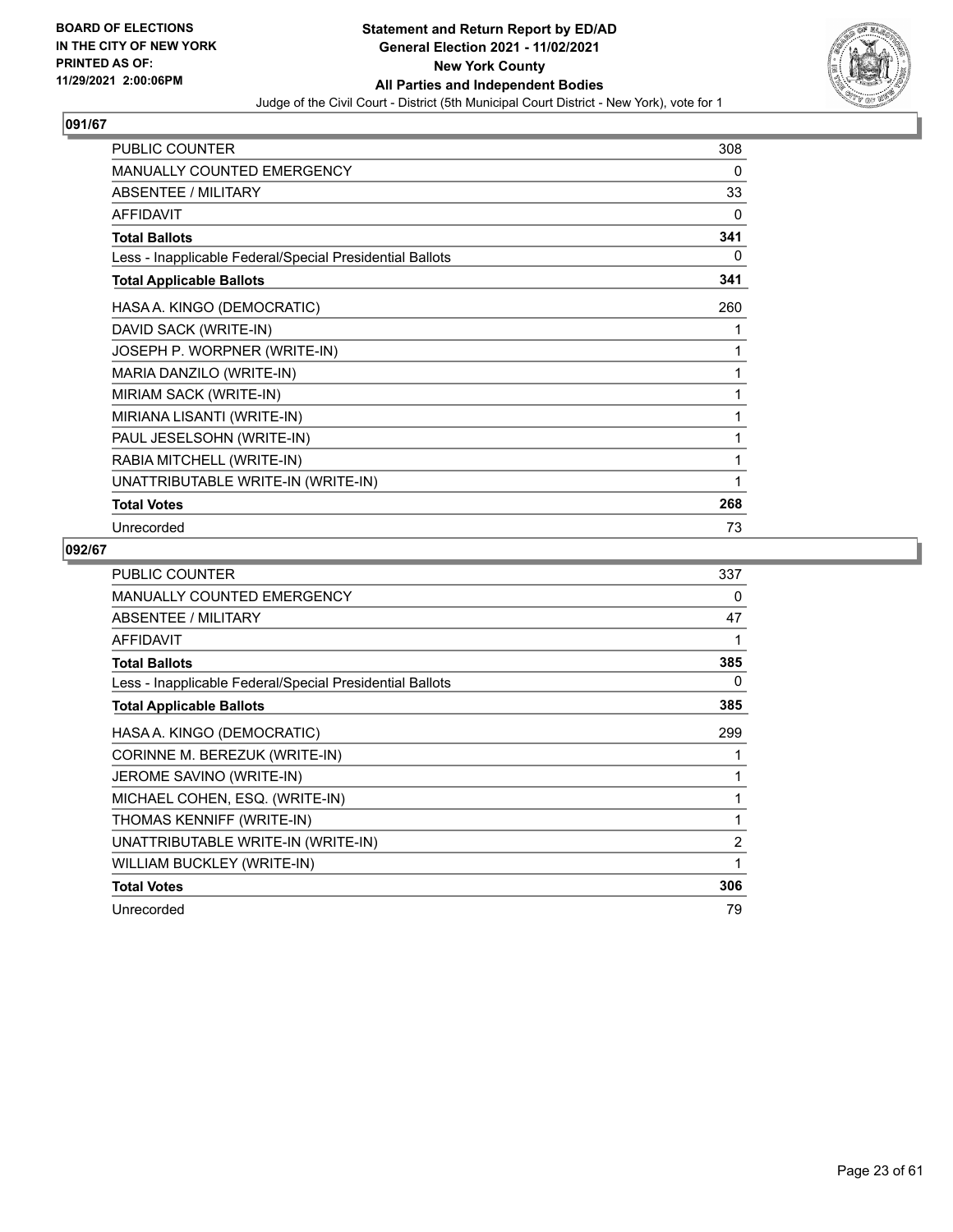

| <b>PUBLIC COUNTER</b>                                    | 286 |
|----------------------------------------------------------|-----|
| <b>MANUALLY COUNTED EMERGENCY</b>                        | 0   |
| ABSENTEE / MILITARY                                      | 34  |
| <b>AFFIDAVIT</b>                                         |     |
| <b>Total Ballots</b>                                     | 321 |
| Less - Inapplicable Federal/Special Presidential Ballots | 0   |
| <b>Total Applicable Ballots</b>                          | 321 |
| HASA A. KINGO (DEMOCRATIC)                               | 260 |
| MELANIA TRUMP (WRITE-IN)                                 |     |
| UNATTRIBUTABLE WRITE-IN (WRITE-IN)                       | 3   |
| WILLIAM A. PEPITONE (WRITE-IN)                           | 1   |
| <b>Total Votes</b>                                       | 265 |
| Unrecorded                                               | 56  |

## **094/67**

| <b>PUBLIC COUNTER</b>                                    | 323 |
|----------------------------------------------------------|-----|
| <b>MANUALLY COUNTED EMERGENCY</b>                        | 0   |
| ABSENTEE / MILITARY                                      | 65  |
| <b>AFFIDAVIT</b>                                         | 1   |
| <b>Total Ballots</b>                                     | 389 |
| Less - Inapplicable Federal/Special Presidential Ballots | 0   |
| <b>Total Applicable Ballots</b>                          | 389 |
| HASA A. KINGO (DEMOCRATIC)                               | 321 |
| DEBORAH A. KONOPKO (WRITE-IN)                            |     |
| MICHAEL J. GRUDBERG (WRITE-IN)                           | 1   |
| UNATTRIBUTABLE WRITE-IN (WRITE-IN)                       | 2   |
| UNCOUNTED WRITE-IN PER STATUTE (WRITE-IN)                | 1   |
| <b>Total Votes</b>                                       | 326 |
| Unrecorded                                               | 63  |

| PUBLIC COUNTER                                           | 230 |
|----------------------------------------------------------|-----|
| <b>MANUALLY COUNTED EMERGENCY</b>                        | 0   |
| <b>ABSENTEE / MILITARY</b>                               | 41  |
| AFFIDAVIT                                                | 5   |
| <b>Total Ballots</b>                                     | 276 |
| Less - Inapplicable Federal/Special Presidential Ballots | 0   |
| <b>Total Applicable Ballots</b>                          | 276 |
| HASA A. KINGO (DEMOCRATIC)                               | 202 |
| DAVID SCHULCHET (WRITE-IN)                               |     |
| UNATTRIBUTABLE WRITE-IN (WRITE-IN)                       |     |
| <b>Total Votes</b>                                       | 204 |
| Unrecorded                                               | 72  |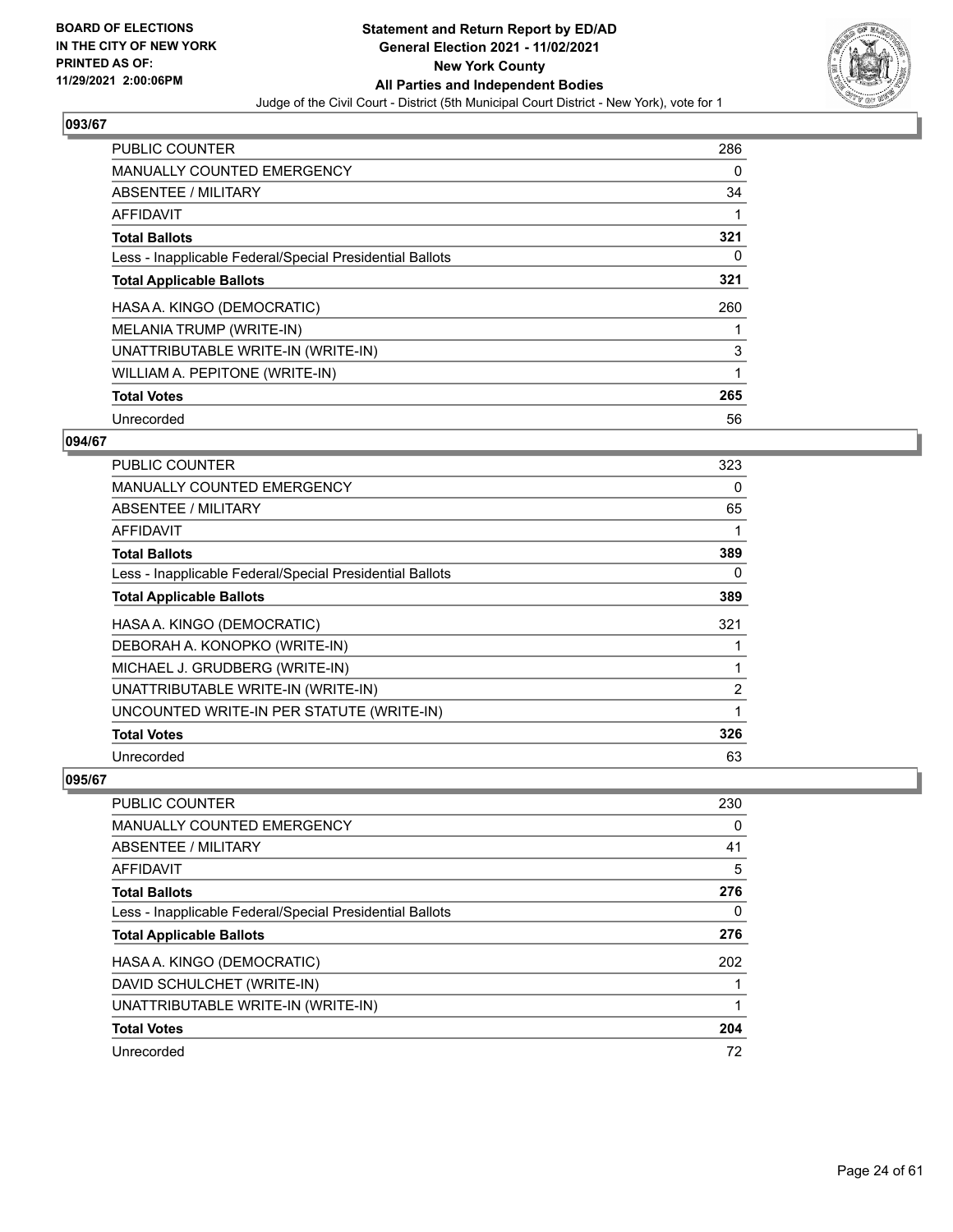

| <b>PUBLIC COUNTER</b>                                    | 184      |
|----------------------------------------------------------|----------|
| <b>MANUALLY COUNTED EMERGENCY</b>                        | 0        |
| ABSENTEE / MILITARY                                      | 51       |
| <b>AFFIDAVIT</b>                                         | $\Omega$ |
| <b>Total Ballots</b>                                     | 235      |
| Less - Inapplicable Federal/Special Presidential Ballots | 0        |
| <b>Total Applicable Ballots</b>                          | 235      |
| HASA A. KINGO (DEMOCRATIC)                               | 188      |
| UNATTRIBUTABLE WRITE-IN (WRITE-IN)                       |          |
| <b>Total Votes</b>                                       | 189      |
| Unrecorded                                               | 46       |

## **097/67**

| <b>PUBLIC COUNTER</b>                                    | 174      |
|----------------------------------------------------------|----------|
| <b>MANUALLY COUNTED EMERGENCY</b>                        | $\Omega$ |
| ABSENTEE / MILITARY                                      | 68       |
| AFFIDAVIT                                                |          |
| <b>Total Ballots</b>                                     | 243      |
| Less - Inapplicable Federal/Special Presidential Ballots | 0        |
| <b>Total Applicable Ballots</b>                          | 243      |
| HASA A. KINGO (DEMOCRATIC)                               | 192      |
| CURTIS A. SLIWA (WRITE-IN)                               |          |
| UNATTRIBUTABLE WRITE-IN (WRITE-IN)                       | 2        |
| <b>Total Votes</b>                                       | 195      |
| Unrecorded                                               | 48       |

| <b>PUBLIC COUNTER</b>                                    | 259 |
|----------------------------------------------------------|-----|
| <b>MANUALLY COUNTED EMERGENCY</b>                        | 0   |
| ABSENTEE / MILITARY                                      | 40  |
| AFFIDAVIT                                                | 5   |
| <b>Total Ballots</b>                                     | 304 |
| Less - Inapplicable Federal/Special Presidential Ballots | 0   |
| <b>Total Applicable Ballots</b>                          | 304 |
| HASA A. KINGO (DEMOCRATIC)                               | 232 |
| THOMAS ASHER, ESQ. (WRITE-IN)                            |     |
| UNATTRIBUTABLE WRITE-IN (WRITE-IN)                       | 2   |
| <b>Total Votes</b>                                       | 235 |
| Unrecorded                                               | 69  |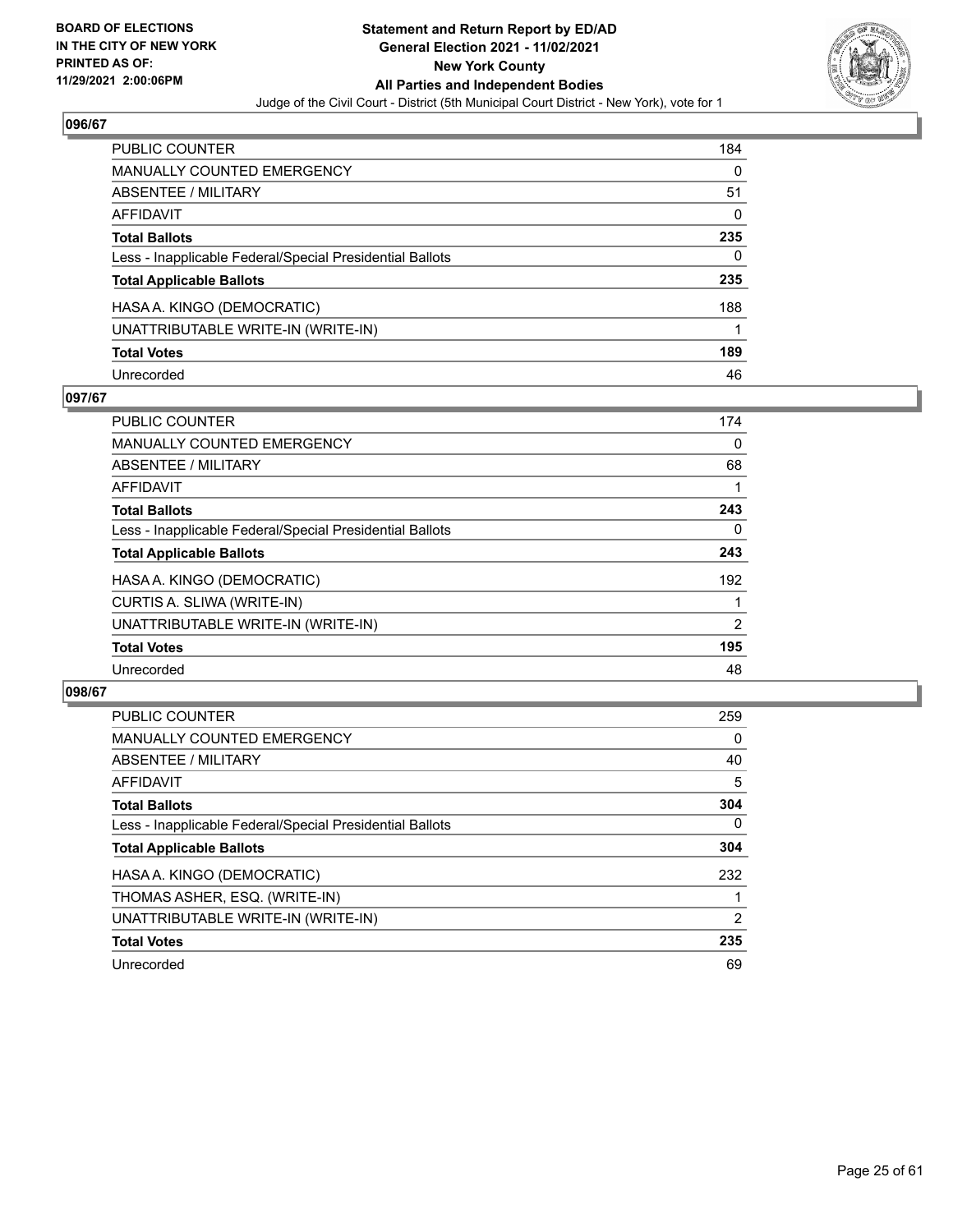

| <b>PUBLIC COUNTER</b>                                    | 382 |
|----------------------------------------------------------|-----|
| <b>MANUALLY COUNTED EMERGENCY</b>                        | 0   |
| ABSENTEE / MILITARY                                      | 41  |
| <b>AFFIDAVIT</b>                                         |     |
| <b>Total Ballots</b>                                     | 424 |
| Less - Inapplicable Federal/Special Presidential Ballots | 0   |
| <b>Total Applicable Ballots</b>                          | 424 |
| HASA A. KINGO (DEMOCRATIC)                               | 341 |
| FRANCINE COHEN (WRITE-IN)                                |     |
| <b>JOHN MCCORMICK (WRITE-IN)</b>                         |     |
| UNATTRIBUTABLE WRITE-IN (WRITE-IN)                       |     |
| <b>Total Votes</b>                                       | 344 |
| Unrecorded                                               | 80  |

## **105/67**

| <b>PUBLIC COUNTER</b>                                    | 227 |
|----------------------------------------------------------|-----|
| <b>MANUALLY COUNTED EMERGENCY</b>                        | 0   |
| ABSENTEE / MILITARY                                      | 33  |
| <b>AFFIDAVIT</b>                                         | 4   |
| <b>Total Ballots</b>                                     | 264 |
| Less - Inapplicable Federal/Special Presidential Ballots | 0   |
| <b>Total Applicable Ballots</b>                          | 264 |
| HASA A. KINGO (DEMOCRATIC)                               | 189 |
| MICHEL NENTWIG (WRITE-IN)                                |     |
| UNATTRIBUTABLE WRITE-IN (WRITE-IN)                       |     |
| <b>Total Votes</b>                                       | 191 |
| Unrecorded                                               | 73  |

| <b>PUBLIC COUNTER</b>                                    | 358      |
|----------------------------------------------------------|----------|
| MANUALLY COUNTED EMERGENCY                               | $\Omega$ |
| ABSENTEE / MILITARY                                      | 26       |
| AFFIDAVIT                                                | 2        |
| <b>Total Ballots</b>                                     | 386      |
| Less - Inapplicable Federal/Special Presidential Ballots | 0        |
| <b>Total Applicable Ballots</b>                          | 386      |
| HASA A. KINGO (DEMOCRATIC)                               | 301      |
| ISAIAH DICKER (WRITE-IN)                                 |          |
| <b>Total Votes</b>                                       | 302      |
| Unrecorded                                               | 84       |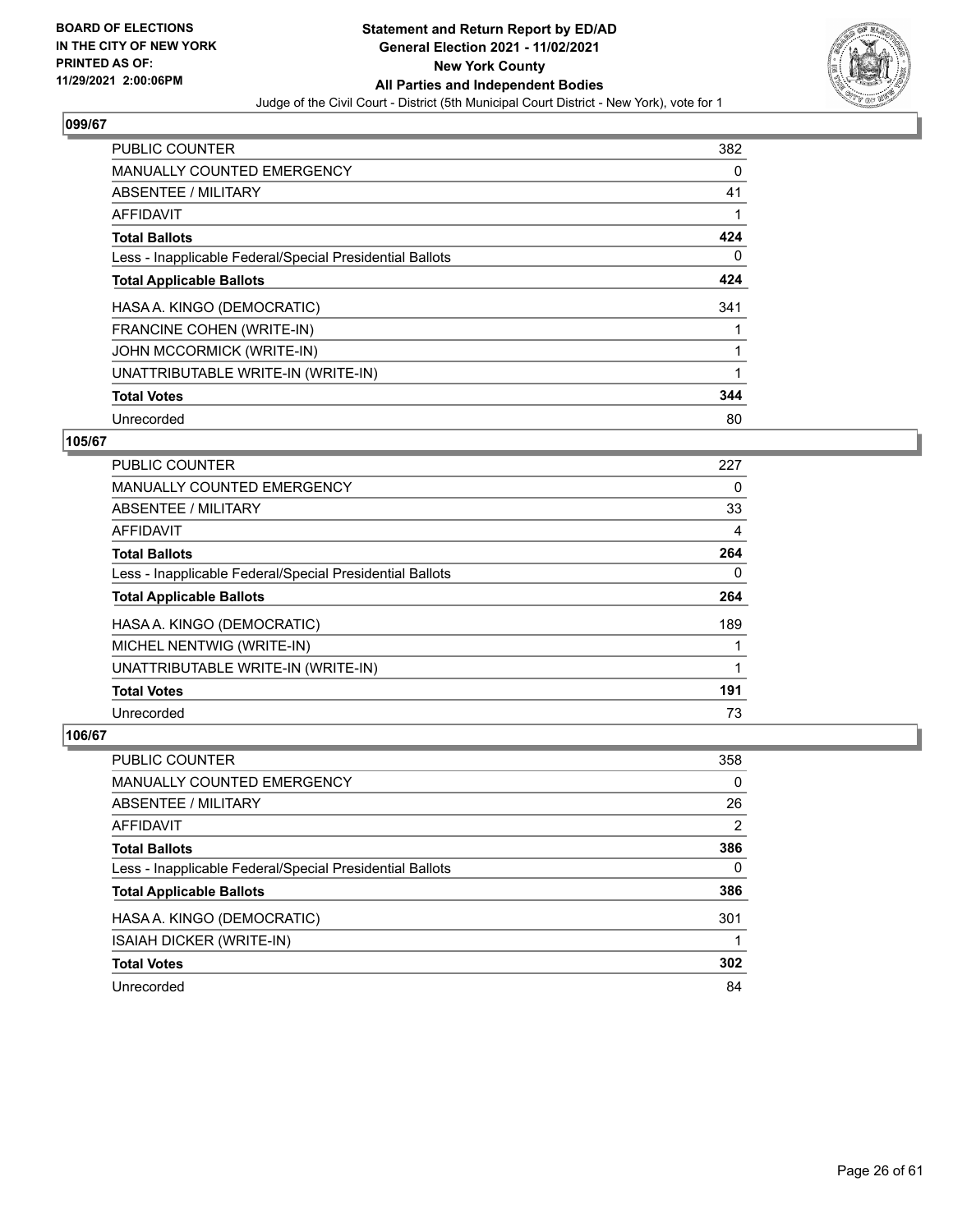

| <b>PUBLIC COUNTER</b>                                    | 142 |
|----------------------------------------------------------|-----|
| <b>MANUALLY COUNTED EMERGENCY</b>                        | 0   |
| ABSENTEE / MILITARY                                      | 21  |
| AFFIDAVIT                                                | 6   |
| <b>Total Ballots</b>                                     | 169 |
| Less - Inapplicable Federal/Special Presidential Ballots | 0   |
| <b>Total Applicable Ballots</b>                          | 169 |
| HASA A. KINGO (DEMOCRATIC)                               | 127 |
| ADAM HERBST (WRITE-IN)                                   |     |
| <b>GEORGE WASHINGTON (WRITE-IN)</b>                      |     |
| UNATTRIBUTABLE WRITE-IN (WRITE-IN)                       | 1   |
| <b>Total Votes</b>                                       | 130 |
| Unrecorded                                               | 39  |

## **112/67**

| <b>PUBLIC COUNTER</b>                                    | 266 |
|----------------------------------------------------------|-----|
| <b>MANUALLY COUNTED EMERGENCY</b>                        | 0   |
| ABSENTEE / MILITARY                                      | 62  |
| <b>AFFIDAVIT</b>                                         |     |
| <b>Total Ballots</b>                                     | 329 |
| Less - Inapplicable Federal/Special Presidential Ballots | 0   |
| <b>Total Applicable Ballots</b>                          | 329 |
| HASA A. KINGO (DEMOCRATIC)                               | 264 |
| CHRIS BOOTH GLEN (WRITE-IN)                              |     |
| UNATTRIBUTABLE WRITE-IN (WRITE-IN)                       |     |
| <b>Total Votes</b>                                       | 266 |
| Unrecorded                                               | 63  |

| <b>PUBLIC COUNTER</b>                                    | 183      |
|----------------------------------------------------------|----------|
| MANUALLY COUNTED EMERGENCY                               | $\Omega$ |
| ABSENTEE / MILITARY                                      | 33       |
| AFFIDAVIT                                                | $\Omega$ |
| <b>Total Ballots</b>                                     | 216      |
| Less - Inapplicable Federal/Special Presidential Ballots | 0        |
| <b>Total Applicable Ballots</b>                          | 216      |
| HASA A. KINGO (DEMOCRATIC)                               | 175      |
| THOMAS KENNIFF (WRITE-IN)                                |          |
| <b>Total Votes</b>                                       | 176      |
| Unrecorded                                               | 40       |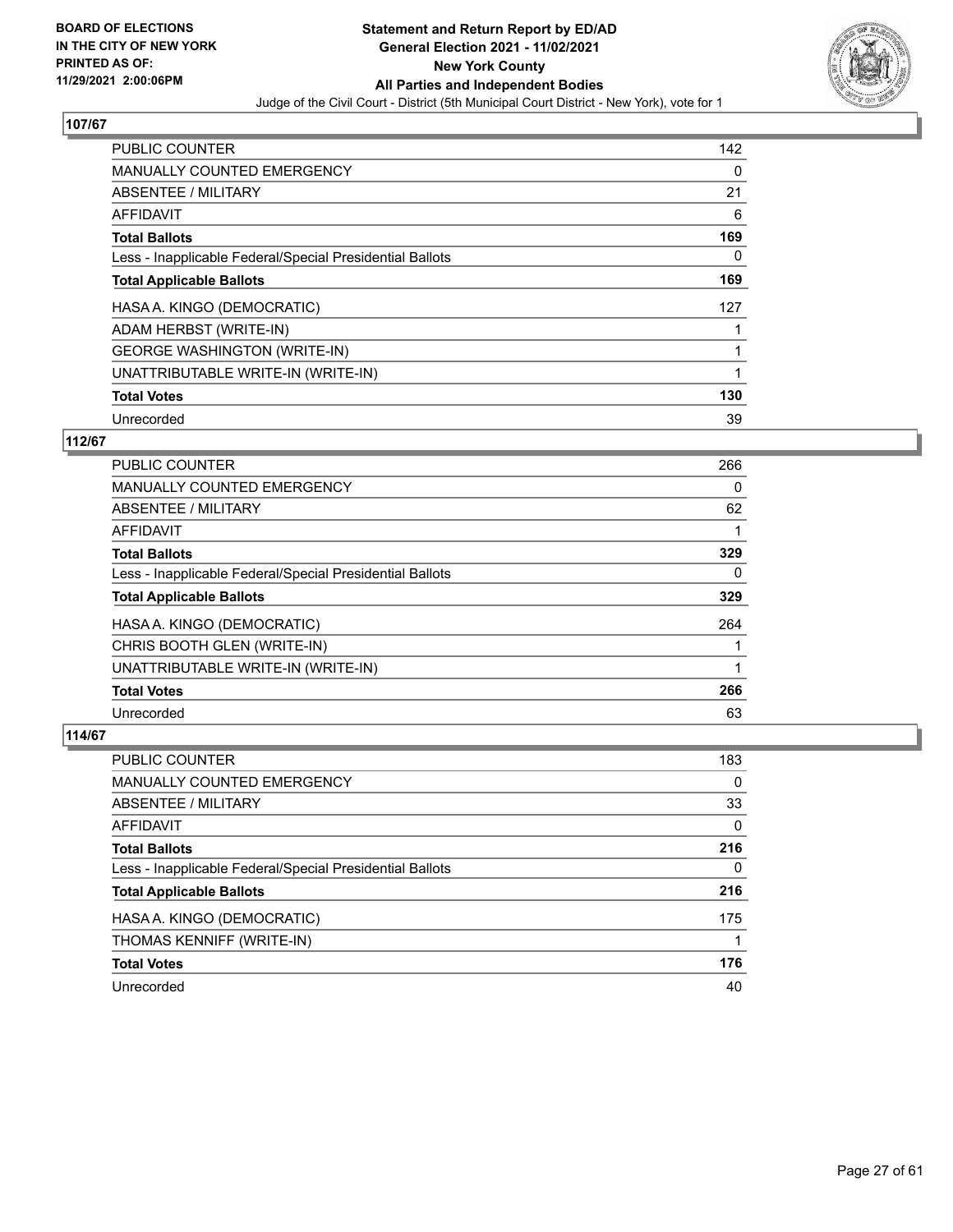

| <b>PUBLIC COUNTER</b>                                    | 181 |
|----------------------------------------------------------|-----|
| <b>MANUALLY COUNTED EMERGENCY</b>                        | 0   |
| ABSENTEE / MILITARY                                      | 26  |
| AFFIDAVIT                                                | 5   |
| <b>Total Ballots</b>                                     | 212 |
| Less - Inapplicable Federal/Special Presidential Ballots | 0   |
| <b>Total Applicable Ballots</b>                          | 212 |
| HASA A. KINGO (DEMOCRATIC)                               | 167 |
| ELIZABETH FISCHER (WRITE-IN)                             |     |
| <b>Total Votes</b>                                       | 168 |
| Unrecorded                                               | 44  |

## **002/69**

| PUBLIC COUNTER                                           | 168      |
|----------------------------------------------------------|----------|
| <b>MANUALLY COUNTED EMERGENCY</b>                        | $\Omega$ |
| ABSENTEE / MILITARY                                      | 22       |
| AFFIDAVIT                                                | 3        |
| <b>Total Ballots</b>                                     | 193      |
| Less - Inapplicable Federal/Special Presidential Ballots | $\Omega$ |
| <b>Total Applicable Ballots</b>                          | 193      |
| HASA A. KINGO (DEMOCRATIC)                               | 157      |
| MICHAEL LABUSKES (WRITE-IN)                              |          |
| <b>Total Votes</b>                                       | 158      |
| Unrecorded                                               | 35       |

| <b>PUBLIC COUNTER</b>                                    | 252 |
|----------------------------------------------------------|-----|
| <b>MANUALLY COUNTED EMERGENCY</b>                        | 0   |
| ABSENTEE / MILITARY                                      | 29  |
| AFFIDAVIT                                                | 5   |
| <b>Total Ballots</b>                                     | 286 |
| Less - Inapplicable Federal/Special Presidential Ballots | 0   |
| <b>Total Applicable Ballots</b>                          | 286 |
| HASA A. KINGO (DEMOCRATIC)                               | 243 |
| <b>GEORGE RULTER (WRITE-IN)</b>                          |     |
| RICARDO VIERA (WRITE-IN)                                 |     |
| <b>Total Votes</b>                                       | 245 |
| Unrecorded                                               | 41  |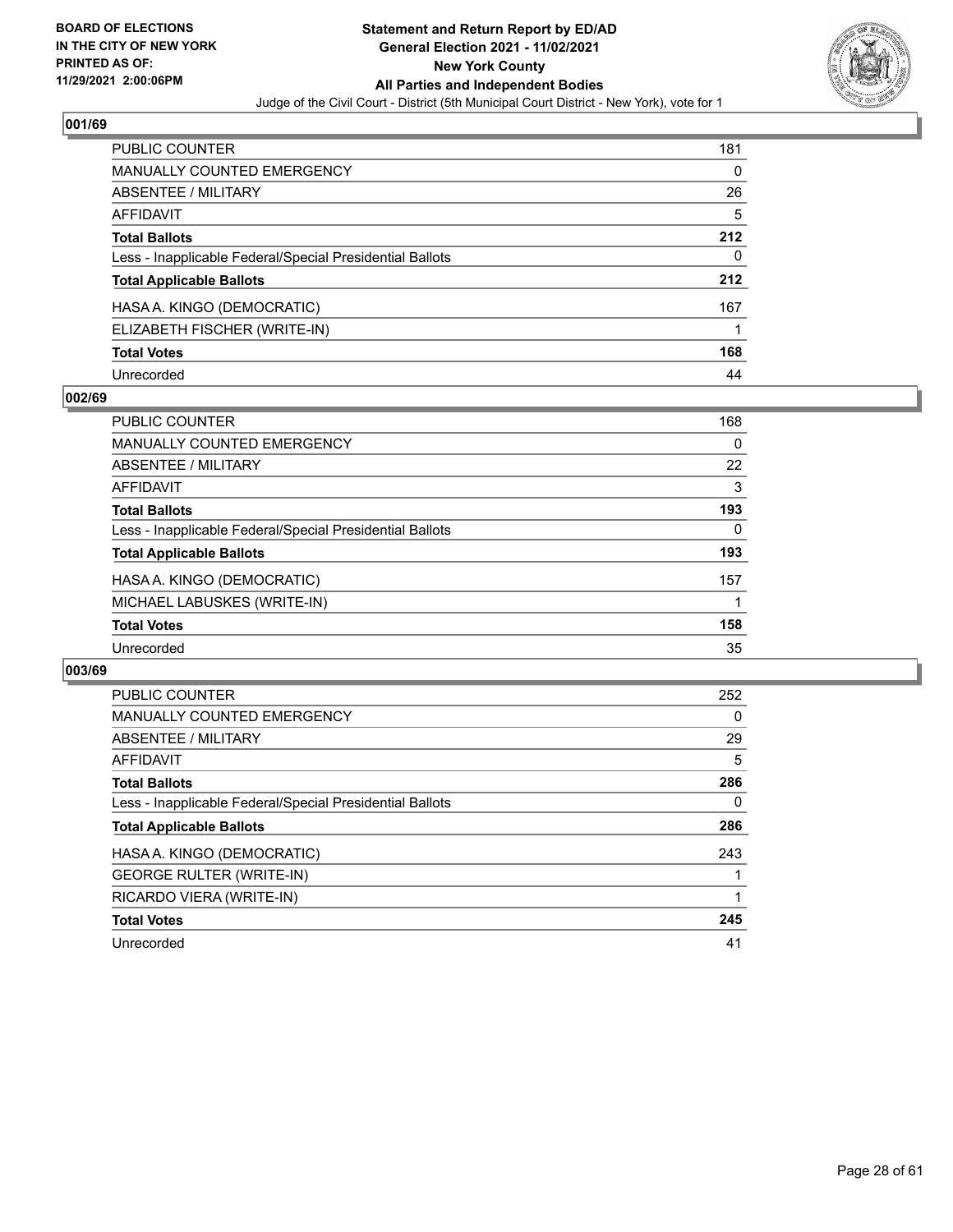

| <b>PUBLIC COUNTER</b>                                    | 291 |
|----------------------------------------------------------|-----|
| <b>MANUALLY COUNTED EMERGENCY</b>                        | 0   |
| ABSENTEE / MILITARY                                      | 31  |
| <b>AFFIDAVIT</b>                                         | 3   |
| <b>Total Ballots</b>                                     | 325 |
| Less - Inapplicable Federal/Special Presidential Ballots | 0   |
| <b>Total Applicable Ballots</b>                          | 325 |
| HASA A. KINGO (DEMOCRATIC)                               | 268 |
| UNATTRIBUTABLE WRITE-IN (WRITE-IN)                       |     |
| <b>Total Votes</b>                                       | 269 |
| Unrecorded                                               | 56  |

## **005/69**

| <b>PUBLIC COUNTER</b>                                    | 237            |
|----------------------------------------------------------|----------------|
| <b>MANUALLY COUNTED EMERGENCY</b>                        | 0              |
| ABSENTEE / MILITARY                                      | 24             |
| AFFIDAVIT                                                | $\overline{2}$ |
| <b>Total Ballots</b>                                     | 263            |
| Less - Inapplicable Federal/Special Presidential Ballots | 0              |
| <b>Total Applicable Ballots</b>                          | 263            |
| HASA A. KINGO (DEMOCRATIC)                               | 207            |
| ANGELA EUNICE (WRITE-IN)                                 |                |
| UNATTRIBUTABLE WRITE-IN (WRITE-IN)                       | 4              |
| <b>Total Votes</b>                                       | 212            |
| Unrecorded                                               | 51             |

| <b>PUBLIC COUNTER</b>                                    | 295 |
|----------------------------------------------------------|-----|
| <b>MANUALLY COUNTED EMERGENCY</b>                        | 0   |
| ABSENTEE / MILITARY                                      | 42  |
| AFFIDAVIT                                                | 2   |
| <b>Total Ballots</b>                                     | 339 |
| Less - Inapplicable Federal/Special Presidential Ballots | 0   |
| <b>Total Applicable Ballots</b>                          | 339 |
| HASA A. KINGO (DEMOCRATIC)                               | 273 |
| ERIC L. HARTLINE (WRITE-IN)                              |     |
| RAY KELLY (WRITE-IN)                                     |     |
| UNATTRIBUTABLE WRITE-IN (WRITE-IN)                       | 2   |
| <b>Total Votes</b>                                       | 277 |
| Unrecorded                                               | 62  |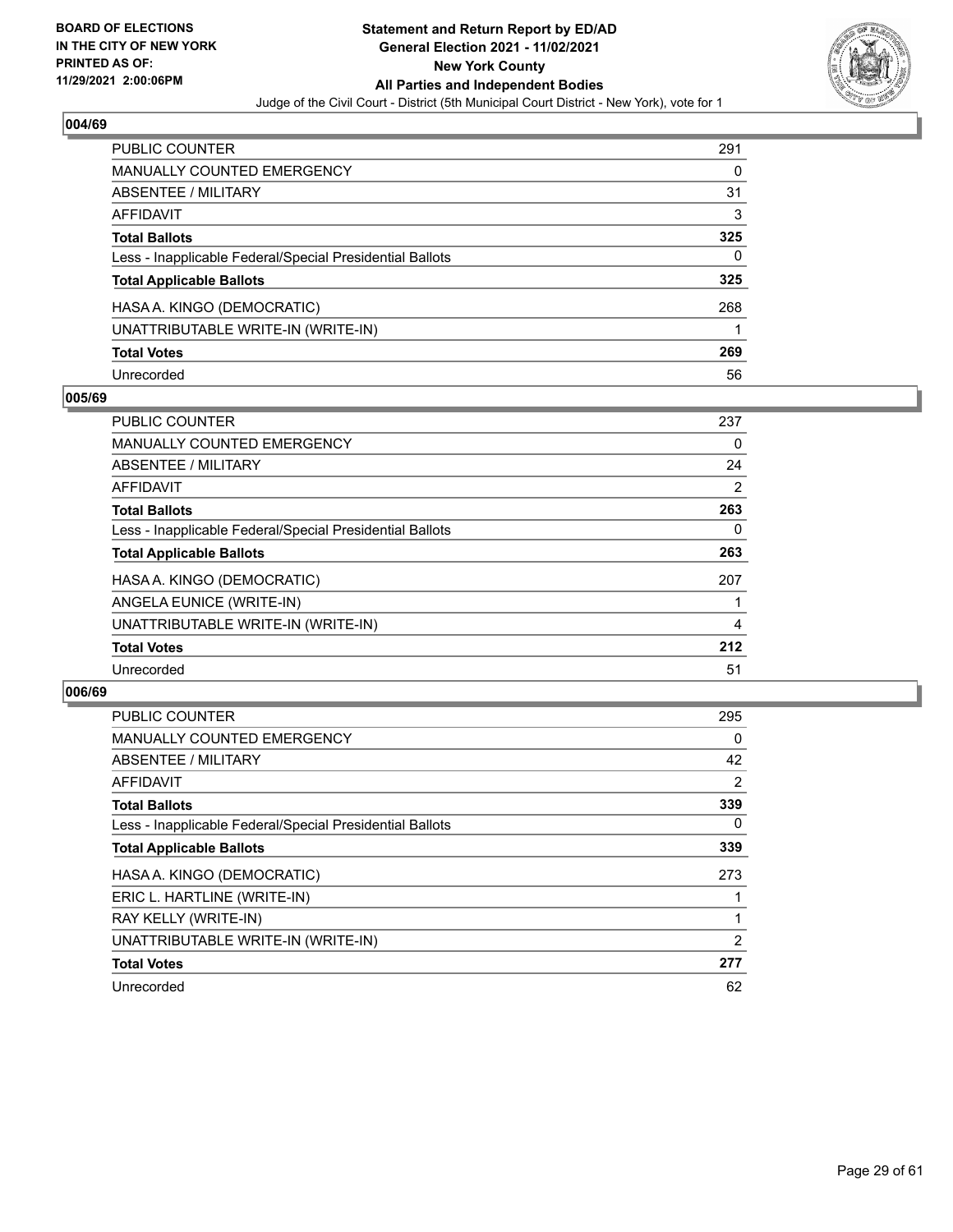

| <b>PUBLIC COUNTER</b>                                    | 251 |
|----------------------------------------------------------|-----|
| <b>MANUALLY COUNTED EMERGENCY</b>                        | 0   |
| <b>ABSENTEE / MILITARY</b>                               | 48  |
| <b>AFFIDAVIT</b>                                         | 5   |
| <b>Total Ballots</b>                                     | 304 |
| Less - Inapplicable Federal/Special Presidential Ballots | 0   |
| <b>Total Applicable Ballots</b>                          | 304 |
| HASA A. KINGO (DEMOCRATIC)                               | 237 |
| AMANDA IGELZ (WRITE-IN)                                  | 1   |
| ANN NEWMAN (WRITE-IN)                                    | 1   |
| CHRISTIAN TRIGANI (WRITE-IN)                             | 1   |
| <b>JAMES NULLY (WRITE-IN)</b>                            | 1   |
| SETH HABERMAN (WRITE-IN)                                 | 1   |
| SETH STEGEL (WRITE-IN)                                   | 1   |
| UNATTRIBUTABLE WRITE-IN (WRITE-IN)                       | 2   |
| <b>Total Votes</b>                                       | 245 |
| Unrecorded                                               | 59  |

## **008/69**

| PUBLIC COUNTER                                           | 80 |
|----------------------------------------------------------|----|
| MANUALLY COUNTED EMERGENCY                               | 0  |
| ABSENTEE / MILITARY                                      | 10 |
| AFFIDAVIT                                                | 0  |
| Total Ballots                                            | 90 |
| Less - Inapplicable Federal/Special Presidential Ballots | 0  |
| <b>Total Applicable Ballots</b>                          | 90 |
| HASA A. KINGO (DEMOCRATIC)                               | 62 |
| Total Votes                                              | 62 |
| Unrecorded                                               | 28 |

| PUBLIC COUNTER                                           | 307 |
|----------------------------------------------------------|-----|
| MANUALLY COUNTED EMERGENCY                               | 0   |
| ABSENTEE / MILITARY                                      | 50  |
| AFFIDAVIT                                                | 4   |
| <b>Total Ballots</b>                                     | 361 |
| Less - Inapplicable Federal/Special Presidential Ballots | 0   |
| <b>Total Applicable Ballots</b>                          | 361 |
| HASA A. KINGO (DEMOCRATIC)                               | 300 |
| DONALD TRUMP (WRITE-IN)                                  |     |
| MICHELLE WEBER (WRITE-IN)                                |     |
| UNATTRIBUTABLE WRITE-IN (WRITE-IN)                       | 3   |
| <b>Total Votes</b>                                       | 305 |
| Unrecorded                                               | 56  |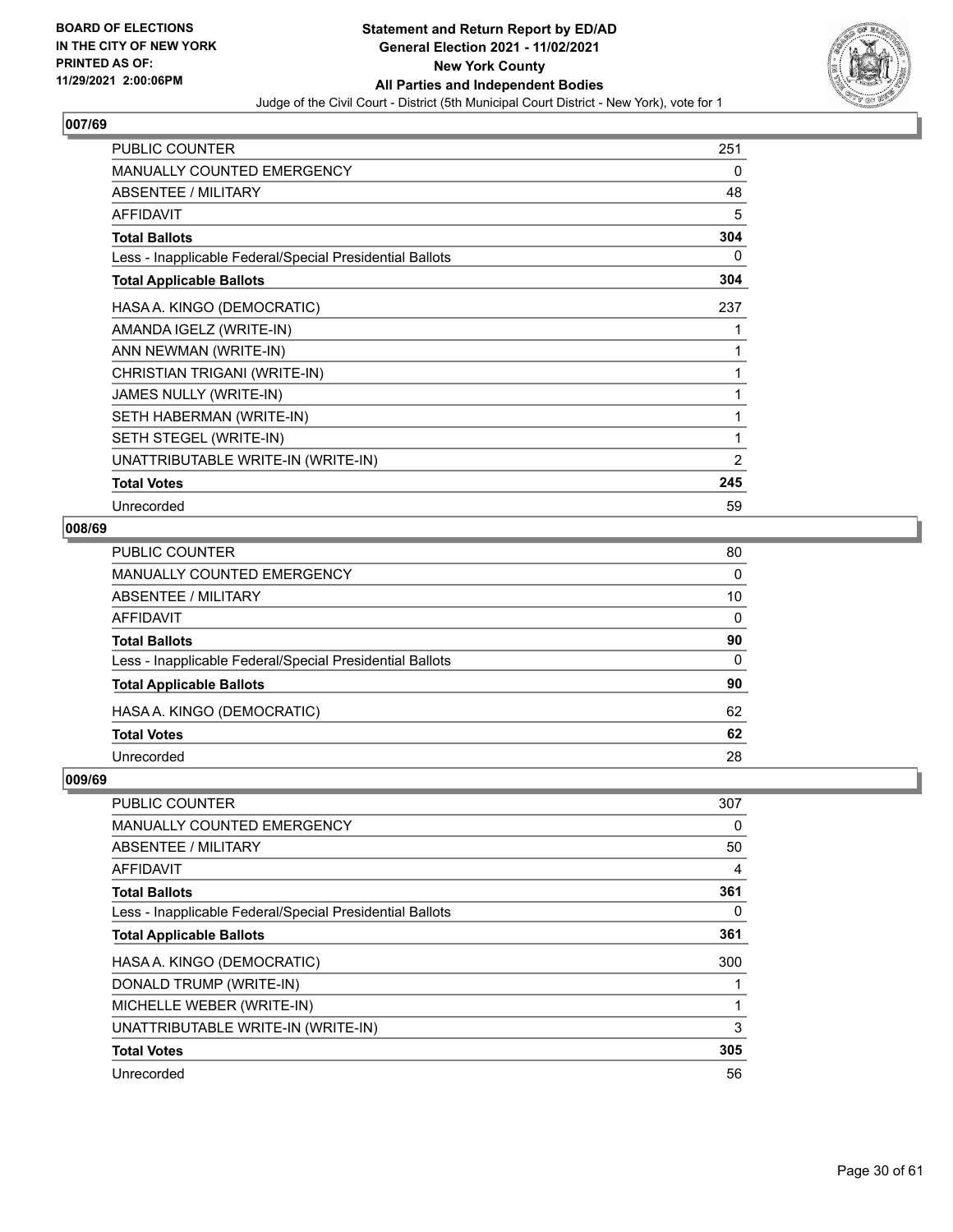

| <b>PUBLIC COUNTER</b>                                    | 334 |
|----------------------------------------------------------|-----|
| <b>MANUALLY COUNTED EMERGENCY</b>                        | 0   |
| ABSENTEE / MILITARY                                      | 46  |
| AFFIDAVIT                                                | 6   |
| <b>Total Ballots</b>                                     | 386 |
| Less - Inapplicable Federal/Special Presidential Ballots | 0   |
| <b>Total Applicable Ballots</b>                          | 386 |
| HASA A. KINGO (DEMOCRATIC)                               | 304 |
| ANTON MIKOFSKY (WRITE-IN)                                |     |
| JOSHUA H. SILVERSTEIN (WRITE-IN)                         |     |
| <b>Total Votes</b>                                       | 306 |
| Unrecorded                                               | 80  |

## **011/69**

| <b>PUBLIC COUNTER</b>                                    | 313 |
|----------------------------------------------------------|-----|
| <b>MANUALLY COUNTED EMERGENCY</b>                        | 0   |
| ABSENTEE / MILITARY                                      | 70  |
| AFFIDAVIT                                                | 2   |
| <b>Total Ballots</b>                                     | 385 |
| Less - Inapplicable Federal/Special Presidential Ballots | 0   |
| <b>Total Applicable Ballots</b>                          | 385 |
| HASA A. KINGO (DEMOCRATIC)                               | 316 |
| FRANK MURANO (WRITE-IN)                                  | 1   |
| HENRY M. OBERNAUER (WRITE-IN)                            | 1   |
| NANCY SLIWA (WRITE-IN)                                   | 1   |
| RICHARD TEMERIAN (WRITE-IN)                              | 1   |
| UNATTRIBUTABLE WRITE-IN (WRITE-IN)                       | 1   |
| <b>Total Votes</b>                                       | 321 |
| Unrecorded                                               | 64  |

| <b>PUBLIC COUNTER</b>                                    | 138      |
|----------------------------------------------------------|----------|
| MANUALLY COUNTED EMERGENCY                               | $\Omega$ |
| ABSENTEE / MILITARY                                      | 16       |
| AFFIDAVIT                                                | 3        |
| <b>Total Ballots</b>                                     | 157      |
| Less - Inapplicable Federal/Special Presidential Ballots | 0        |
| <b>Total Applicable Ballots</b>                          | 157      |
| HASA A. KINGO (DEMOCRATIC)                               | 125      |
| JOSIAH OBASMY (WRITE-IN)                                 |          |
| <b>Total Votes</b>                                       | 126      |
| Unrecorded                                               | 31       |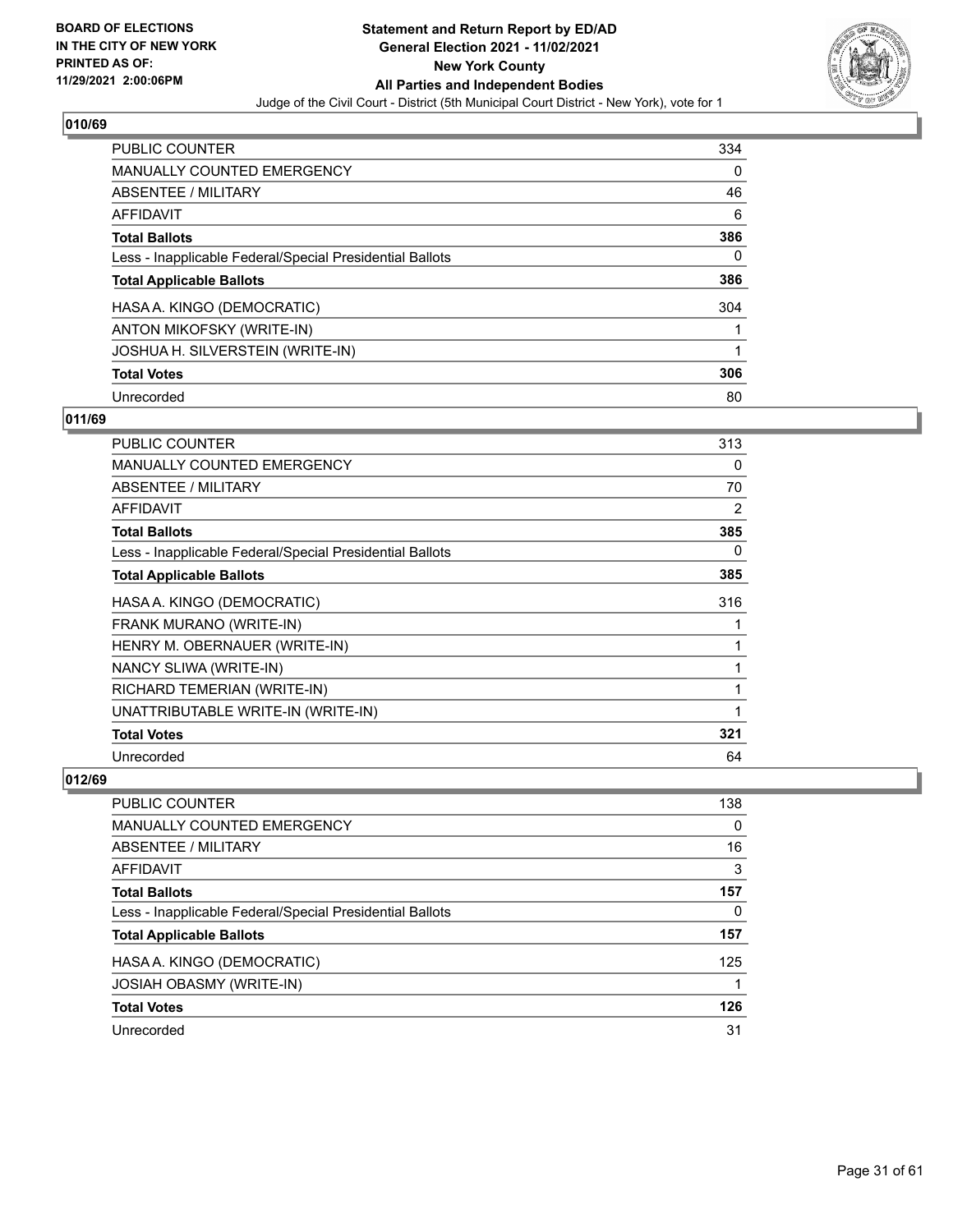

| <b>PUBLIC COUNTER</b>                                    | 192 |
|----------------------------------------------------------|-----|
| <b>MANUALLY COUNTED EMERGENCY</b>                        | 0   |
| ABSENTEE / MILITARY                                      | 61  |
| AFFIDAVIT                                                |     |
| <b>Total Ballots</b>                                     | 254 |
| Less - Inapplicable Federal/Special Presidential Ballots | 0   |
| <b>Total Applicable Ballots</b>                          | 254 |
| HASA A. KINGO (DEMOCRATIC)                               | 191 |
| CURTIS A. SLIWA (WRITE-IN)                               |     |
| UNATTRIBUTABLE WRITE-IN (WRITE-IN)                       |     |
| <b>Total Votes</b>                                       | 193 |
| Unrecorded                                               | 61  |

## **014/69**

| <b>PUBLIC COUNTER</b>                                    | 162      |
|----------------------------------------------------------|----------|
| <b>MANUALLY COUNTED EMERGENCY</b>                        | $\Omega$ |
| ABSENTEE / MILITARY                                      | 34       |
| <b>AFFIDAVIT</b>                                         | $\Omega$ |
| <b>Total Ballots</b>                                     | 196      |
| Less - Inapplicable Federal/Special Presidential Ballots | $\Omega$ |
| <b>Total Applicable Ballots</b>                          | 196      |
| HASA A. KINGO (DEMOCRATIC)                               | 138      |
| JILL GRECO (WRITE-IN)                                    |          |
| UNATTRIBUTABLE WRITE-IN (WRITE-IN)                       |          |
| <b>Total Votes</b>                                       | 140      |
| Unrecorded                                               | 56       |

| <b>PUBLIC COUNTER</b>                                    | 281      |
|----------------------------------------------------------|----------|
| MANUALLY COUNTED EMERGENCY                               | $\Omega$ |
| ABSENTEE / MILITARY                                      | 32       |
| <b>AFFIDAVIT</b>                                         | 2        |
| <b>Total Ballots</b>                                     | 315      |
| Less - Inapplicable Federal/Special Presidential Ballots | $\Omega$ |
| <b>Total Applicable Ballots</b>                          | 315      |
| HASA A. KINGO (DEMOCRATIC)                               | 241      |
| MATT KNIFFIN (WRITE-IN)                                  |          |
| WILL CHOY (WRITE-IN)                                     |          |
| <b>Total Votes</b>                                       | 243      |
| Unrecorded                                               | 72       |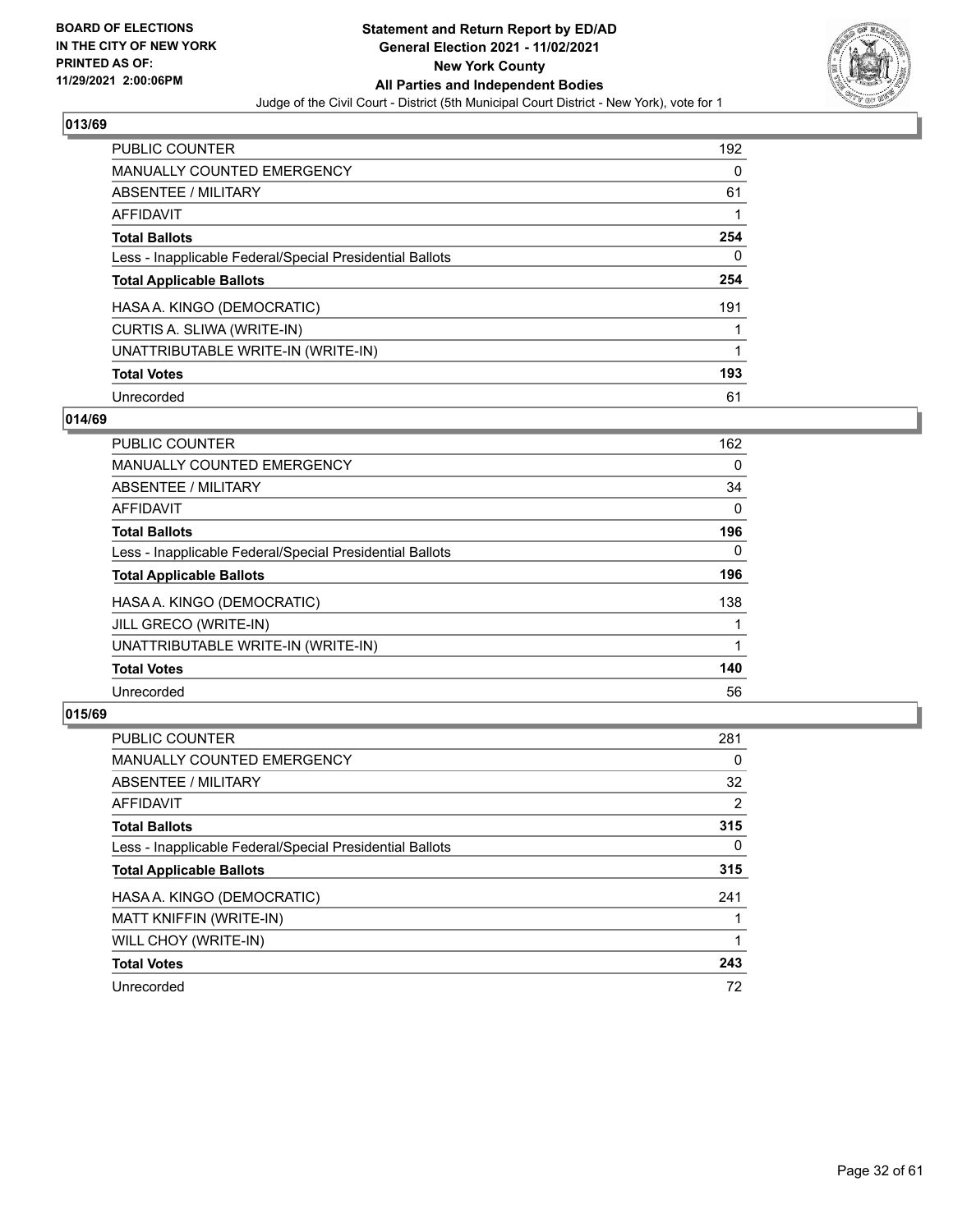

| PUBLIC COUNTER                                           | 226 |
|----------------------------------------------------------|-----|
| <b>MANUALLY COUNTED EMERGENCY</b>                        | 0   |
| ABSENTEE / MILITARY                                      | 45  |
| <b>AFFIDAVIT</b>                                         | 5   |
| <b>Total Ballots</b>                                     | 276 |
| Less - Inapplicable Federal/Special Presidential Ballots | 0   |
| <b>Total Applicable Ballots</b>                          | 276 |
| HASA A. KINGO (DEMOCRATIC)                               | 211 |
| UNATTRIBUTABLE WRITE-IN (WRITE-IN)                       |     |
| <b>Total Votes</b>                                       | 212 |
| Unrecorded                                               | 64  |

## **017/69**

| <b>PUBLIC COUNTER</b>                                    | 173 |
|----------------------------------------------------------|-----|
| MANUALLY COUNTED EMERGENCY                               | 0   |
| ABSENTEE / MILITARY                                      | 53  |
| AFFIDAVIT                                                | 3   |
| <b>Total Ballots</b>                                     | 229 |
| Less - Inapplicable Federal/Special Presidential Ballots | 0   |
| <b>Total Applicable Ballots</b>                          | 229 |
| HASA A. KINGO (DEMOCRATIC)                               | 163 |
| ELIHU MASSEL (WRITE-IN)                                  |     |
| UNATTRIBUTABLE WRITE-IN (WRITE-IN)                       |     |
| <b>Total Votes</b>                                       | 165 |
| Unrecorded                                               | 64  |

| <b>PUBLIC COUNTER</b>                                    | 306            |
|----------------------------------------------------------|----------------|
| <b>MANUALLY COUNTED EMERGENCY</b>                        | $\Omega$       |
| ABSENTEE / MILITARY                                      | 96             |
| AFFIDAVIT                                                | $\overline{2}$ |
| <b>Total Ballots</b>                                     | 404            |
| Less - Inapplicable Federal/Special Presidential Ballots | $\Omega$       |
| <b>Total Applicable Ballots</b>                          | 404            |
| HASA A. KINGO (DEMOCRATIC)                               | 292            |
| ELIZABETH CROTTY (WRITE-IN)                              |                |
| <b>GLENN GUCCIARDO (WRITE-IN)</b>                        |                |
| <b>Total Votes</b>                                       | 294            |
| Unrecorded                                               | 110            |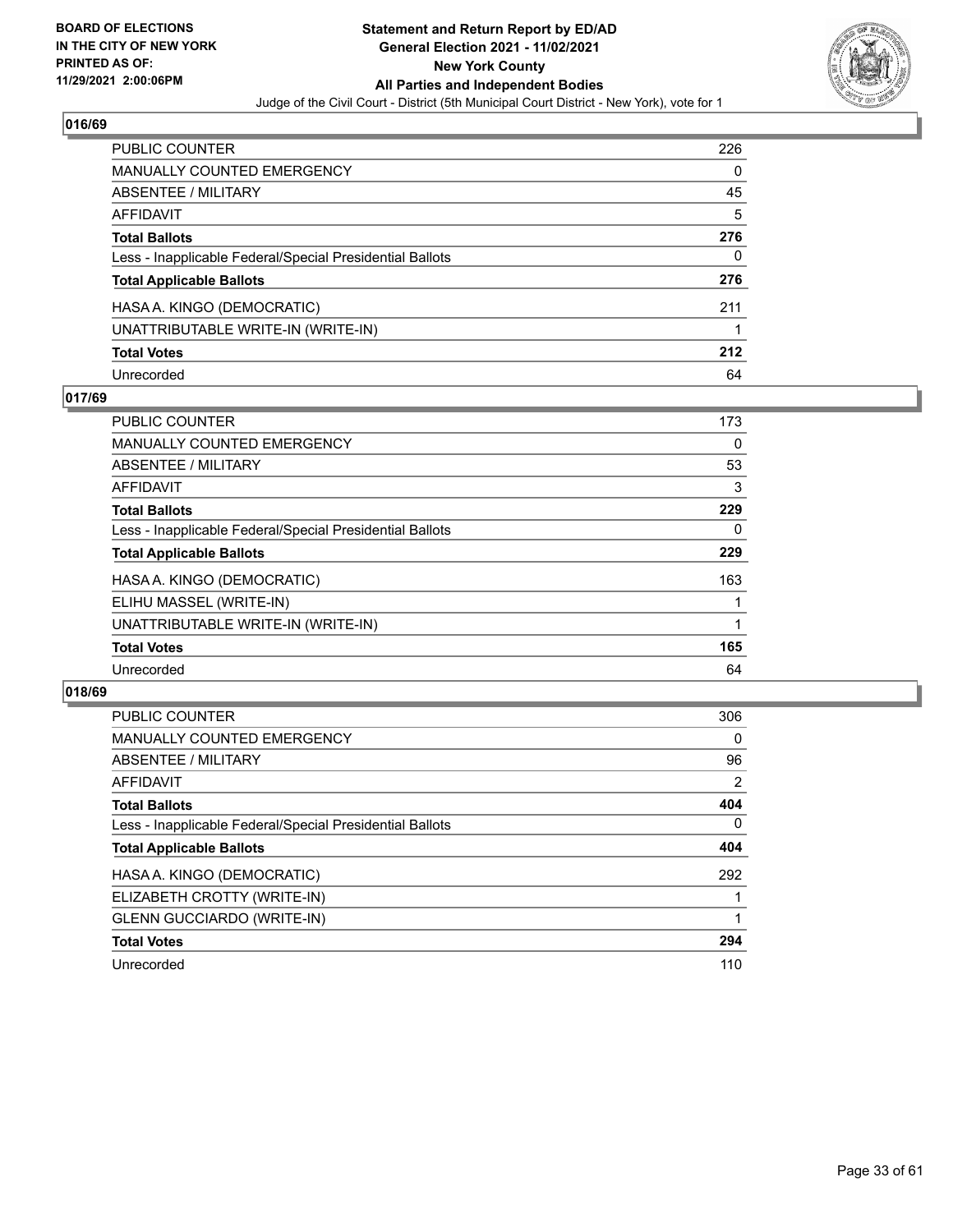

| PUBLIC COUNTER                                           | 163 |
|----------------------------------------------------------|-----|
| <b>MANUALLY COUNTED EMERGENCY</b>                        | 0   |
| ABSENTEE / MILITARY                                      | 62  |
| AFFIDAVIT                                                | 0   |
| <b>Total Ballots</b>                                     | 225 |
| Less - Inapplicable Federal/Special Presidential Ballots | 0   |
| <b>Total Applicable Ballots</b>                          | 225 |
| HASA A. KINGO (DEMOCRATIC)                               | 156 |
| KEVIN R. GARVEY (WRITE-IN)                               |     |
| <b>Total Votes</b>                                       | 157 |
| Unrecorded                                               | 68  |

## **020/69**

| PUBLIC COUNTER                                           | 308 |
|----------------------------------------------------------|-----|
| <b>MANUALLY COUNTED EMERGENCY</b>                        | 0   |
| ABSENTEE / MILITARY                                      | 77  |
| AFFIDAVIT                                                | 2   |
| <b>Total Ballots</b>                                     | 387 |
| Less - Inapplicable Federal/Special Presidential Ballots | 0   |
| <b>Total Applicable Ballots</b>                          | 387 |
| HASA A. KINGO (DEMOCRATIC)                               | 286 |
| SEAN DONOVAN (WRITE-IN)                                  |     |
| <b>Total Votes</b>                                       | 287 |
| Unrecorded                                               | 100 |

| <b>PUBLIC COUNTER</b>                                    | 366            |
|----------------------------------------------------------|----------------|
| <b>MANUALLY COUNTED EMERGENCY</b>                        | 0              |
| ABSENTEE / MILITARY                                      | 74             |
| <b>AFFIDAVIT</b>                                         | 4              |
| <b>Total Ballots</b>                                     | 444            |
| Less - Inapplicable Federal/Special Presidential Ballots | 0              |
| <b>Total Applicable Ballots</b>                          | 444            |
| HASA A. KINGO (DEMOCRATIC)                               | 331            |
| CURTIS A. SLIWA (WRITE-IN)                               |                |
| KANYE WEST (WRITE-IN)                                    | $\overline{2}$ |
| UNATTRIBUTABLE WRITE-IN (WRITE-IN)                       |                |
| <b>Total Votes</b>                                       | 335            |
| Unrecorded                                               | 109            |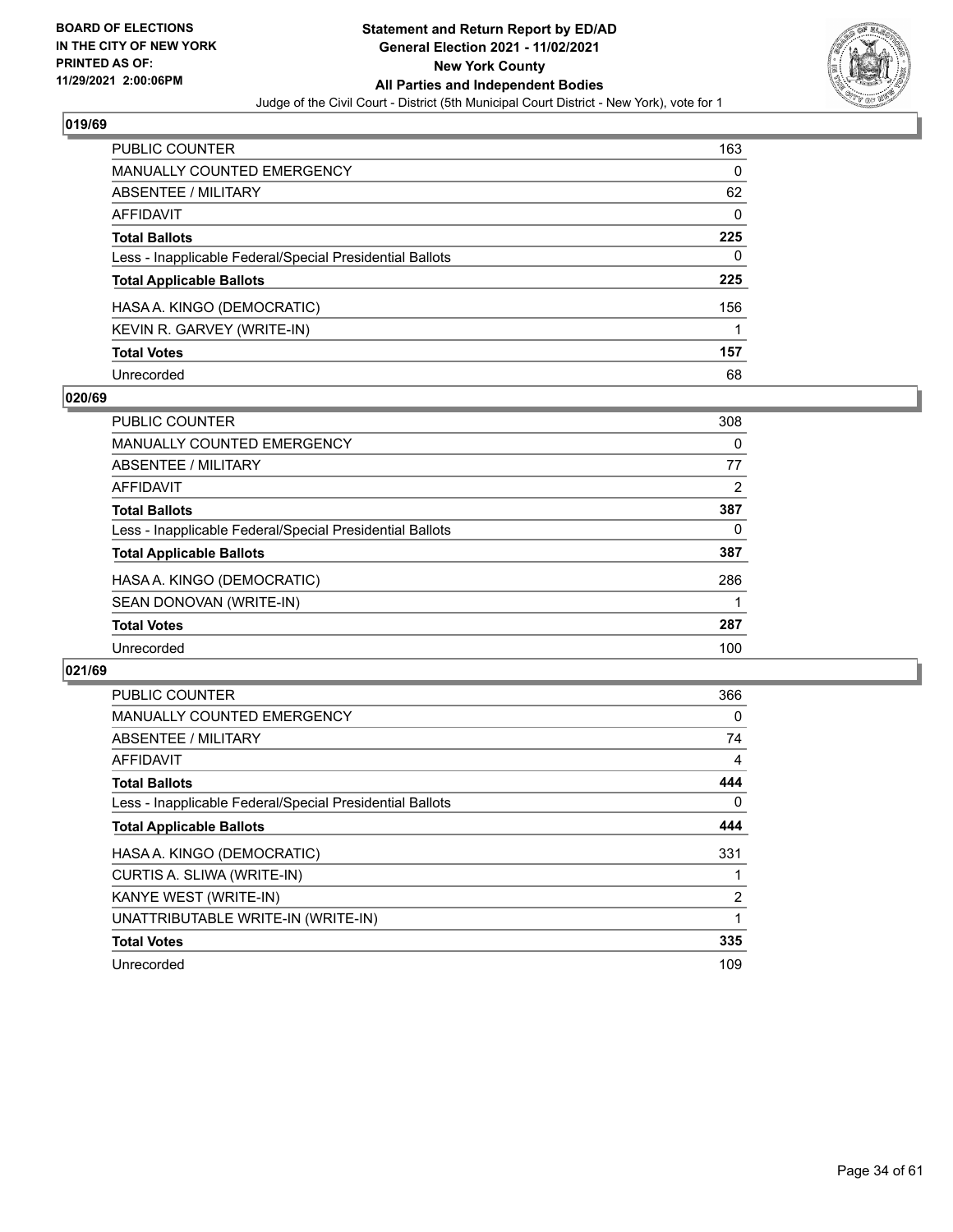

| <b>PUBLIC COUNTER</b>                                    | 307 |
|----------------------------------------------------------|-----|
| <b>MANUALLY COUNTED EMERGENCY</b>                        | 0   |
| ABSENTEE / MILITARY                                      | 81  |
| <b>AFFIDAVIT</b>                                         | 3   |
| <b>Total Ballots</b>                                     | 391 |
| Less - Inapplicable Federal/Special Presidential Ballots | 0   |
| <b>Total Applicable Ballots</b>                          | 391 |
| HASA A. KINGO (DEMOCRATIC)                               | 320 |
| LARRY ELDER (WRITE-IN)                                   |     |
| WOJCIECH MICKOWSKI (WRITE-IN)                            |     |
| <b>Total Votes</b>                                       | 322 |
| Unrecorded                                               | 69  |

## **023/69**

| <b>PUBLIC COUNTER</b>                                    | 189 |
|----------------------------------------------------------|-----|
| MANUALLY COUNTED EMERGENCY                               | 3   |
| ABSENTEE / MILITARY                                      | 27  |
| AFFIDAVIT                                                | 2   |
| <b>Total Ballots</b>                                     | 221 |
| Less - Inapplicable Federal/Special Presidential Ballots | 0   |
| <b>Total Applicable Ballots</b>                          | 221 |
| HASA A. KINGO (DEMOCRATIC)                               | 171 |
| STEVEN KUPIETSKY (WRITE-IN)                              |     |
| UNATTRIBUTABLE WRITE-IN (WRITE-IN)                       | 2   |
| <b>Total Votes</b>                                       | 174 |
| Unrecorded                                               | 47  |

| <b>PUBLIC COUNTER</b>                                    | 292      |
|----------------------------------------------------------|----------|
| <b>MANUALLY COUNTED EMERGENCY</b>                        | $\Omega$ |
| ABSENTEE / MILITARY                                      | 52       |
| AFFIDAVIT                                                | 3        |
| <b>Total Ballots</b>                                     | 347      |
| Less - Inapplicable Federal/Special Presidential Ballots | 0        |
| <b>Total Applicable Ballots</b>                          | 347      |
| HASA A. KINGO (DEMOCRATIC)                               | 282      |
| CURTIS A. SLIWA (WRITE-IN)                               |          |
| <b>Total Votes</b>                                       | 283      |
| Unrecorded                                               | 64       |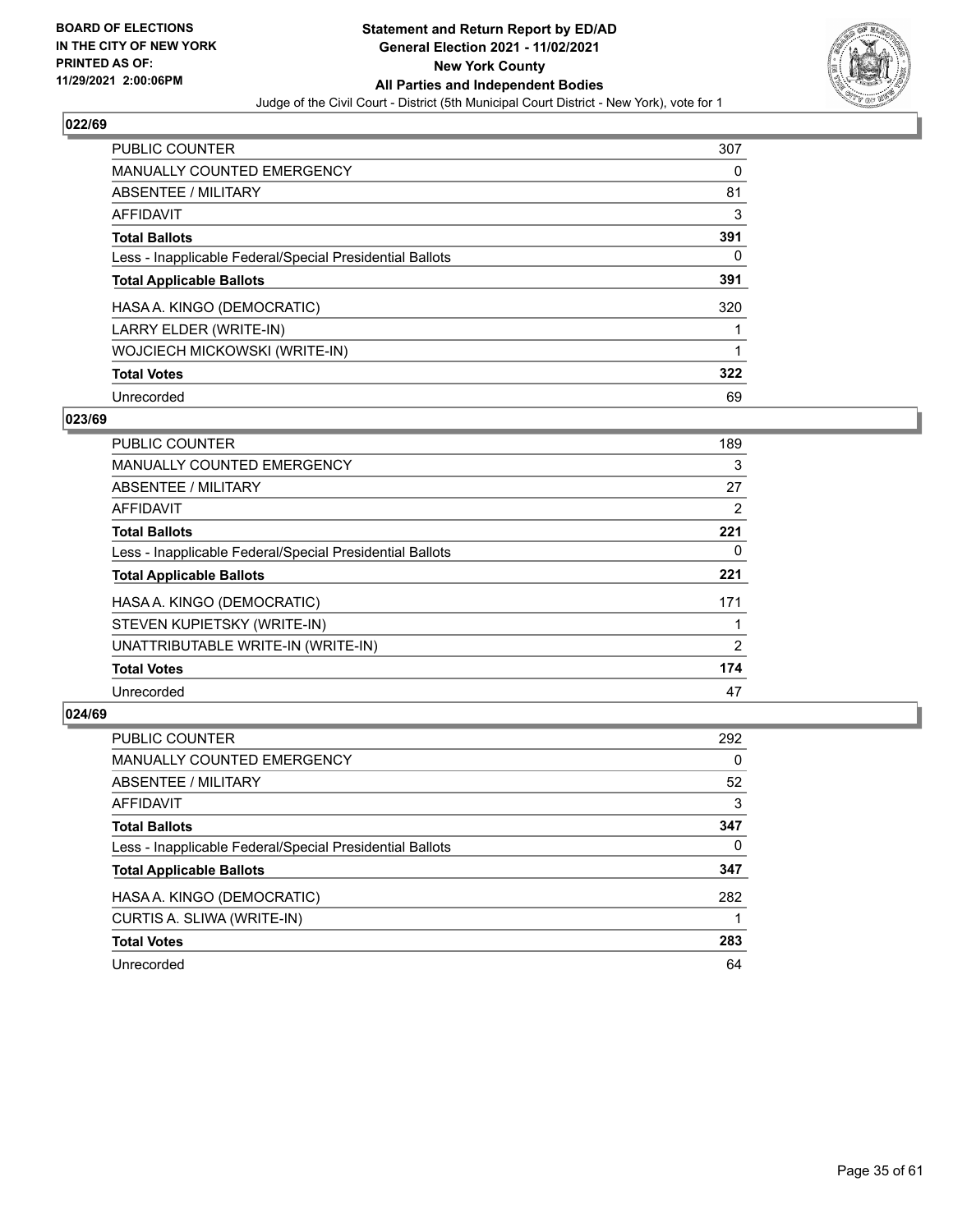

| <b>PUBLIC COUNTER</b>                                    | 215            |
|----------------------------------------------------------|----------------|
| <b>MANUALLY COUNTED EMERGENCY</b>                        | 0              |
| ABSENTEE / MILITARY                                      | 20             |
| AFFIDAVIT                                                | 5              |
| <b>Total Ballots</b>                                     | 240            |
| Less - Inapplicable Federal/Special Presidential Ballots | 0              |
| <b>Total Applicable Ballots</b>                          | 240            |
| HASA A. KINGO (DEMOCRATIC)                               | 180            |
| HON. KENITH HOLDER (WRITE-IN)                            |                |
| UNATTRIBUTABLE WRITE-IN (WRITE-IN)                       | $\overline{2}$ |
| <b>Total Votes</b>                                       | 183            |
| Unrecorded                                               | 57             |

## **026/69**

| <b>PUBLIC COUNTER</b>                                    | 326      |
|----------------------------------------------------------|----------|
| MANUALLY COUNTED EMERGENCY                               | $\Omega$ |
| ABSENTEE / MILITARY                                      | 56       |
| AFFIDAVIT                                                |          |
| <b>Total Ballots</b>                                     | 383      |
| Less - Inapplicable Federal/Special Presidential Ballots | 0        |
| <b>Total Applicable Ballots</b>                          | 383      |
| HASA A. KINGO (DEMOCRATIC)                               | 318      |
| <b>Total Votes</b>                                       | 318      |
| Unrecorded                                               | 65       |

| <b>PUBLIC COUNTER</b>                                    | 117 |
|----------------------------------------------------------|-----|
| <b>MANUALLY COUNTED EMERGENCY</b>                        | 0   |
| ABSENTEE / MILITARY                                      | 20  |
| <b>AFFIDAVIT</b>                                         | 0   |
| <b>Total Ballots</b>                                     | 137 |
| Less - Inapplicable Federal/Special Presidential Ballots | 0   |
| <b>Total Applicable Ballots</b>                          | 137 |
| HASA A. KINGO (DEMOCRATIC)                               | 111 |
| <b>MARIA KUCER (WRITE-IN)</b>                            |     |
| <b>Total Votes</b>                                       | 112 |
| Unrecorded                                               | 25  |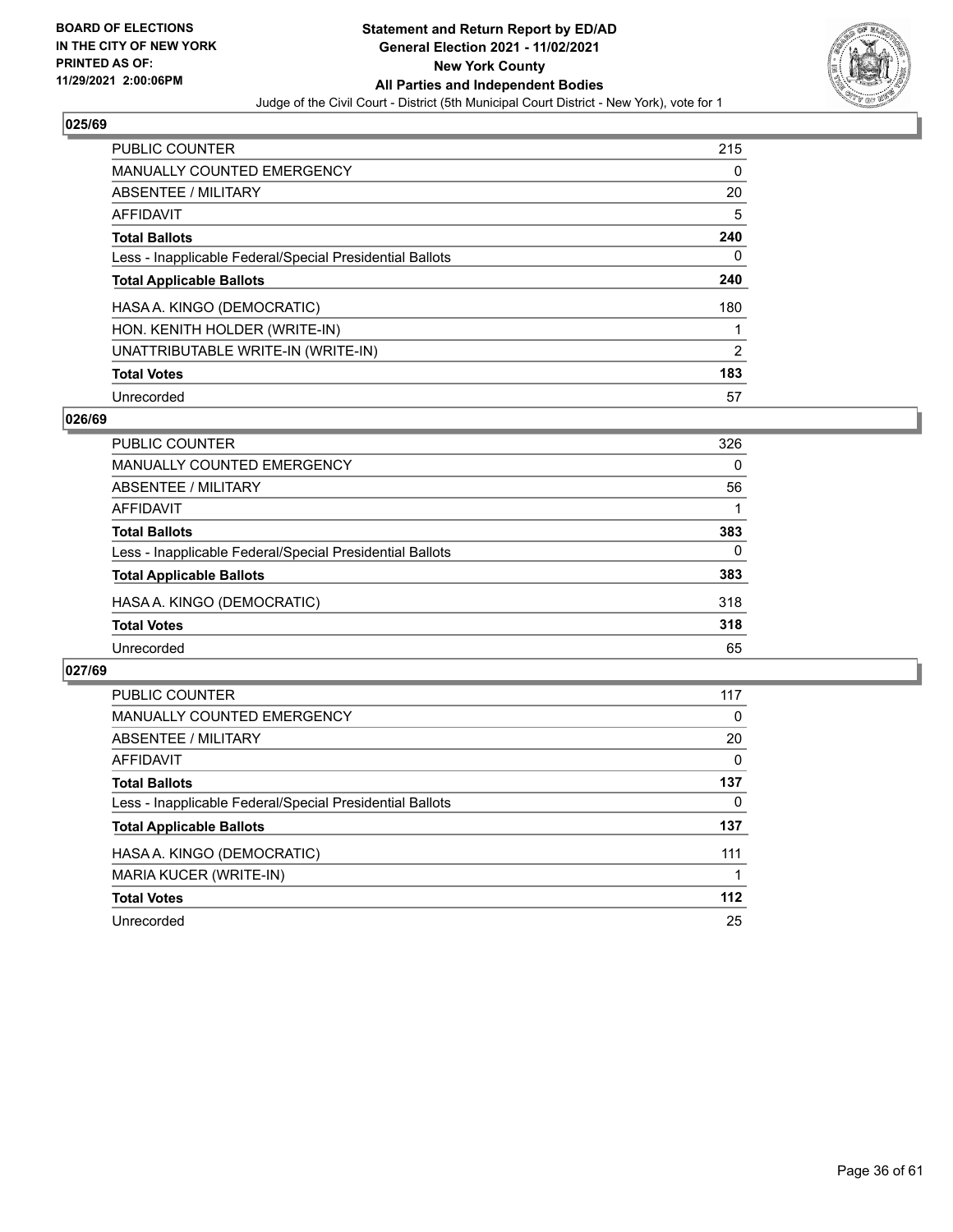

| PUBLIC COUNTER                                           | 104      |
|----------------------------------------------------------|----------|
| MANUALLY COUNTED EMERGENCY                               | $\Omega$ |
| <b>ABSENTEE / MILITARY</b>                               | 8        |
| AFFIDAVIT                                                | 2        |
| <b>Total Ballots</b>                                     | 114      |
| Less - Inapplicable Federal/Special Presidential Ballots | 0        |
| <b>Total Applicable Ballots</b>                          | 114      |
| HASA A. KINGO (DEMOCRATIC)                               | 82       |
| <b>Total Votes</b>                                       | 82       |
| Unrecorded                                               | 32       |

## **029/69**

| <b>PUBLIC COUNTER</b>                                    | 393      |
|----------------------------------------------------------|----------|
| <b>MANUALLY COUNTED EMERGENCY</b>                        | 0        |
| ABSENTEE / MILITARY                                      | 122      |
| AFFIDAVIT                                                | 0        |
| <b>Total Ballots</b>                                     | 515      |
| Less - Inapplicable Federal/Special Presidential Ballots | $\Omega$ |
| <b>Total Applicable Ballots</b>                          | 515      |
| HASA A. KINGO (DEMOCRATIC)                               | 352      |
| DONALD TRUMP (WRITE-IN)                                  |          |
| LEONARD NIMOY (WRITE-IN)                                 |          |
| UNATTRIBUTABLE WRITE-IN (WRITE-IN)                       |          |
| <b>Total Votes</b>                                       | 355      |
| Unrecorded                                               | 160      |
|                                                          |          |

| <b>PUBLIC COUNTER</b>                                    | 273      |
|----------------------------------------------------------|----------|
| MANUALLY COUNTED EMERGENCY                               | $\Omega$ |
| ABSENTEE / MILITARY                                      | 136      |
| AFFIDAVIT                                                | 0        |
| <b>Total Ballots</b>                                     | 409      |
| Less - Inapplicable Federal/Special Presidential Ballots | $\Omega$ |
| <b>Total Applicable Ballots</b>                          | 409      |
| HASA A. KINGO (DEMOCRATIC)                               | 272      |
| MORGAN HARTING (WRITE-IN)                                |          |
| <b>Total Votes</b>                                       | 273      |
| Unrecorded                                               | 136      |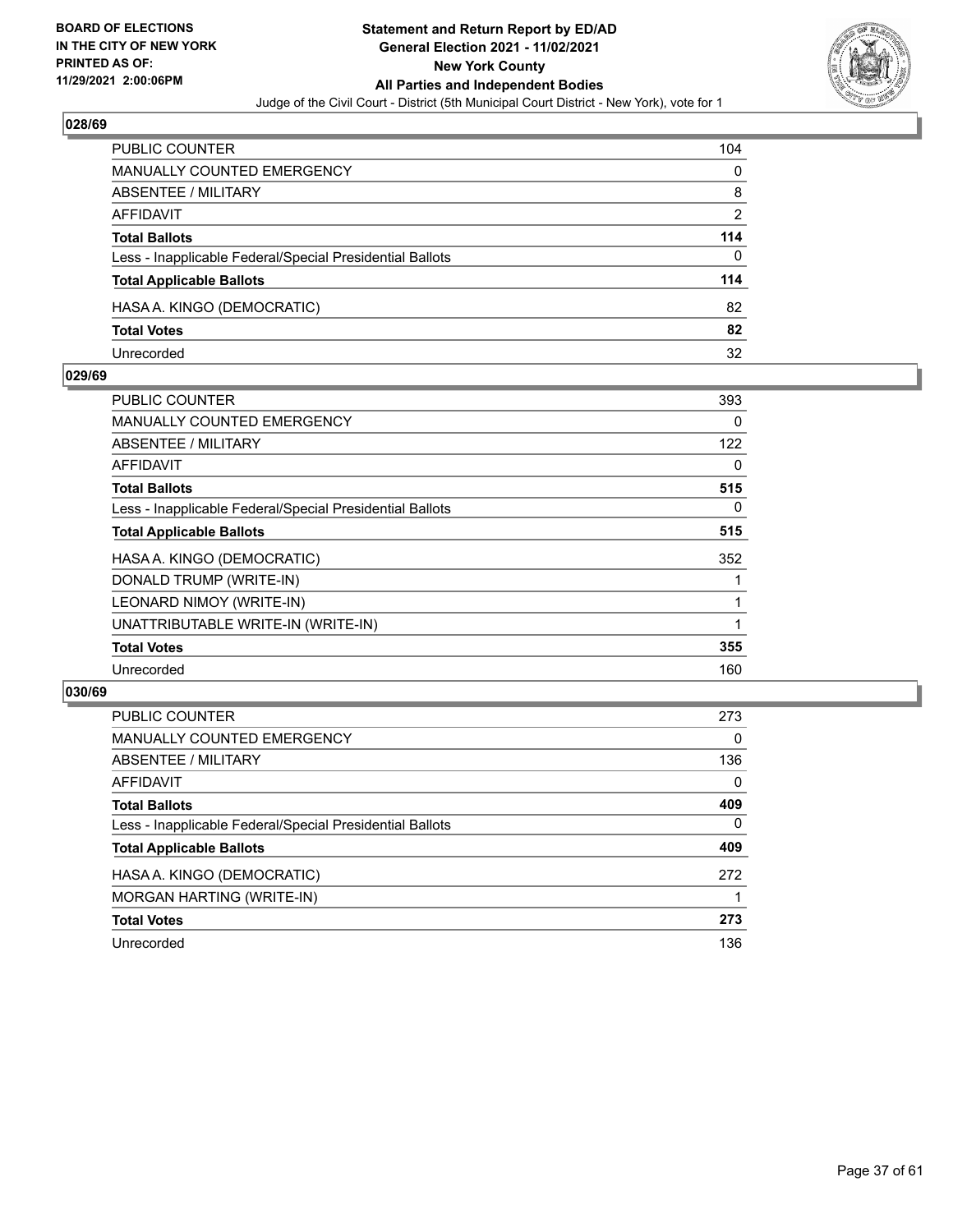

| PUBLIC COUNTER                                           | 260 |
|----------------------------------------------------------|-----|
| MANUALLY COUNTED EMERGENCY                               | 0   |
| ABSENTEE / MILITARY                                      | 84  |
| AFFIDAVIT                                                | 5   |
| <b>Total Ballots</b>                                     | 349 |
| Less - Inapplicable Federal/Special Presidential Ballots | 0   |
| <b>Total Applicable Ballots</b>                          | 349 |
| HASA A. KINGO (DEMOCRATIC)                               | 260 |
| <b>Total Votes</b>                                       | 260 |
| Unrecorded                                               | 89  |

## **032/69**

| <b>PUBLIC COUNTER</b>                                    | 370 |
|----------------------------------------------------------|-----|
| <b>MANUALLY COUNTED EMERGENCY</b>                        | 0   |
| ABSENTEE / MILITARY                                      | 84  |
| <b>AFFIDAVIT</b>                                         | 2   |
| <b>Total Ballots</b>                                     | 456 |
| Less - Inapplicable Federal/Special Presidential Ballots | 0   |
| <b>Total Applicable Ballots</b>                          | 456 |
| HASA A. KINGO (DEMOCRATIC)                               | 316 |
| EDWARD WIPPER (WRITE-IN)                                 |     |
| LESLIE STROTH (WRITE-IN)                                 |     |
| UNATTRIBUTABLE WRITE-IN (WRITE-IN)                       |     |
| <b>Total Votes</b>                                       | 319 |
| Unrecorded                                               | 137 |
|                                                          |     |

| <b>PUBLIC COUNTER</b>                                    | 338            |
|----------------------------------------------------------|----------------|
| <b>MANUALLY COUNTED EMERGENCY</b>                        | 0              |
| <b>ABSENTEE / MILITARY</b>                               | 105            |
| AFFIDAVIT                                                | $\Omega$       |
| <b>Total Ballots</b>                                     | 443            |
| Less - Inapplicable Federal/Special Presidential Ballots | 0              |
| <b>Total Applicable Ballots</b>                          | 443            |
| HASA A. KINGO (DEMOCRATIC)                               | 329            |
| ANTHONY RIZZO (WRITE-IN)                                 |                |
| DAVID GALANTER (WRITE-IN)                                |                |
| <b>GREGG ROTH (WRITE-IN)</b>                             |                |
| PENIAH PETRUCK (WRITE-IN)                                | 1              |
| SARAH SHULEVITZ-VERHAND (WRITE-IN)                       | $\overline{2}$ |
| <b>Total Votes</b>                                       | 335            |
| Unrecorded                                               | 108            |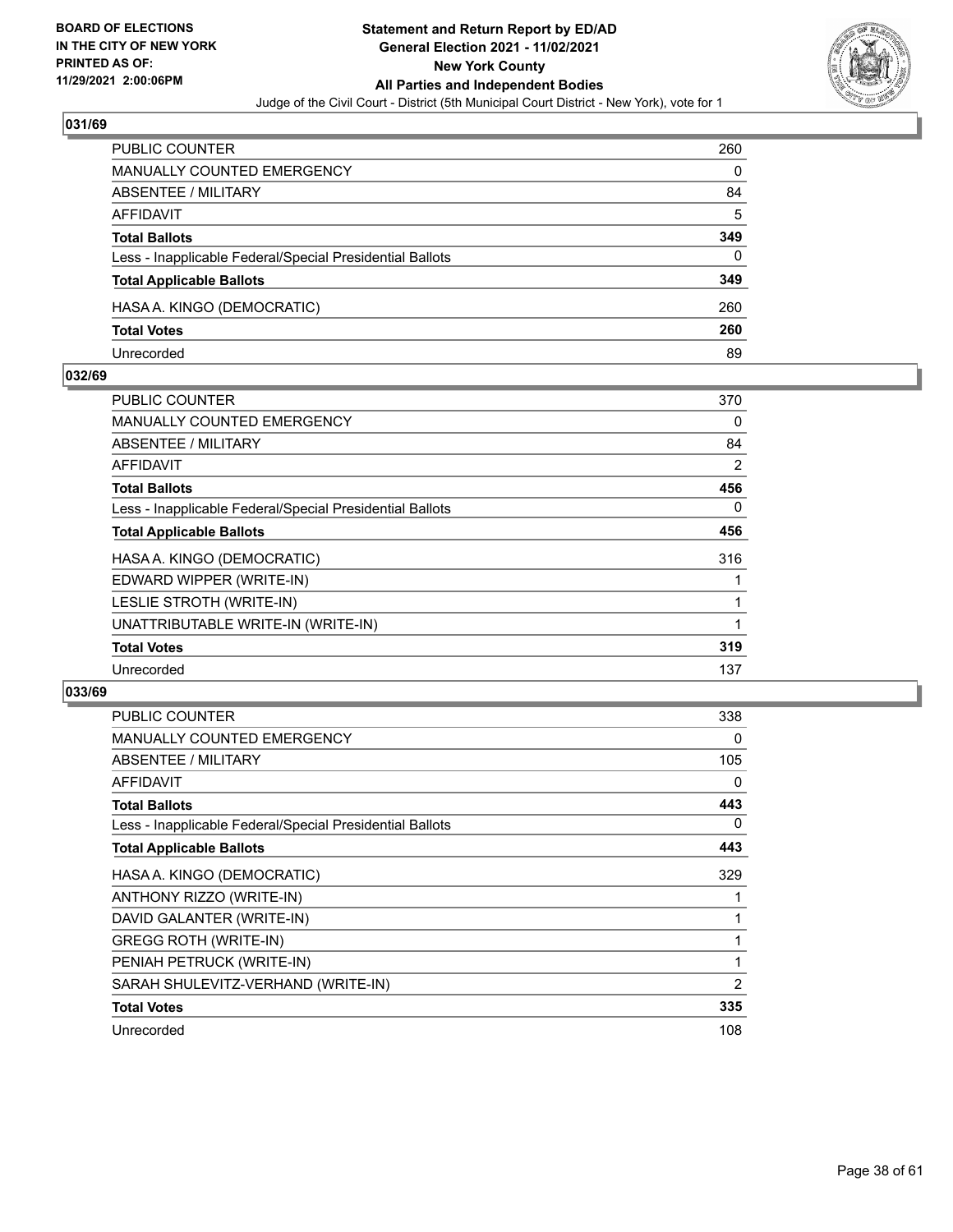

| <b>PUBLIC COUNTER</b>                                    | 319 |
|----------------------------------------------------------|-----|
| <b>MANUALLY COUNTED EMERGENCY</b>                        | 0   |
| <b>ABSENTEE / MILITARY</b>                               | 64  |
| AFFIDAVIT                                                | 3   |
| <b>Total Ballots</b>                                     | 386 |
| Less - Inapplicable Federal/Special Presidential Ballots | 0   |
| <b>Total Applicable Ballots</b>                          | 386 |
| HASA A. KINGO (DEMOCRATIC)                               | 286 |
| DAVID P. SCHAFFER (WRITE-IN)                             |     |
| DAVID SCHAFFER (WRITE-IN)                                |     |
| ERIC ADAMS (WRITE-IN)                                    |     |
| MOSES ZUIMILLER (WRITE-IN)                               |     |
| RUDOLPH GIULIANI (WRITE-IN)                              |     |
| <b>Total Votes</b>                                       | 291 |
| Unrecorded                                               | 95  |

#### **035/69**

| PUBLIC COUNTER                                           | 137      |
|----------------------------------------------------------|----------|
| MANUALLY COUNTED EMERGENCY                               | 0        |
| <b>ABSENTEE / MILITARY</b>                               | 23       |
| <b>AFFIDAVIT</b>                                         |          |
| <b>Total Ballots</b>                                     | 161      |
| Less - Inapplicable Federal/Special Presidential Ballots | $\Omega$ |
| <b>Total Applicable Ballots</b>                          | 161      |
| HASA A. KINGO (DEMOCRATIC)                               | 132      |
| UNATTRIBUTABLE WRITE-IN (WRITE-IN)                       |          |
| <b>Total Votes</b>                                       | 133      |
| Unrecorded                                               | 28       |
|                                                          |          |

| <b>PUBLIC COUNTER</b>                                    | 20       |
|----------------------------------------------------------|----------|
| <b>MANUALLY COUNTED EMERGENCY</b>                        | $\Omega$ |
| ABSENTEE / MILITARY                                      | 5        |
| AFFIDAVIT                                                | $\Omega$ |
| <b>Total Ballots</b>                                     | 25       |
| Less - Inapplicable Federal/Special Presidential Ballots | $\Omega$ |
| <b>Total Applicable Ballots</b>                          | 25       |
| HASA A. KINGO (DEMOCRATIC)                               | 20       |
| <b>Total Votes</b>                                       | 20       |
| Unrecorded                                               | 5        |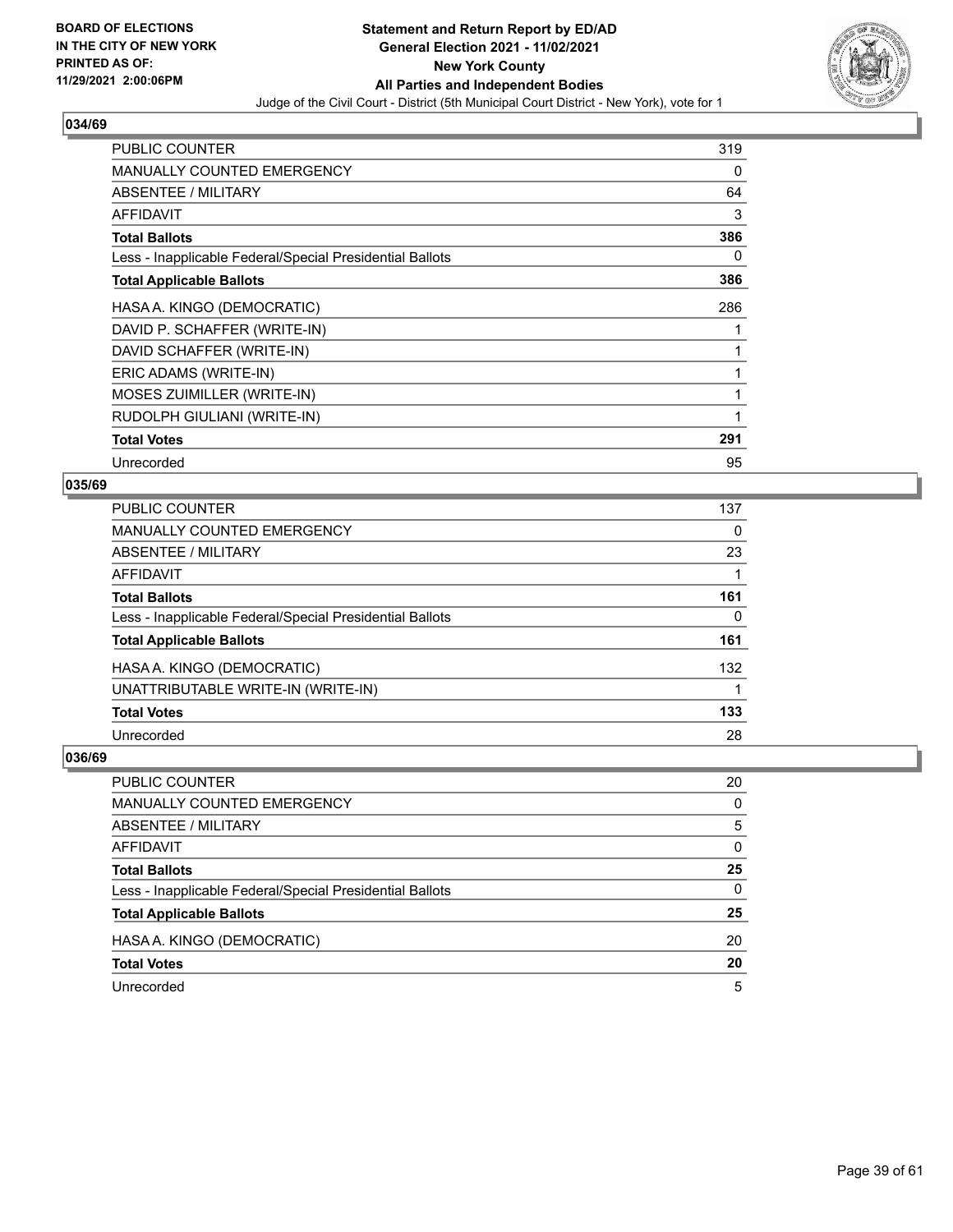

| <b>PUBLIC COUNTER</b>                                    | 181 |
|----------------------------------------------------------|-----|
| <b>MANUALLY COUNTED EMERGENCY</b>                        | 0   |
| ABSENTEE / MILITARY                                      | 51  |
| AFFIDAVIT                                                |     |
| <b>Total Ballots</b>                                     | 233 |
| Less - Inapplicable Federal/Special Presidential Ballots | 0   |
| <b>Total Applicable Ballots</b>                          | 233 |
| HASA A. KINGO (DEMOCRATIC)                               | 177 |
| DORIS FRENCH (WRITE-IN)                                  |     |
| JANE JACOBS (WRITE-IN)                                   | 1   |
| <b>Total Votes</b>                                       | 179 |
| Unrecorded                                               | 54  |

## **038/69**

| PUBLIC COUNTER                                           | 235 |
|----------------------------------------------------------|-----|
| <b>MANUALLY COUNTED EMERGENCY</b>                        | 0   |
| ABSENTEE / MILITARY                                      | 49  |
| AFFIDAVIT                                                |     |
| <b>Total Ballots</b>                                     | 285 |
| Less - Inapplicable Federal/Special Presidential Ballots | 0   |
| <b>Total Applicable Ballots</b>                          | 285 |
| HASA A. KINGO (DEMOCRATIC)                               | 198 |
| <b>GARY GREENGRASS (WRITE-IN)</b>                        |     |
| NIKKI HALEY (WRITE-IN)                                   |     |
| UNATTRIBUTABLE WRITE-IN (WRITE-IN)                       |     |
| <b>Total Votes</b>                                       | 201 |
| Unrecorded                                               | 84  |

| <b>PUBLIC COUNTER</b>                                    | 303      |
|----------------------------------------------------------|----------|
| <b>MANUALLY COUNTED EMERGENCY</b>                        | 0        |
| ABSENTEE / MILITARY                                      | 86       |
| AFFIDAVIT                                                | $\Omega$ |
| <b>Total Ballots</b>                                     | 389      |
| Less - Inapplicable Federal/Special Presidential Ballots | 0        |
| <b>Total Applicable Ballots</b>                          | 389      |
| HASA A. KINGO (DEMOCRATIC)                               | 284      |
| ELIZA ORLINS (WRITE-IN)                                  |          |
| UNATTRIBUTABLE WRITE-IN (WRITE-IN)                       | 2        |
| <b>Total Votes</b>                                       | 287      |
| Unrecorded                                               | 102      |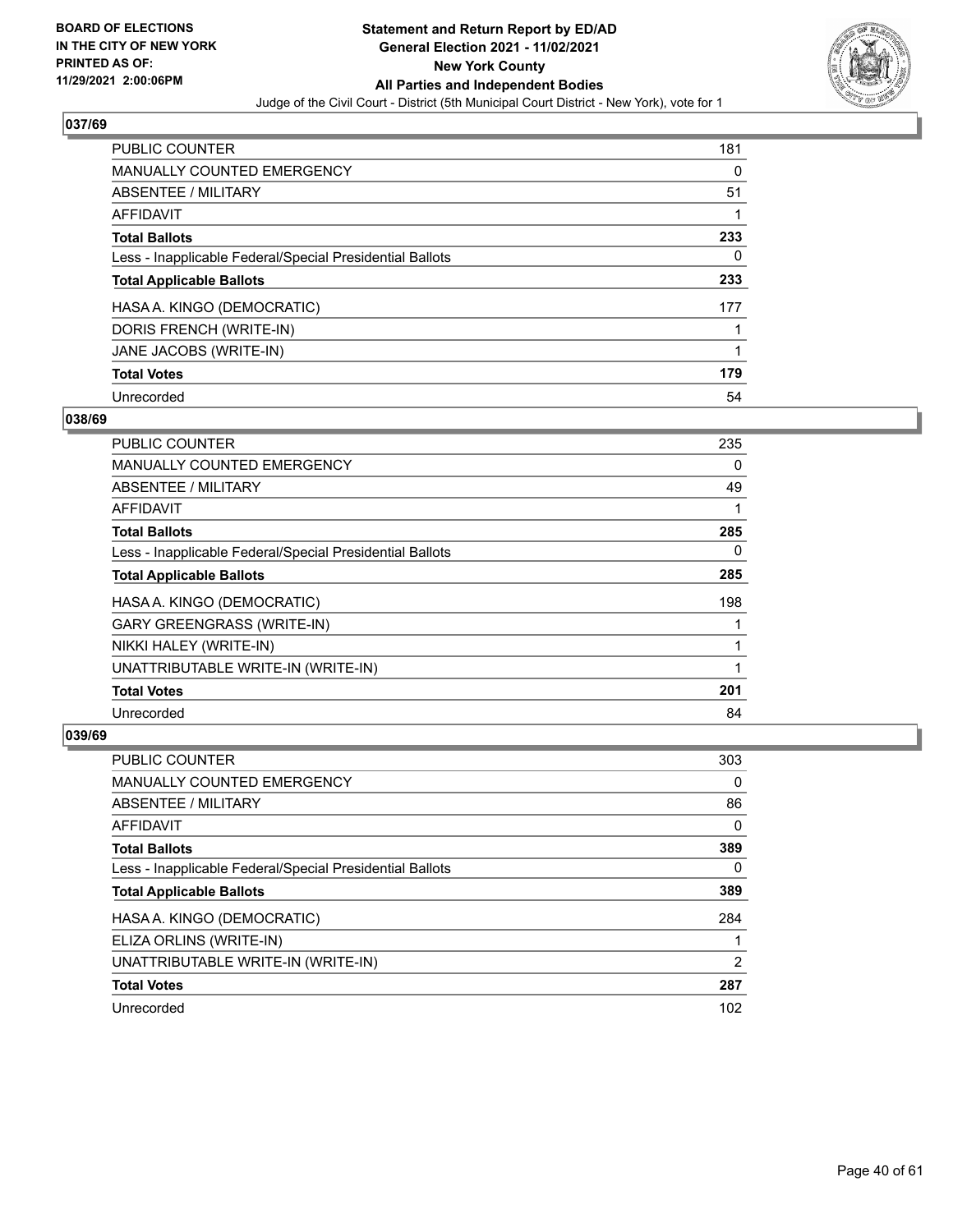

| <b>PUBLIC COUNTER</b>                                    | 444 |
|----------------------------------------------------------|-----|
| <b>MANUALLY COUNTED EMERGENCY</b>                        | 0   |
| <b>ABSENTEE / MILITARY</b>                               | 157 |
| AFFIDAVIT                                                | 3   |
| <b>Total Ballots</b>                                     | 604 |
| Less - Inapplicable Federal/Special Presidential Ballots | 0   |
| <b>Total Applicable Ballots</b>                          | 604 |
| HASA A. KINGO (DEMOCRATIC)                               | 437 |
| DANIEL VELASCO (WRITE-IN)                                |     |
| MARGARET EDER (WRITE-IN)                                 |     |
| RUSSEL MORSE (WRITE-IN)                                  |     |
| UNATTRIBUTABLE WRITE-IN (WRITE-IN)                       |     |
| <b>Total Votes</b>                                       | 441 |
| Unrecorded                                               | 163 |

## **041/69**

| PUBLIC COUNTER                                           | 173      |
|----------------------------------------------------------|----------|
| MANUALLY COUNTED EMERGENCY                               | $\Omega$ |
| ABSENTEE / MILITARY                                      | 47       |
| AFFIDAVIT                                                | 0        |
| <b>Total Ballots</b>                                     | 220      |
| Less - Inapplicable Federal/Special Presidential Ballots | $\Omega$ |
| <b>Total Applicable Ballots</b>                          | 220      |
| HASA A. KINGO (DEMOCRATIC)                               | 176      |
| <b>Total Votes</b>                                       | 176      |
| Unrecorded                                               | 44       |
|                                                          |          |

| <b>PUBLIC COUNTER</b>                                    | 268 |
|----------------------------------------------------------|-----|
| <b>MANUALLY COUNTED EMERGENCY</b>                        | 0   |
| ABSENTEE / MILITARY                                      | 76  |
| AFFIDAVIT                                                | 4   |
| <b>Total Ballots</b>                                     | 348 |
| Less - Inapplicable Federal/Special Presidential Ballots | 0   |
| <b>Total Applicable Ballots</b>                          | 348 |
| HASA A. KINGO (DEMOCRATIC)                               | 266 |
| DOUGLAS KELJIKIAN (WRITE-IN)                             |     |
| JEFFREY HORN (WRITE-IN)                                  |     |
| MIA MINEN (WRITE-IN)                                     |     |
| <b>Total Votes</b>                                       | 269 |
| Unrecorded                                               | 79  |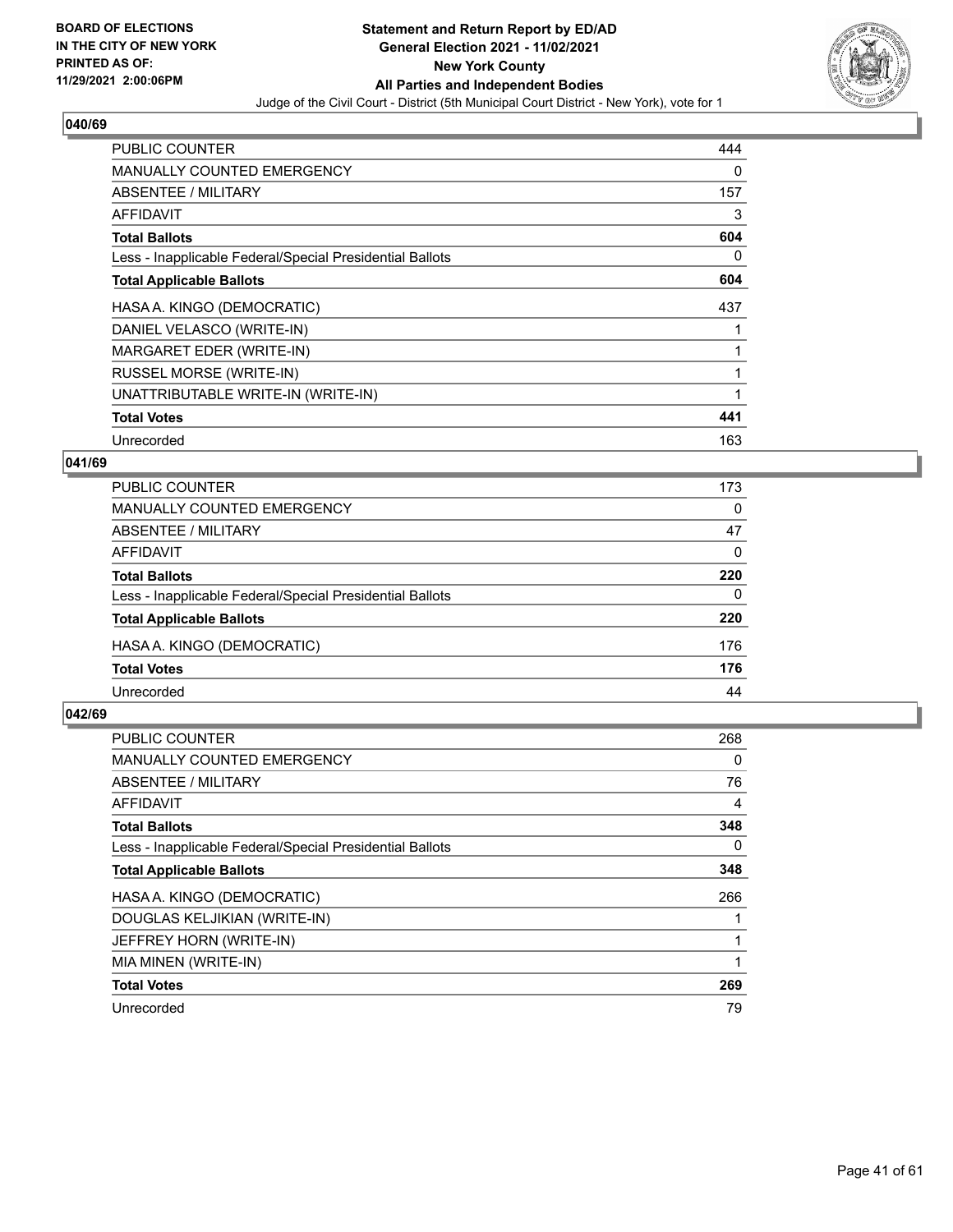

| <b>PUBLIC COUNTER</b>                                    | 310      |
|----------------------------------------------------------|----------|
| <b>MANUALLY COUNTED EMERGENCY</b>                        | 0        |
| ABSENTEE / MILITARY                                      | 70       |
| AFFIDAVIT                                                | 3        |
| <b>Total Ballots</b>                                     | 383      |
| Less - Inapplicable Federal/Special Presidential Ballots | $\Omega$ |
| <b>Total Applicable Ballots</b>                          | 383      |
| HASA A. KINGO (DEMOCRATIC)                               | 299      |
| <b>BRUCE WRIGHT (WRITE-IN)</b>                           |          |
| <b>ISAIAH BROWN (WRITE-IN)</b>                           |          |
| SIEDEL BETHUNE (WRITE-IN)                                | 1        |
| <b>Total Votes</b>                                       | 302      |
| Unrecorded                                               | 81       |

| PUBLIC COUNTER                                           | 289 |
|----------------------------------------------------------|-----|
| <b>MANUALLY COUNTED EMERGENCY</b>                        | 0   |
| ABSENTEE / MILITARY                                      | 59  |
| <b>AFFIDAVIT</b>                                         | 3   |
| <b>Total Ballots</b>                                     | 351 |
| Less - Inapplicable Federal/Special Presidential Ballots | 0   |
| <b>Total Applicable Ballots</b>                          | 351 |
| HASA A. KINGO (DEMOCRATIC)                               | 275 |
| ANDREW YANG (WRITE-IN)                                   | 1   |
| CARINE ARTINGHAM (WRITE-IN)                              | 1   |
| CHARLES GROSS (WRITE-IN)                                 | 1   |
| CURTIS A. SLIWA (WRITE-IN)                               | 1   |
| DONALD TRUMP (WRITE-IN)                                  | 1   |
| ELLEN ABRAMS (WRITE-IN)                                  | 1   |
| RONALD CASTORINA JR. (WRITE-IN)                          | 1   |
| UNATTRIBUTABLE WRITE-IN (WRITE-IN)                       | 2   |
| <b>Total Votes</b>                                       | 284 |
| Unrecorded                                               | 67  |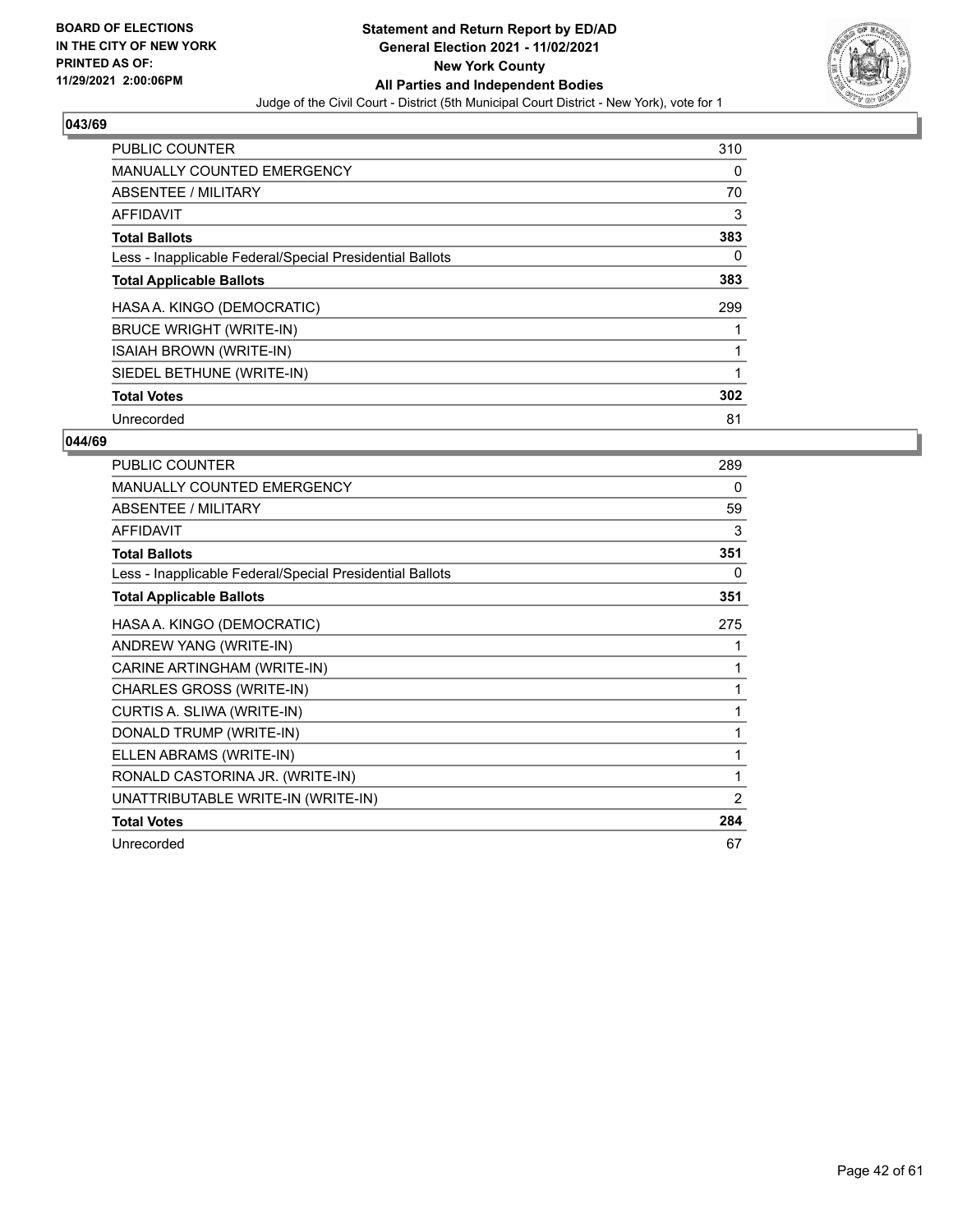

| PUBLIC COUNTER                                           | 302 |
|----------------------------------------------------------|-----|
| <b>MANUALLY COUNTED EMERGENCY</b>                        | 0   |
| ABSENTEE / MILITARY                                      | 35  |
| <b>AFFIDAVIT</b>                                         |     |
| <b>Total Ballots</b>                                     | 338 |
| Less - Inapplicable Federal/Special Presidential Ballots | 0   |
| <b>Total Applicable Ballots</b>                          | 338 |
| HASA A. KINGO (DEMOCRATIC)                               | 275 |
| CURTIS A. SLIWA (WRITE-IN)                               |     |
| DON PARKER (WRITE-IN)                                    |     |
| EDWARD WEISS (WRITE-IN)                                  |     |
| <b>Total Votes</b>                                       | 278 |
| Unrecorded                                               | 60  |

## **046/69**

| <b>PUBLIC COUNTER</b>                                    | 325 |
|----------------------------------------------------------|-----|
| <b>MANUALLY COUNTED EMERGENCY</b>                        | 0   |
| ABSENTEE / MILITARY                                      | 51  |
| AFFIDAVIT                                                | 5   |
| <b>Total Ballots</b>                                     | 381 |
| Less - Inapplicable Federal/Special Presidential Ballots | 0   |
| <b>Total Applicable Ballots</b>                          | 381 |
| HASA A. KINGO (DEMOCRATIC)                               | 310 |
| DONALD J. TRUMP (WRITE-IN)                               |     |
| RUDOLPH GIULIANI (WRITE-IN)                              |     |
| THOMAS H. CURRY, ESQ. (WRITE-IN)                         |     |
| UNATTRIBUTABLE WRITE-IN (WRITE-IN)                       | 1   |
| <b>Total Votes</b>                                       | 314 |
| Unrecorded                                               | 67  |

| PUBLIC COUNTER                                           | 200 |
|----------------------------------------------------------|-----|
| <b>MANUALLY COUNTED EMERGENCY</b>                        | 0   |
| ABSENTEE / MILITARY                                      | 37  |
| AFFIDAVIT                                                | 0   |
| <b>Total Ballots</b>                                     | 237 |
| Less - Inapplicable Federal/Special Presidential Ballots | 0   |
| <b>Total Applicable Ballots</b>                          | 237 |
| HASA A. KINGO (DEMOCRATIC)                               | 196 |
| JACOB BENJAMIN (WRITE-IN)                                |     |
| UNATTRIBUTABLE WRITE-IN (WRITE-IN)                       |     |
| <b>Total Votes</b>                                       | 198 |
| Unrecorded                                               | 39  |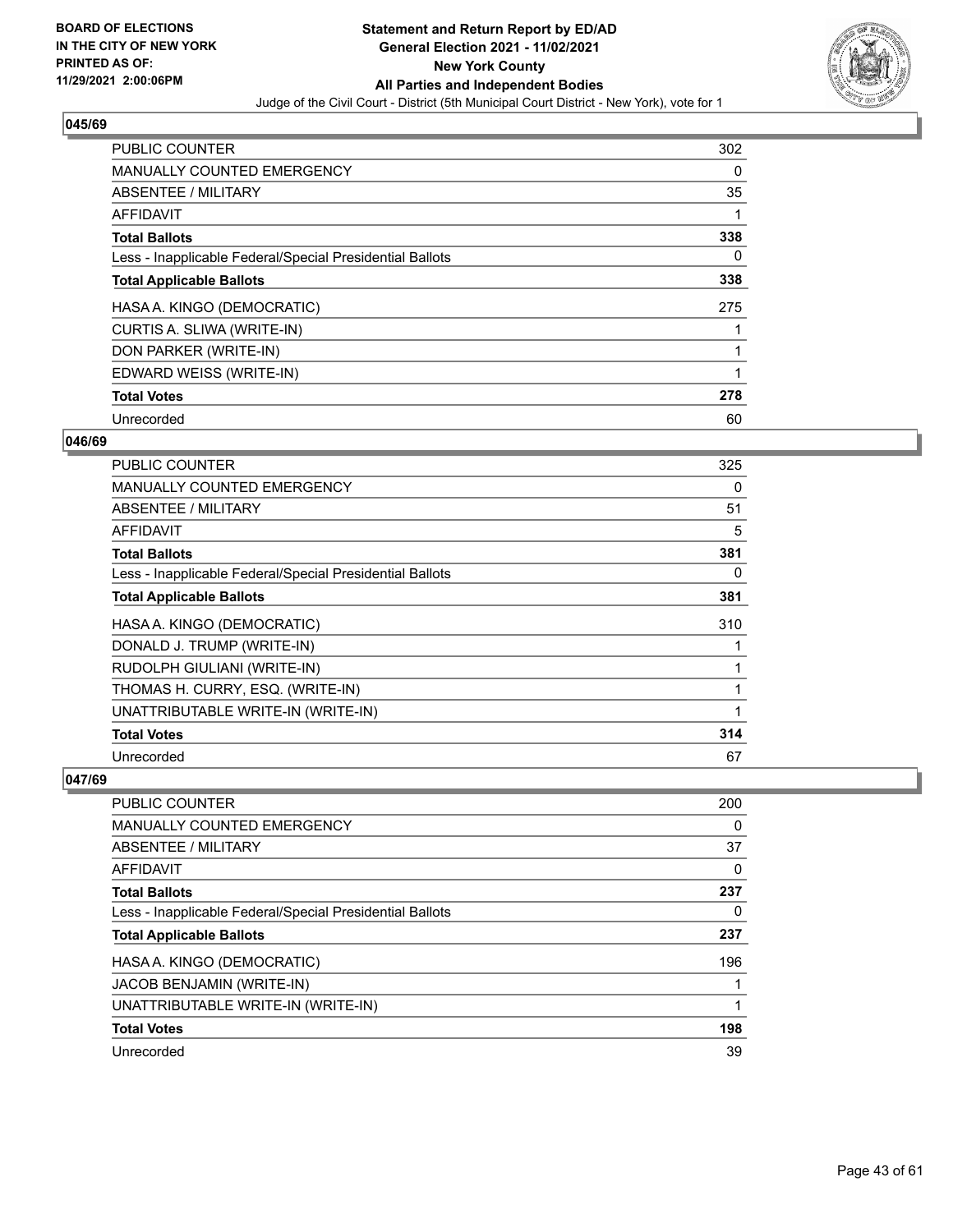

| <b>PUBLIC COUNTER</b>                                    | 306 |
|----------------------------------------------------------|-----|
| <b>MANUALLY COUNTED EMERGENCY</b>                        | 0   |
| ABSENTEE / MILITARY                                      | 55  |
| AFFIDAVIT                                                | 2   |
| <b>Total Ballots</b>                                     | 363 |
| Less - Inapplicable Federal/Special Presidential Ballots | 0   |
| <b>Total Applicable Ballots</b>                          | 363 |
| HASA A. KINGO (DEMOCRATIC)                               | 295 |
| ROBERT C. JOSMAN (WRITE-IN)                              |     |
| UNATTRIBUTABLE WRITE-IN (WRITE-IN)                       | 2   |
| <b>Total Votes</b>                                       | 298 |
| Unrecorded                                               | 65  |

## **049/69**

| <b>PUBLIC COUNTER</b>                                    | 282 |
|----------------------------------------------------------|-----|
| <b>MANUALLY COUNTED EMERGENCY</b>                        | 0   |
| ABSENTEE / MILITARY                                      | 66  |
| AFFIDAVIT                                                | 0   |
| <b>Total Ballots</b>                                     | 348 |
| Less - Inapplicable Federal/Special Presidential Ballots | 0   |
| <b>Total Applicable Ballots</b>                          | 348 |
| HASA A. KINGO (DEMOCRATIC)                               | 294 |
| HARRISON J. GOLDIN (WRITE-IN)                            |     |
| <b>Total Votes</b>                                       | 295 |
| Unrecorded                                               | 53  |

| <b>PUBLIC COUNTER</b>                                    | 274 |
|----------------------------------------------------------|-----|
| <b>MANUALLY COUNTED EMERGENCY</b>                        | 0   |
| ABSENTEE / MILITARY                                      | 53  |
| AFFIDAVIT                                                | 3   |
| <b>Total Ballots</b>                                     | 330 |
| Less - Inapplicable Federal/Special Presidential Ballots | 0   |
| <b>Total Applicable Ballots</b>                          | 330 |
| HASA A. KINGO (DEMOCRATIC)                               | 267 |
| DAVID S. PUMPKINS (WRITE-IN)                             |     |
| SUZANNE JACOBSON (WRITE-IN)                              |     |
| <b>Total Votes</b>                                       | 269 |
| Unrecorded                                               | 61  |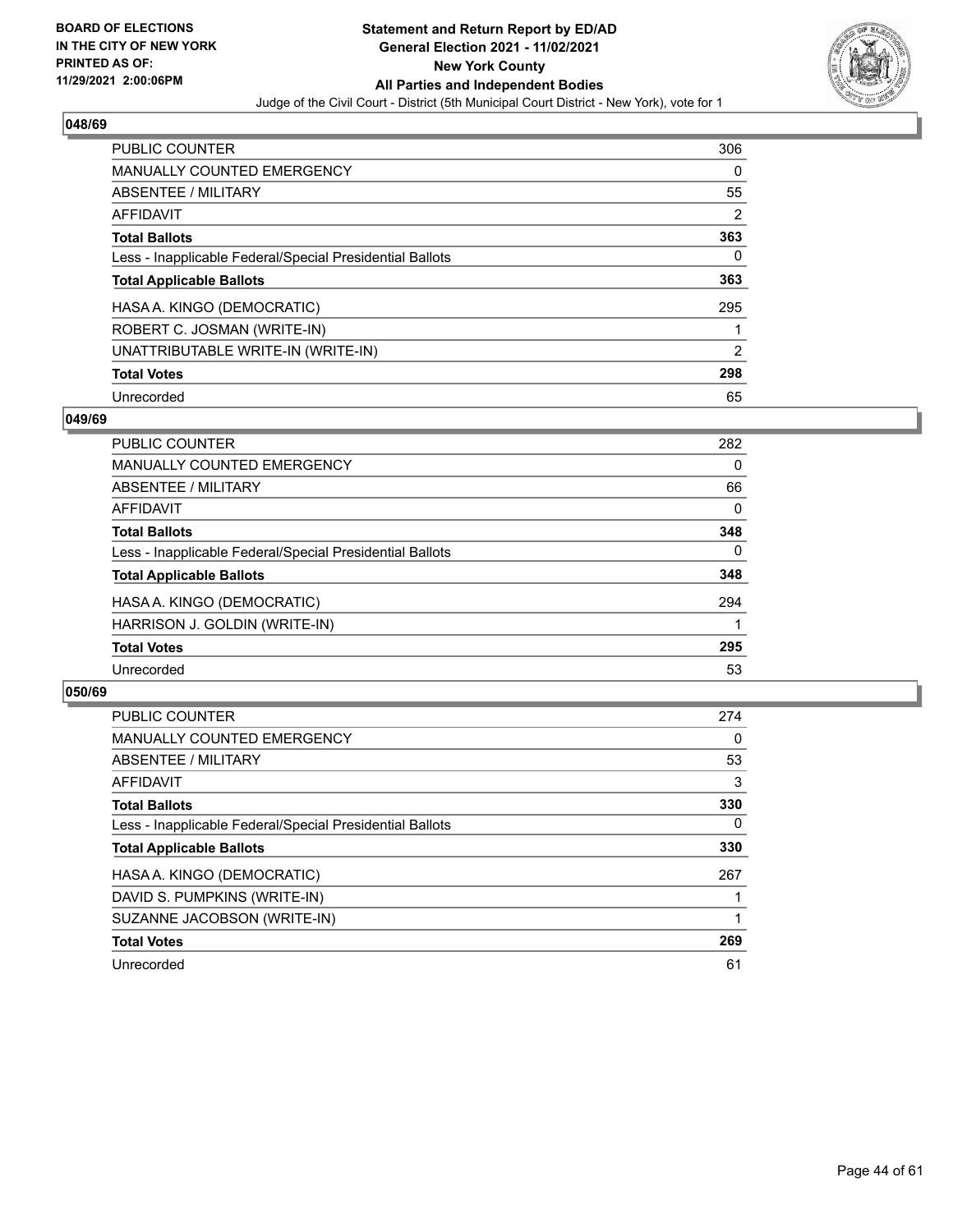

| <b>PUBLIC COUNTER</b>                                    | 200 |
|----------------------------------------------------------|-----|
| <b>MANUALLY COUNTED EMERGENCY</b>                        | 0   |
| ABSENTEE / MILITARY                                      | 34  |
| <b>AFFIDAVIT</b>                                         | 2   |
| <b>Total Ballots</b>                                     | 236 |
| Less - Inapplicable Federal/Special Presidential Ballots | 0   |
| <b>Total Applicable Ballots</b>                          | 236 |
| HASA A. KINGO (DEMOCRATIC)                               | 189 |
| NANCY SLIWA (WRITE-IN)                                   |     |
| <b>Total Votes</b>                                       | 190 |
| Unrecorded                                               | 46  |

## **052/69**

| <b>PUBLIC COUNTER</b>                                    | 253 |
|----------------------------------------------------------|-----|
| <b>MANUALLY COUNTED EMERGENCY</b>                        | 0   |
| ABSENTEE / MILITARY                                      | 40  |
| <b>AFFIDAVIT</b>                                         |     |
| <b>Total Ballots</b>                                     | 294 |
| Less - Inapplicable Federal/Special Presidential Ballots | 0   |
| <b>Total Applicable Ballots</b>                          | 294 |
| HASA A. KINGO (DEMOCRATIC)                               | 217 |
| AMAYA LEBLANCA (WRITE-IN)                                |     |
| UNATTRIBUTABLE WRITE-IN (WRITE-IN)                       |     |
| <b>Total Votes</b>                                       | 219 |
| Unrecorded                                               | 75  |

| <b>PUBLIC COUNTER</b>                                    | 139 |
|----------------------------------------------------------|-----|
| MANUALLY COUNTED EMERGENCY                               | 0   |
| ABSENTEE / MILITARY                                      | 11  |
| AFFIDAVIT                                                |     |
| <b>Total Ballots</b>                                     | 151 |
| Less - Inapplicable Federal/Special Presidential Ballots | 0   |
| <b>Total Applicable Ballots</b>                          | 151 |
| HASA A. KINGO (DEMOCRATIC)                               | 84  |
| UNATTRIBUTABLE WRITE-IN (WRITE-IN)                       |     |
| <b>Total Votes</b>                                       | 85  |
| Unrecorded                                               | 66  |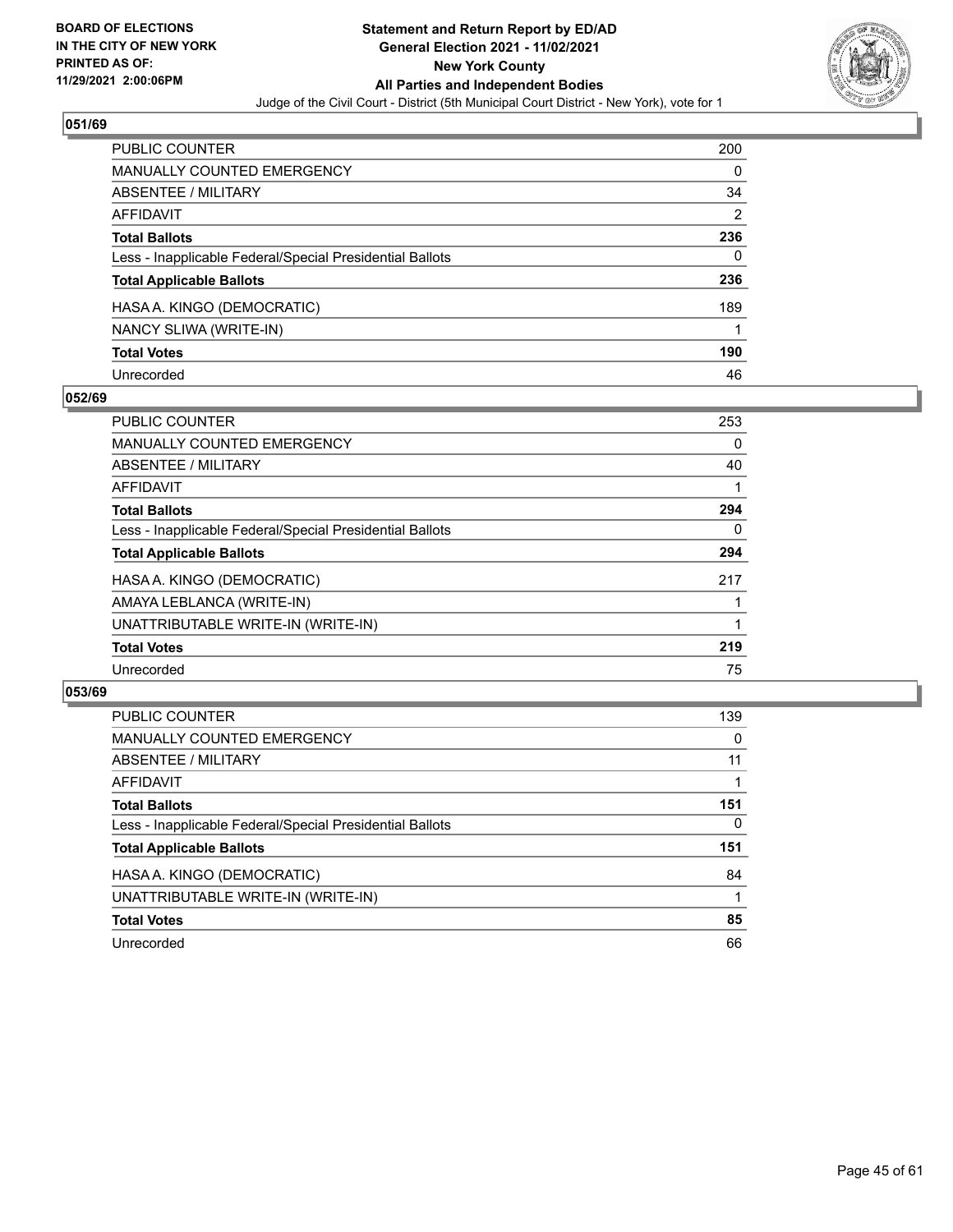

| <b>PUBLIC COUNTER</b>                                    | 203            |
|----------------------------------------------------------|----------------|
| <b>MANUALLY COUNTED EMERGENCY</b>                        | 0              |
| ABSENTEE / MILITARY                                      | 31             |
| AFFIDAVIT                                                |                |
| <b>Total Ballots</b>                                     | 235            |
| Less - Inapplicable Federal/Special Presidential Ballots | 0              |
| <b>Total Applicable Ballots</b>                          | 235            |
| HASA A. KINGO (DEMOCRATIC)                               | 158            |
| ELIYANA KAPLOUR (WRITE-IN)                               |                |
| UNATTRIBUTABLE WRITE-IN (WRITE-IN)                       | $\overline{2}$ |
| <b>Total Votes</b>                                       | 161            |
| Unrecorded                                               | 74             |

## **055/69**

| <b>PUBLIC COUNTER</b>                                    | 266      |
|----------------------------------------------------------|----------|
| <b>MANUALLY COUNTED EMERGENCY</b>                        | 0        |
| ABSENTEE / MILITARY                                      | 36       |
| <b>AFFIDAVIT</b>                                         | 3        |
| <b>Total Ballots</b>                                     | 305      |
| Less - Inapplicable Federal/Special Presidential Ballots | $\Omega$ |
| <b>Total Applicable Ballots</b>                          | 305      |
| HASA A. KINGO (DEMOCRATIC)                               | 208      |
| RICHARD BROWN (WRITE-IN)                                 |          |
| ROBERT M. LEVY (WRITE-IN)                                |          |
| UNATTRIBUTABLE WRITE-IN (WRITE-IN)                       |          |
| <b>Total Votes</b>                                       | 211      |
| Unrecorded                                               | 94       |

| <b>PUBLIC COUNTER</b>                                    | 107 |
|----------------------------------------------------------|-----|
| MANUALLY COUNTED EMERGENCY                               | 0   |
| ABSENTEE / MILITARY                                      | 18  |
| AFFIDAVIT                                                | 0   |
| <b>Total Ballots</b>                                     | 125 |
| Less - Inapplicable Federal/Special Presidential Ballots | 0   |
| <b>Total Applicable Ballots</b>                          | 125 |
| HASA A. KINGO (DEMOCRATIC)                               | 69  |
| UNCOUNTED WRITE-IN PER STATUTE (WRITE-IN)                |     |
| <b>Total Votes</b>                                       | 70  |
| Unrecorded                                               | 55  |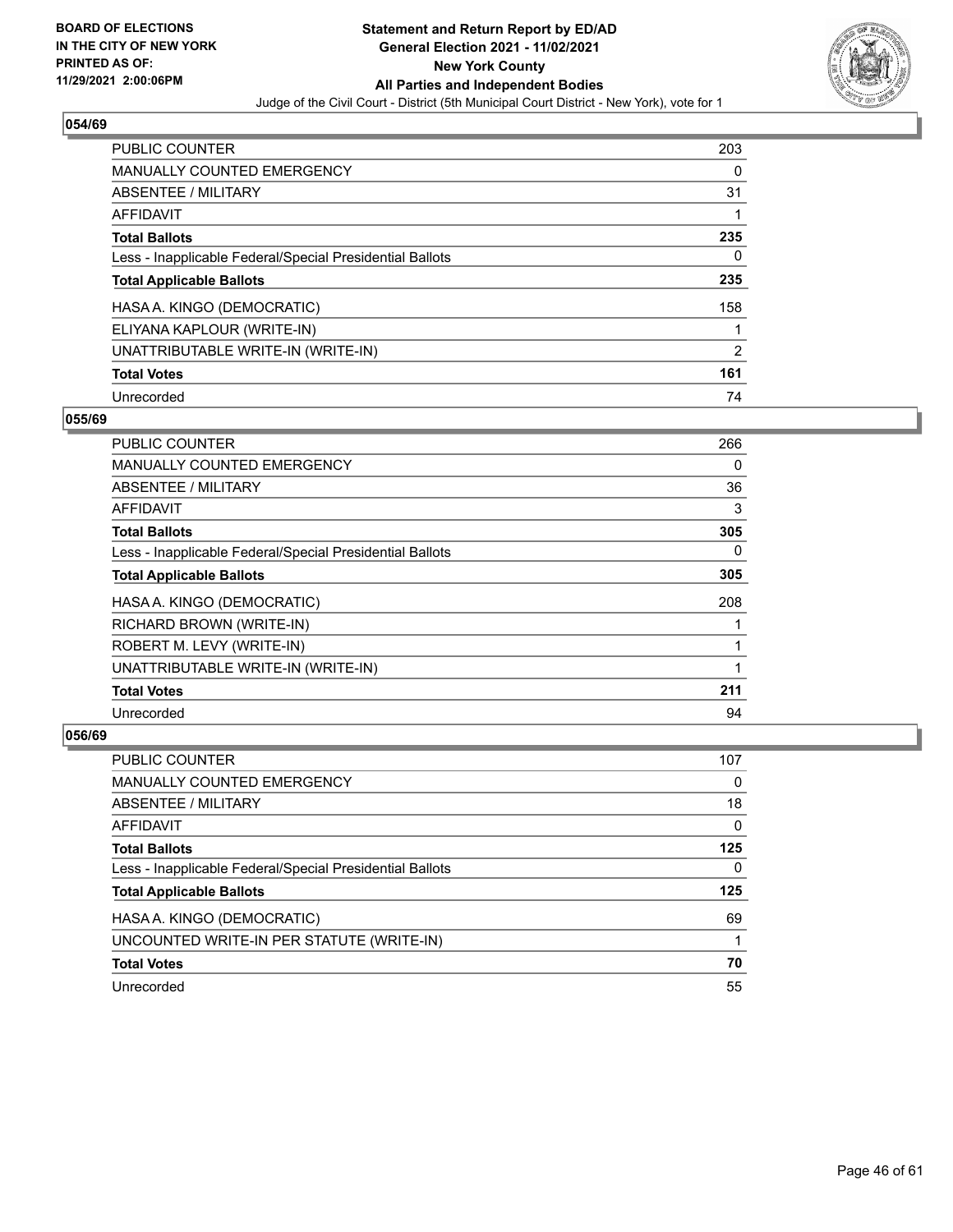

| <b>PUBLIC COUNTER</b>                                    | 171           |
|----------------------------------------------------------|---------------|
| MANUALLY COUNTED EMERGENCY                               | 0             |
| ABSENTEE / MILITARY                                      | 5             |
| AFFIDAVIT                                                | $\mathcal{P}$ |
| <b>Total Ballots</b>                                     | 178           |
| Less - Inapplicable Federal/Special Presidential Ballots | 0             |
| <b>Total Applicable Ballots</b>                          | 178           |
| HASA A. KINGO (DEMOCRATIC)                               | 123           |
| <b>Total Votes</b>                                       | 123           |
| Unrecorded                                               | 55            |

## **058/69**

| <b>PUBLIC COUNTER</b>                                    | 182            |
|----------------------------------------------------------|----------------|
| <b>MANUALLY COUNTED EMERGENCY</b>                        | $\Omega$       |
| ABSENTEE / MILITARY                                      | 24             |
| AFFIDAVIT                                                | 3              |
| <b>Total Ballots</b>                                     | 209            |
| Less - Inapplicable Federal/Special Presidential Ballots | 0              |
| <b>Total Applicable Ballots</b>                          | 209            |
| HASA A. KINGO (DEMOCRATIC)                               | 157            |
| BERNIE SANDERS (WRITE-IN)                                | $\overline{2}$ |
| <b>Total Votes</b>                                       | 159            |
| Unrecorded                                               | 50             |
|                                                          |                |

## **059/69**

| PUBLIC COUNTER                                           | 98       |
|----------------------------------------------------------|----------|
| <b>MANUALLY COUNTED EMERGENCY</b>                        | 0        |
| ABSENTEE / MILITARY                                      | 12       |
| AFFIDAVIT                                                | 2        |
| <b>Total Ballots</b>                                     | $112$    |
| Less - Inapplicable Federal/Special Presidential Ballots | $\Omega$ |
| <b>Total Applicable Ballots</b>                          | $112$    |
| HASA A. KINGO (DEMOCRATIC)                               | 89       |
| <b>Total Votes</b>                                       | 89       |
| Unrecorded                                               | 23       |

| <b>PUBLIC COUNTER</b>                                    | 283      |
|----------------------------------------------------------|----------|
| MANUALLY COUNTED EMERGENCY                               | 0        |
| ABSENTEE / MILITARY                                      | 32       |
| AFFIDAVIT                                                | 3        |
| <b>Total Ballots</b>                                     | 318      |
| Less - Inapplicable Federal/Special Presidential Ballots | $\Omega$ |
| <b>Total Applicable Ballots</b>                          | 318      |
| HASA A. KINGO (DEMOCRATIC)                               | 268      |
| UNATTRIBUTABLE WRITE-IN (WRITE-IN)                       |          |
| <b>Total Votes</b>                                       | 269      |
| Unrecorded                                               | 49       |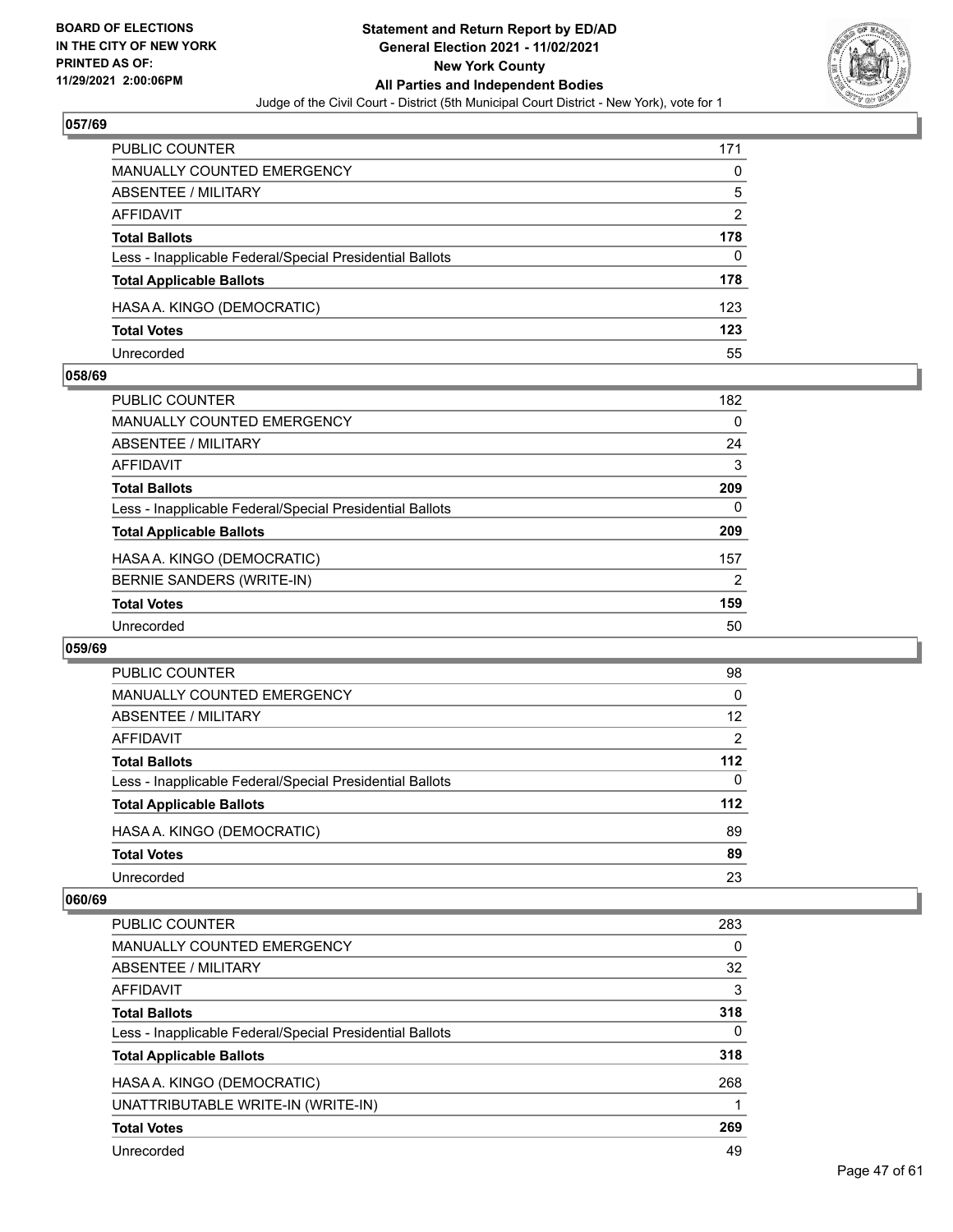

| PUBLIC COUNTER                                           | 293 |
|----------------------------------------------------------|-----|
| <b>MANUALLY COUNTED EMERGENCY</b>                        | 0   |
| ABSENTEE / MILITARY                                      | 45  |
| AFFIDAVIT                                                | 3   |
| <b>Total Ballots</b>                                     | 341 |
| Less - Inapplicable Federal/Special Presidential Ballots | 0   |
| <b>Total Applicable Ballots</b>                          | 341 |
| HASA A. KINGO (DEMOCRATIC)                               | 290 |
| <b>Total Votes</b>                                       | 290 |
| Unrecorded                                               | 51  |

## **062/69**

| PUBLIC COUNTER                                           | 285      |
|----------------------------------------------------------|----------|
| <b>MANUALLY COUNTED EMERGENCY</b>                        | 0        |
| ABSENTEE / MILITARY                                      | 27       |
| <b>AFFIDAVIT</b>                                         | 2        |
| <b>Total Ballots</b>                                     | 314      |
| Less - Inapplicable Federal/Special Presidential Ballots | $\Omega$ |
| <b>Total Applicable Ballots</b>                          | 314      |
| HASA A. KINGO (DEMOCRATIC)                               | 263      |
| JOHN JOSEPH KELLEY (WRITE-IN)                            |          |
| MILLARD FILMORE (WRITE-IN)                               |          |
| UNATTRIBUTABLE WRITE-IN (WRITE-IN)                       |          |
| <b>Total Votes</b>                                       | 266      |
| Unrecorded                                               | 48       |
|                                                          |          |

| <b>PUBLIC COUNTER</b>                                    | 200      |
|----------------------------------------------------------|----------|
| <b>MANUALLY COUNTED EMERGENCY</b>                        | 0        |
| ABSENTEE / MILITARY                                      | 22       |
| AFFIDAVIT                                                | $\Omega$ |
| <b>Total Ballots</b>                                     | 222      |
| Less - Inapplicable Federal/Special Presidential Ballots | 0        |
| <b>Total Applicable Ballots</b>                          | 222      |
| HASA A. KINGO (DEMOCRATIC)                               | 184      |
| MATTHEW ROCKWOOD (WRITE-IN)                              |          |
| RUFUS T. FIREFLY (WRITE-IN)                              |          |
| UNATTRIBUTABLE WRITE-IN (WRITE-IN)                       | 1        |
| <b>Total Votes</b>                                       | 187      |
| Unrecorded                                               | 35       |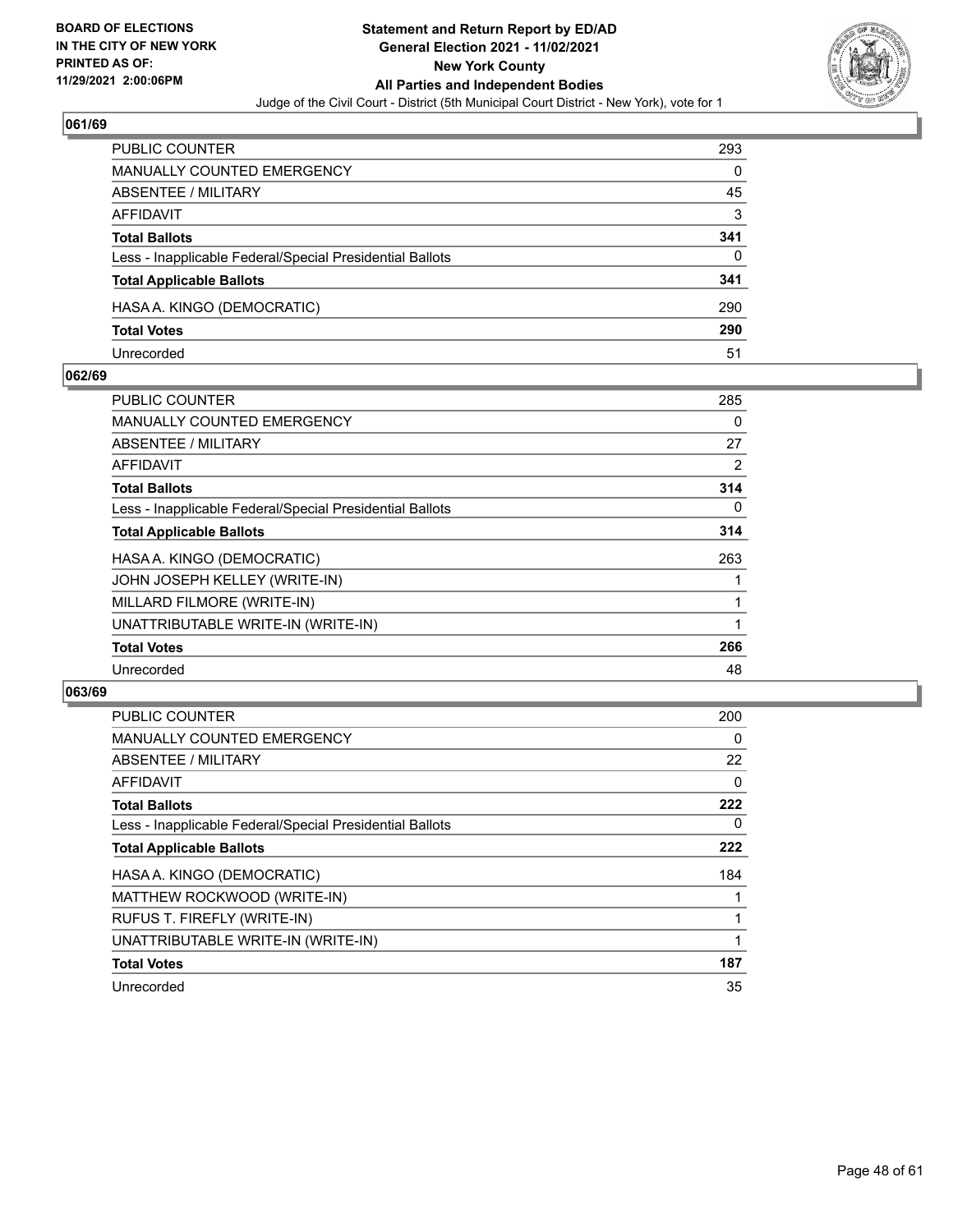

| <b>PUBLIC COUNTER</b>                                    | 330 |
|----------------------------------------------------------|-----|
| <b>MANUALLY COUNTED EMERGENCY</b>                        | 0   |
| ABSENTEE / MILITARY                                      | 18  |
| AFFIDAVIT                                                | 2   |
| <b>Total Ballots</b>                                     | 350 |
| Less - Inapplicable Federal/Special Presidential Ballots | 0   |
| <b>Total Applicable Ballots</b>                          | 350 |
| HASA A. KINGO (DEMOCRATIC)                               | 298 |
| DONALD TRUMP (WRITE-IN)                                  |     |
| UNATTRIBUTABLE WRITE-IN (WRITE-IN)                       | 3   |
| <b>Total Votes</b>                                       | 302 |
| Unrecorded                                               | 48  |

## **065/69**

| <b>PUBLIC COUNTER</b>                                    | 274      |
|----------------------------------------------------------|----------|
| MANUALLY COUNTED EMERGENCY                               | $\Omega$ |
| ABSENTEE / MILITARY                                      | 46       |
| <b>AFFIDAVIT</b>                                         |          |
| <b>Total Ballots</b>                                     | 321      |
| Less - Inapplicable Federal/Special Presidential Ballots | 0        |
| <b>Total Applicable Ballots</b>                          | 321      |
| HASA A. KINGO (DEMOCRATIC)                               | 273      |
| LEWIS C. TAISHOFF (WRITE-IN)                             |          |
| UNATTRIBUTABLE WRITE-IN (WRITE-IN)                       |          |
| <b>Total Votes</b>                                       | 275      |
| Unrecorded                                               | 46       |

| <b>PUBLIC COUNTER</b>                                    | 109 |
|----------------------------------------------------------|-----|
| <b>MANUALLY COUNTED EMERGENCY</b>                        | 0   |
| ABSENTEE / MILITARY                                      | 6   |
| AFFIDAVIT                                                |     |
| <b>Total Ballots</b>                                     | 116 |
| Less - Inapplicable Federal/Special Presidential Ballots | 0   |
| <b>Total Applicable Ballots</b>                          | 116 |
| HASA A. KINGO (DEMOCRATIC)                               | 92  |
| RAY KELLY (WRITE-IN)                                     | 1   |
| <b>Total Votes</b>                                       | 93  |
| Unrecorded                                               | 23  |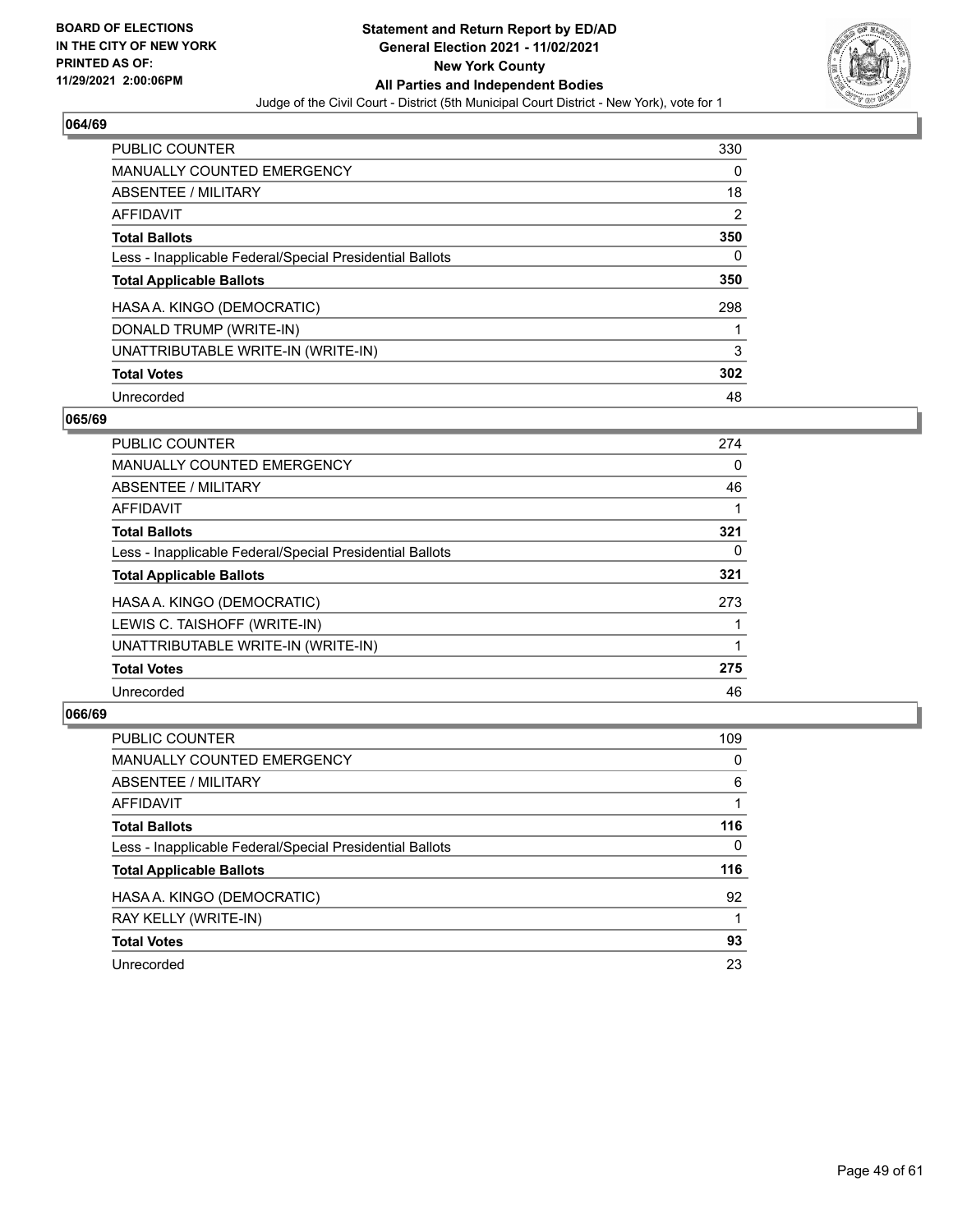

| <b>PUBLIC COUNTER</b>                                    | 198 |
|----------------------------------------------------------|-----|
| <b>MANUALLY COUNTED EMERGENCY</b>                        | 0   |
| ABSENTEE / MILITARY                                      | 14  |
| <b>AFFIDAVIT</b>                                         | 3   |
| <b>Total Ballots</b>                                     | 215 |
| Less - Inapplicable Federal/Special Presidential Ballots | 0   |
| <b>Total Applicable Ballots</b>                          | 215 |
| HASA A. KINGO (DEMOCRATIC)                               | 146 |
| ANDREW CALLAGHAN (WRITE-IN)                              |     |
| RENEE V. MORALES (WRITE-IN)                              |     |
| ROSA ANIETO (WRITE-IN)                                   |     |
| UNATTRIBUTABLE WRITE-IN (WRITE-IN)                       | 4   |
| <b>Total Votes</b>                                       | 153 |
| Unrecorded                                               | 62  |

## **068/69**

| <b>PUBLIC COUNTER</b>                                    | 139      |
|----------------------------------------------------------|----------|
| <b>MANUALLY COUNTED EMERGENCY</b>                        | $\Omega$ |
| ABSENTEE / MILITARY                                      | 14       |
| AFFIDAVIT                                                |          |
| <b>Total Ballots</b>                                     | 154      |
| Less - Inapplicable Federal/Special Presidential Ballots | 0        |
| <b>Total Applicable Ballots</b>                          | 154      |
| HASA A. KINGO (DEMOCRATIC)                               | 105      |
| UNATTRIBUTABLE WRITE-IN (WRITE-IN)                       |          |
| <b>Total Votes</b>                                       | 106      |
| Unrecorded                                               | 48       |

| <b>PUBLIC COUNTER</b>                                    | 330 |
|----------------------------------------------------------|-----|
| <b>MANUALLY COUNTED EMERGENCY</b>                        | 0   |
| ABSENTEE / MILITARY                                      | 78  |
| AFFIDAVIT                                                |     |
| <b>Total Ballots</b>                                     | 409 |
| Less - Inapplicable Federal/Special Presidential Ballots | 0   |
| <b>Total Applicable Ballots</b>                          | 409 |
| HASA A. KINGO (DEMOCRATIC)                               | 314 |
| JANE ZHANG (WRITE-IN)                                    |     |
| MICHAEL E. LEWYN (WRITE-IN)                              |     |
| <b>Total Votes</b>                                       | 316 |
| Unrecorded                                               | 93  |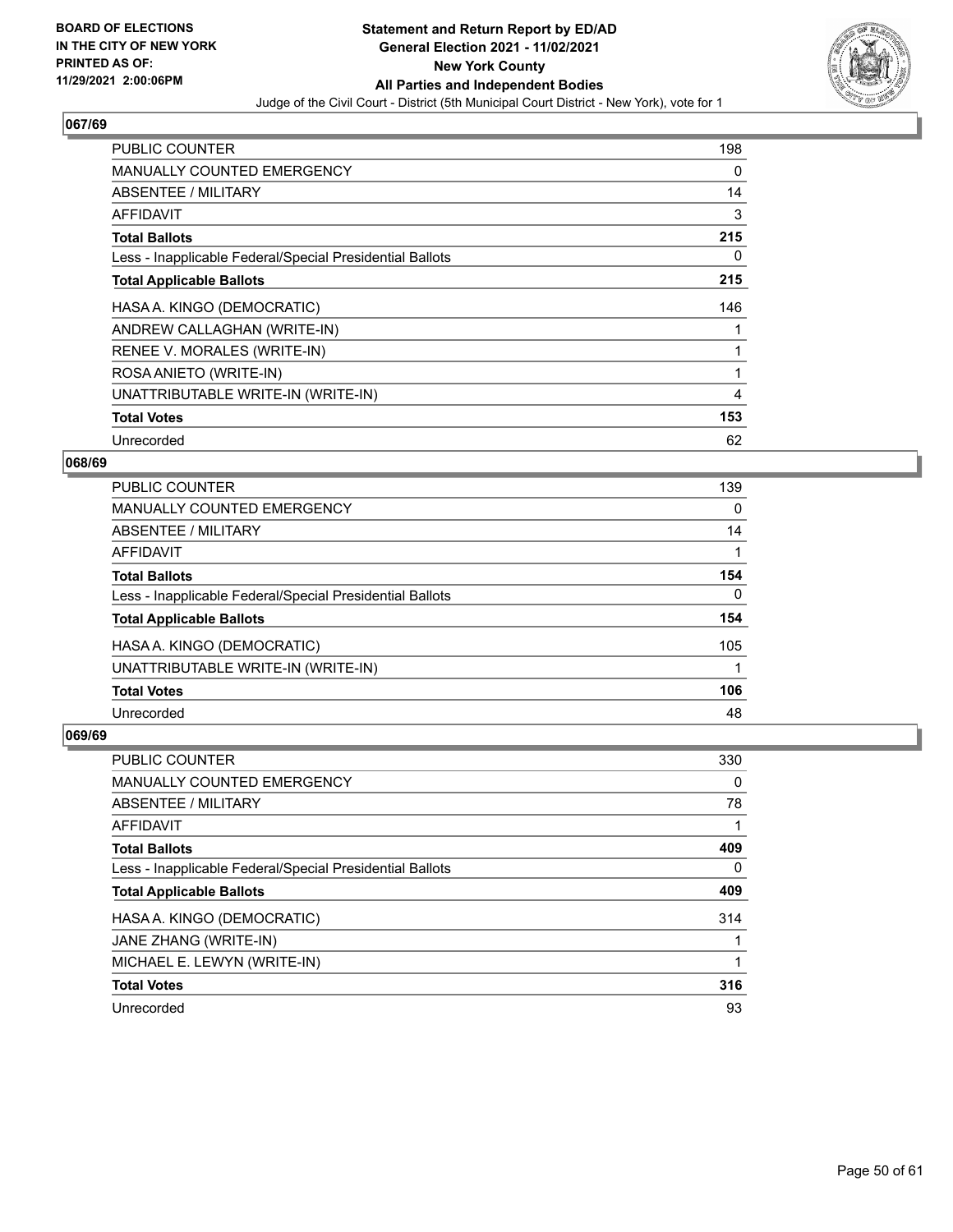

| <b>PUBLIC COUNTER</b>                                    | 68       |
|----------------------------------------------------------|----------|
| <b>MANUALLY COUNTED EMERGENCY</b>                        | 0        |
| ABSENTEE / MILITARY                                      | 68       |
| <b>AFFIDAVIT</b>                                         | $\Omega$ |
| <b>Total Ballots</b>                                     | 136      |
| Less - Inapplicable Federal/Special Presidential Ballots | $\Omega$ |
| <b>Total Applicable Ballots</b>                          | 136      |
| HASA A. KINGO (DEMOCRATIC)                               | 102      |
| DAVID FANNING (WRITE-IN)                                 |          |
| <b>Total Votes</b>                                       | 103      |
| Unrecorded                                               | 33       |

## **071/69**

| <b>PUBLIC COUNTER</b>                                    | 108 |
|----------------------------------------------------------|-----|
| <b>MANUALLY COUNTED EMERGENCY</b>                        | 0   |
| ABSENTEE / MILITARY                                      | 14  |
| <b>AFFIDAVIT</b>                                         |     |
| <b>Total Ballots</b>                                     | 123 |
| Less - Inapplicable Federal/Special Presidential Ballots | 0   |
| <b>Total Applicable Ballots</b>                          | 123 |
| HASA A. KINGO (DEMOCRATIC)                               | 92  |
| ALAN FLACKS (WRITE-IN)                                   |     |
| JOHN CATSIMATIDIS (WRITE-IN)                             |     |
| <b>Total Votes</b>                                       | 94  |
| Unrecorded                                               | 29  |

| <b>PUBLIC COUNTER</b>                                    | 236 |
|----------------------------------------------------------|-----|
| <b>MANUALLY COUNTED EMERGENCY</b>                        | 0   |
| ABSENTEE / MILITARY                                      | 39  |
| AFFIDAVIT                                                |     |
| <b>Total Ballots</b>                                     | 276 |
| Less - Inapplicable Federal/Special Presidential Ballots | 0   |
| <b>Total Applicable Ballots</b>                          | 276 |
| HASA A. KINGO (DEMOCRATIC)                               | 218 |
| ALEX J. MCCONNELL (WRITE-IN)                             |     |
| HELEN OWY HAI (WRITE-IN)                                 |     |
| KIRK DOUGLAS (WRITE-IN)                                  |     |
| UNATTRIBUTABLE WRITE-IN (WRITE-IN)                       |     |
| <b>Total Votes</b>                                       | 222 |
| Unrecorded                                               | 54  |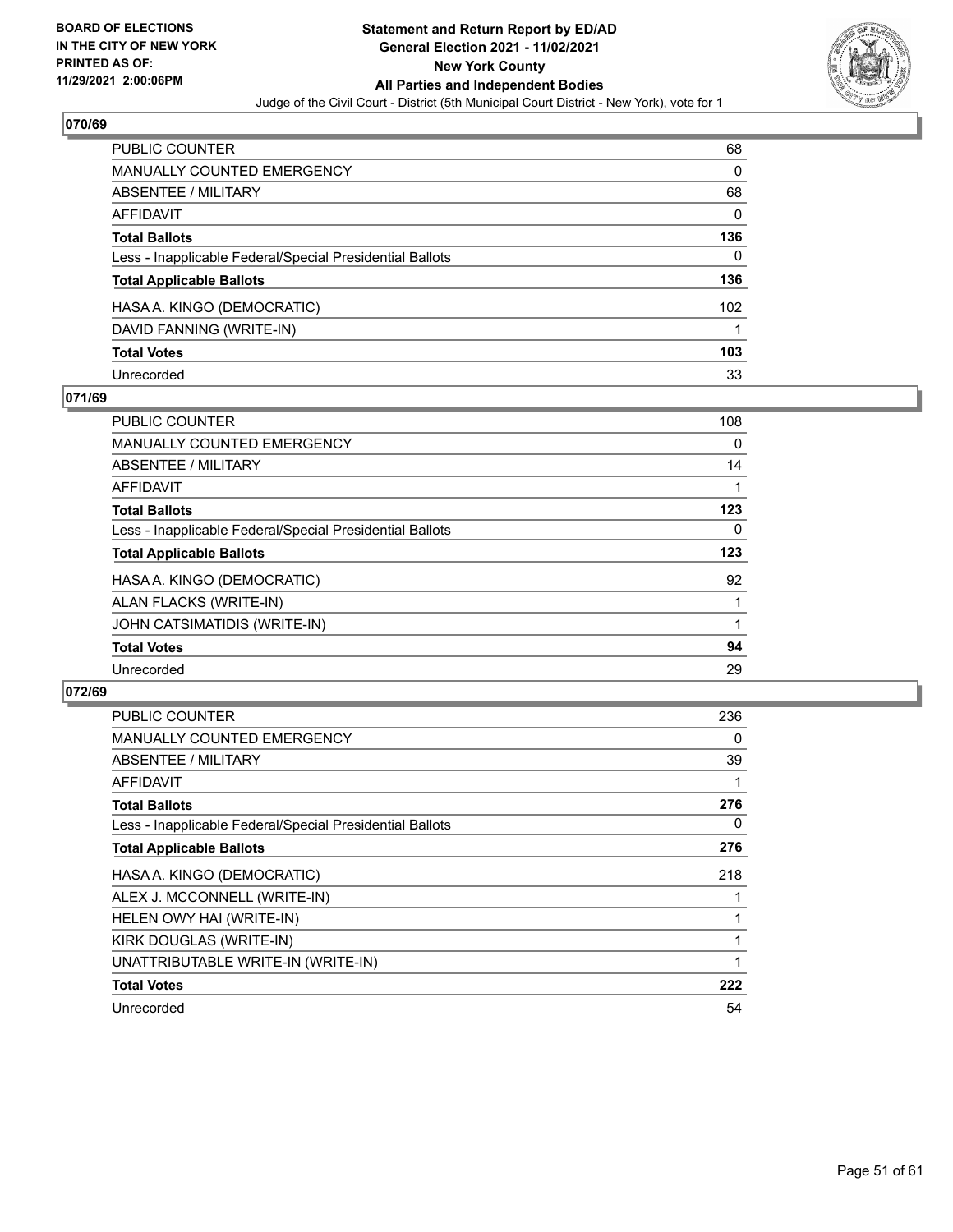

| <b>PUBLIC COUNTER</b>                                    | 337 |
|----------------------------------------------------------|-----|
| <b>MANUALLY COUNTED EMERGENCY</b>                        | 0   |
| ABSENTEE / MILITARY                                      | 48  |
| AFFIDAVIT                                                |     |
| <b>Total Ballots</b>                                     | 386 |
| Less - Inapplicable Federal/Special Presidential Ballots | 0   |
| <b>Total Applicable Ballots</b>                          | 386 |
| HASA A. KINGO (DEMOCRATIC)                               | 319 |
| RONALD A. CURRIE (WRITE-IN)                              |     |
| UNATTRIBUTABLE WRITE-IN (WRITE-IN)                       | 2   |
| <b>Total Votes</b>                                       | 322 |
| Unrecorded                                               | 64  |

## **074/69**

| <b>PUBLIC COUNTER</b>                                    | 204      |
|----------------------------------------------------------|----------|
| <b>MANUALLY COUNTED EMERGENCY</b>                        | $\Omega$ |
| ABSENTEE / MILITARY                                      | 23       |
| AFFIDAVIT                                                | 4        |
| <b>Total Ballots</b>                                     | 231      |
| Less - Inapplicable Federal/Special Presidential Ballots | 0        |
| <b>Total Applicable Ballots</b>                          | 231      |
| HASA A. KINGO (DEMOCRATIC)                               | 167      |
| <b>Total Votes</b>                                       | 167      |
| Unrecorded                                               | 64       |
|                                                          |          |

| PUBLIC COUNTER                                           | 190      |
|----------------------------------------------------------|----------|
| <b>MANUALLY COUNTED EMERGENCY</b>                        | $\Omega$ |
| ABSENTEE / MILITARY                                      | 24       |
| AFFIDAVIT                                                |          |
| <b>Total Ballots</b>                                     | 215      |
| Less - Inapplicable Federal/Special Presidential Ballots | 0        |
| <b>Total Applicable Ballots</b>                          | 215      |
| HASA A. KINGO (DEMOCRATIC)                               | 157      |
| <b>Total Votes</b>                                       | 157      |
| Unrecorded                                               | 58       |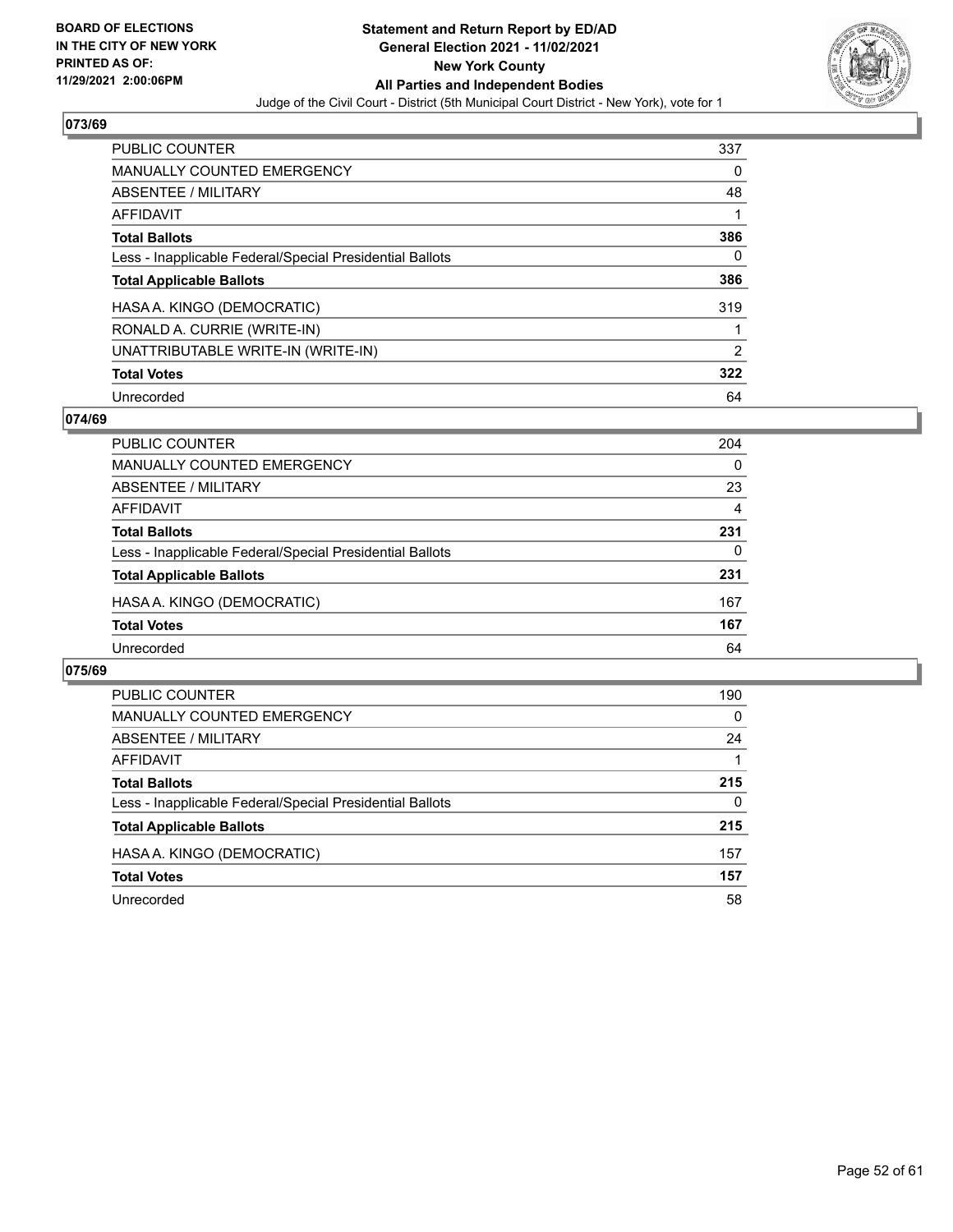

| <b>PUBLIC COUNTER</b>                                    | 146 |
|----------------------------------------------------------|-----|
| <b>MANUALLY COUNTED EMERGENCY</b>                        | 0   |
| ABSENTEE / MILITARY                                      |     |
| <b>AFFIDAVIT</b>                                         |     |
| <b>Total Ballots</b>                                     | 154 |
| Less - Inapplicable Federal/Special Presidential Ballots | 0   |
| <b>Total Applicable Ballots</b>                          | 154 |
| HASA A. KINGO (DEMOCRATIC)                               | 116 |
| UNATTRIBUTABLE WRITE-IN (WRITE-IN)                       |     |
| <b>Total Votes</b>                                       | 117 |
| Unrecorded                                               | 37  |

## **077/69**

| <b>PUBLIC COUNTER</b>                                    | 309      |
|----------------------------------------------------------|----------|
| <b>MANUALLY COUNTED EMERGENCY</b>                        | $\Omega$ |
| ABSENTEE / MILITARY                                      | 30       |
| AFFIDAVIT                                                | $\Omega$ |
| <b>Total Ballots</b>                                     | 339      |
| Less - Inapplicable Federal/Special Presidential Ballots | 0        |
| <b>Total Applicable Ballots</b>                          | 339      |
| HASA A. KINGO (DEMOCRATIC)                               | 278      |
| UNATTRIBUTABLE WRITE-IN (WRITE-IN)                       |          |
| <b>Total Votes</b>                                       | 279      |
| Unrecorded                                               | 60       |

| <b>PUBLIC COUNTER</b>                                    | 253      |
|----------------------------------------------------------|----------|
| <b>MANUALLY COUNTED EMERGENCY</b>                        | 0        |
| ABSENTEE / MILITARY                                      | 23       |
| <b>AFFIDAVIT</b>                                         | $\Omega$ |
| <b>Total Ballots</b>                                     | 276      |
| Less - Inapplicable Federal/Special Presidential Ballots | 0        |
| <b>Total Applicable Ballots</b>                          | 276      |
| HASA A. KINGO (DEMOCRATIC)                               | 232      |
| UNATTRIBUTABLE WRITE-IN (WRITE-IN)                       |          |
| <b>Total Votes</b>                                       | 233      |
| Unrecorded                                               | 43       |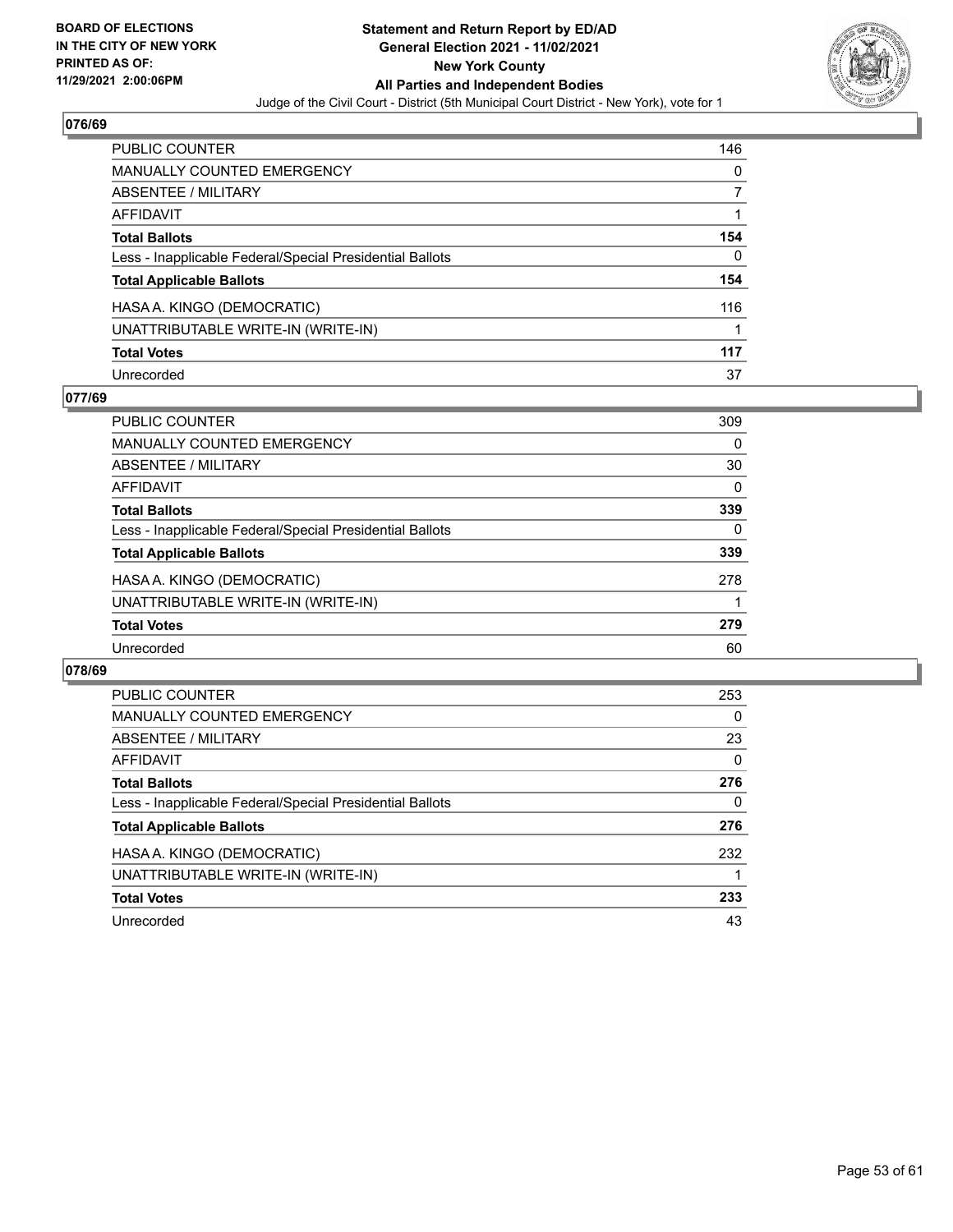

| <b>PUBLIC COUNTER</b>                                    | 208 |
|----------------------------------------------------------|-----|
| <b>MANUALLY COUNTED EMERGENCY</b>                        | 0   |
| ABSENTEE / MILITARY                                      | 18  |
| <b>AFFIDAVIT</b>                                         | 2   |
| <b>Total Ballots</b>                                     | 228 |
| Less - Inapplicable Federal/Special Presidential Ballots | 0   |
| <b>Total Applicable Ballots</b>                          | 228 |
| HASA A. KINGO (DEMOCRATIC)                               | 180 |
| UNATTRIBUTABLE WRITE-IN (WRITE-IN)                       |     |
| <b>Total Votes</b>                                       | 181 |
| Unrecorded                                               | 47  |

## **080/69**

| <b>PUBLIC COUNTER</b>                                    | 126            |
|----------------------------------------------------------|----------------|
| <b>MANUALLY COUNTED EMERGENCY</b>                        | $\Omega$       |
| ABSENTEE / MILITARY                                      | 11             |
| AFFIDAVIT                                                | $\overline{2}$ |
| <b>Total Ballots</b>                                     | 139            |
| Less - Inapplicable Federal/Special Presidential Ballots | 0              |
| <b>Total Applicable Ballots</b>                          | 139            |
| HASA A. KINGO (DEMOCRATIC)                               | 108            |
| UNATTRIBUTABLE WRITE-IN (WRITE-IN)                       | 3              |
| <b>Total Votes</b>                                       | 111            |
| Unrecorded                                               | 28             |

| PUBLIC COUNTER                                           | 343 |
|----------------------------------------------------------|-----|
| MANUALLY COUNTED EMERGENCY                               | 0   |
| ABSENTEE / MILITARY                                      | 30  |
| AFFIDAVIT                                                |     |
| <b>Total Ballots</b>                                     | 374 |
| Less - Inapplicable Federal/Special Presidential Ballots | 0   |
| <b>Total Applicable Ballots</b>                          | 374 |
| HASA A. KINGO (DEMOCRATIC)                               | 284 |
| UNATTRIBUTABLE WRITE-IN (WRITE-IN)                       |     |
| <b>Total Votes</b>                                       | 285 |
| Unrecorded                                               | 89  |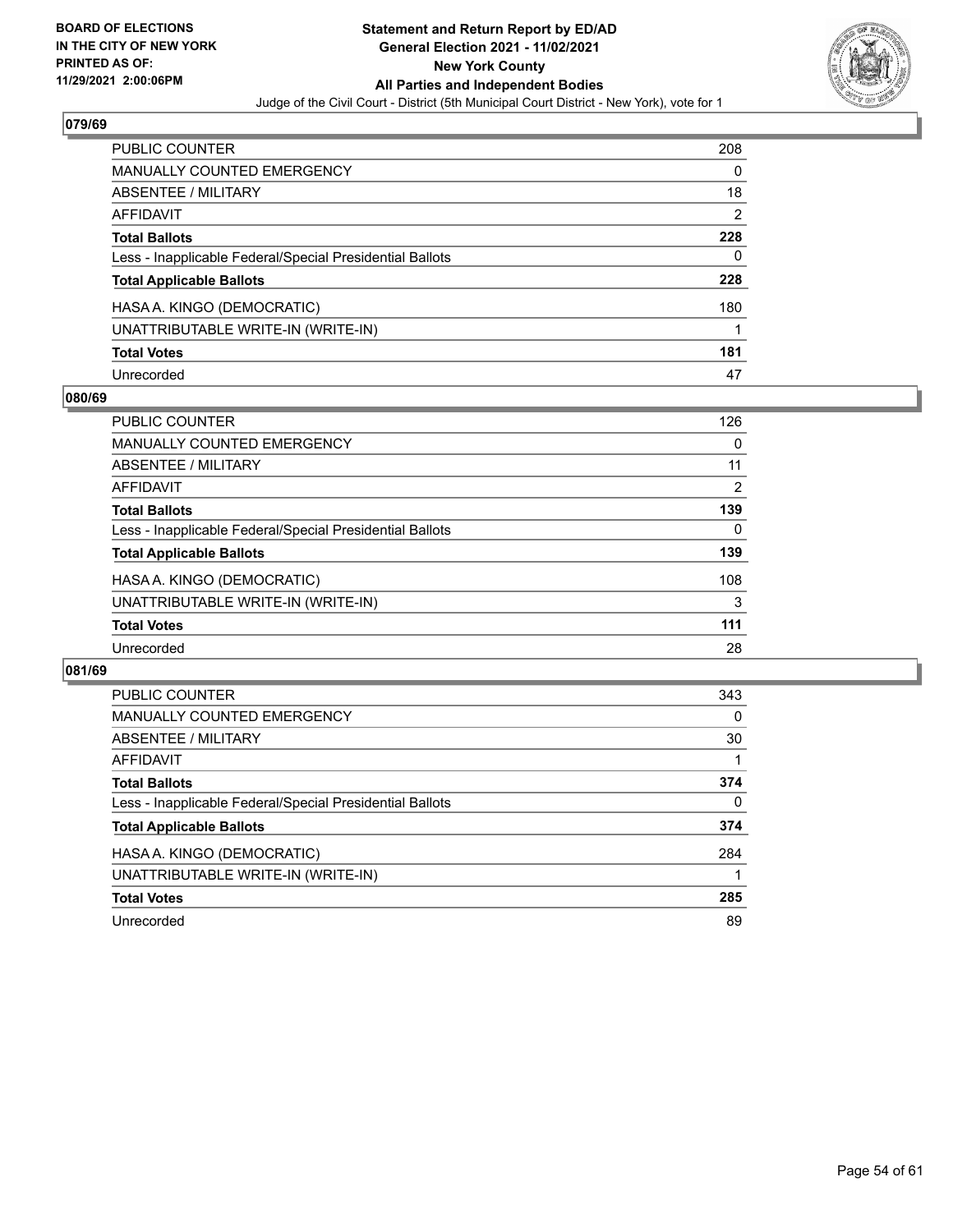

| PUBLIC COUNTER                                           | 244 |
|----------------------------------------------------------|-----|
| <b>MANUALLY COUNTED EMERGENCY</b>                        | 0   |
| ABSENTEE / MILITARY                                      | 18  |
| AFFIDAVIT                                                | 2   |
| <b>Total Ballots</b>                                     | 264 |
| Less - Inapplicable Federal/Special Presidential Ballots | 0   |
| <b>Total Applicable Ballots</b>                          | 264 |
| HASA A. KINGO (DEMOCRATIC)                               | 181 |
| <b>Total Votes</b>                                       | 181 |
| Unrecorded                                               | 83  |

## **084/69**

| <b>PUBLIC COUNTER</b>                                    | 227 |
|----------------------------------------------------------|-----|
| MANUALLY COUNTED EMERGENCY                               | 0   |
| ABSENTEE / MILITARY                                      | 12  |
| AFFIDAVIT                                                |     |
| <b>Total Ballots</b>                                     | 240 |
| Less - Inapplicable Federal/Special Presidential Ballots | 0   |
| <b>Total Applicable Ballots</b>                          | 240 |
| HASA A. KINGO (DEMOCRATIC)                               | 193 |
| JAKE STEVENS (WRITE-IN)                                  |     |
| UNATTRIBUTABLE WRITE-IN (WRITE-IN)                       |     |
| <b>Total Votes</b>                                       | 195 |
| Unrecorded                                               | 45  |
|                                                          |     |

| <b>PUBLIC COUNTER</b>                                    | 183 |
|----------------------------------------------------------|-----|
| <b>MANUALLY COUNTED EMERGENCY</b>                        | 0   |
| ABSENTEE / MILITARY                                      | 32  |
| <b>AFFIDAVIT</b>                                         | 0   |
| <b>Total Ballots</b>                                     | 215 |
| Less - Inapplicable Federal/Special Presidential Ballots | 0   |
| <b>Total Applicable Ballots</b>                          | 215 |
| HASA A. KINGO (DEMOCRATIC)                               | 184 |
| BARRY LEIWANT (WRITE-IN)                                 |     |
| <b>BOB BOBINGTON (WRITE-IN)</b>                          |     |
| KATHERINE ALFORD (WRITE-IN)                              |     |
| RACQUEL REINSTEIN (WRITE-IN)                             |     |
| ROY MOSKOWITZ (WRITE-IN)                                 |     |
| <b>Total Votes</b>                                       | 189 |
| Unrecorded                                               | 26  |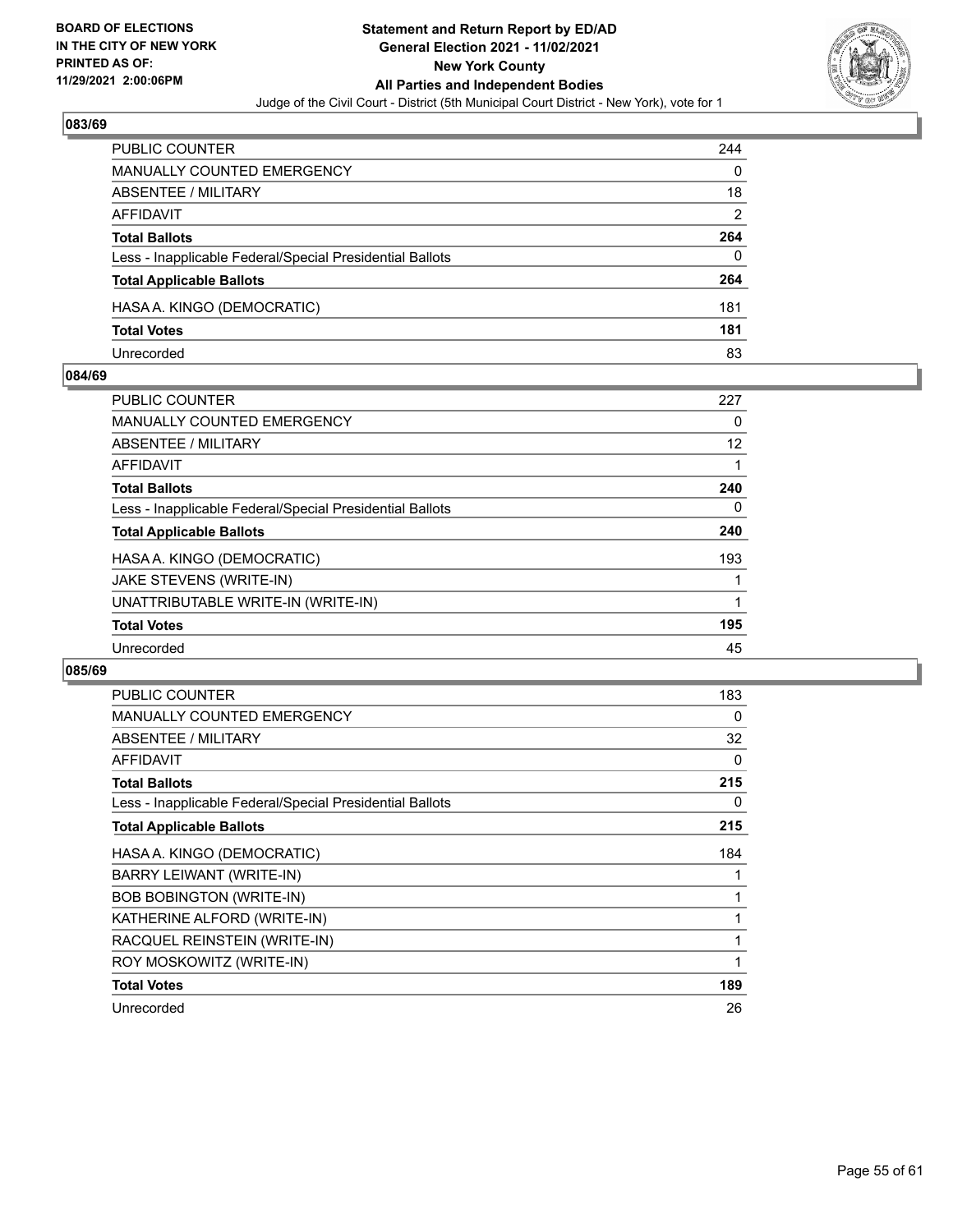

| <b>PUBLIC COUNTER</b>                                    | 124 |
|----------------------------------------------------------|-----|
| MANUALLY COUNTED EMERGENCY                               | 0   |
| ABSENTEE / MILITARY                                      | 14  |
| AFFIDAVIT                                                |     |
| <b>Total Ballots</b>                                     | 139 |
| Less - Inapplicable Federal/Special Presidential Ballots | 0   |
| <b>Total Applicable Ballots</b>                          | 139 |
| HASA A. KINGO (DEMOCRATIC)                               | 107 |
| <b>Total Votes</b>                                       | 107 |
| Unrecorded                                               | 32  |

## **110/69**

| PUBLIC COUNTER                                           | 166 |
|----------------------------------------------------------|-----|
| <b>MANUALLY COUNTED EMERGENCY</b>                        | 0   |
| ABSENTEE / MILITARY                                      | 21  |
| AFFIDAVIT                                                |     |
| <b>Total Ballots</b>                                     | 188 |
| Less - Inapplicable Federal/Special Presidential Ballots | 0   |
| <b>Total Applicable Ballots</b>                          | 188 |
| HASA A. KINGO (DEMOCRATIC)                               | 144 |
| <b>Total Votes</b>                                       | 144 |
| Unrecorded                                               | 44  |

| <b>PUBLIC COUNTER</b>                                    | 180      |
|----------------------------------------------------------|----------|
| <b>MANUALLY COUNTED EMERGENCY</b>                        | 0        |
| ABSENTEE / MILITARY                                      | 23       |
| <b>AFFIDAVIT</b>                                         | $\Omega$ |
| <b>Total Ballots</b>                                     | 203      |
| Less - Inapplicable Federal/Special Presidential Ballots | 0        |
| <b>Total Applicable Ballots</b>                          | 203      |
| HASA A. KINGO (DEMOCRATIC)                               | 162      |
| ALAN FLACKS (WRITE-IN)                                   |          |
| DAVID M. MORRIS (WRITE-IN)                               |          |
| <b>Total Votes</b>                                       | 164      |
| Unrecorded                                               | 39       |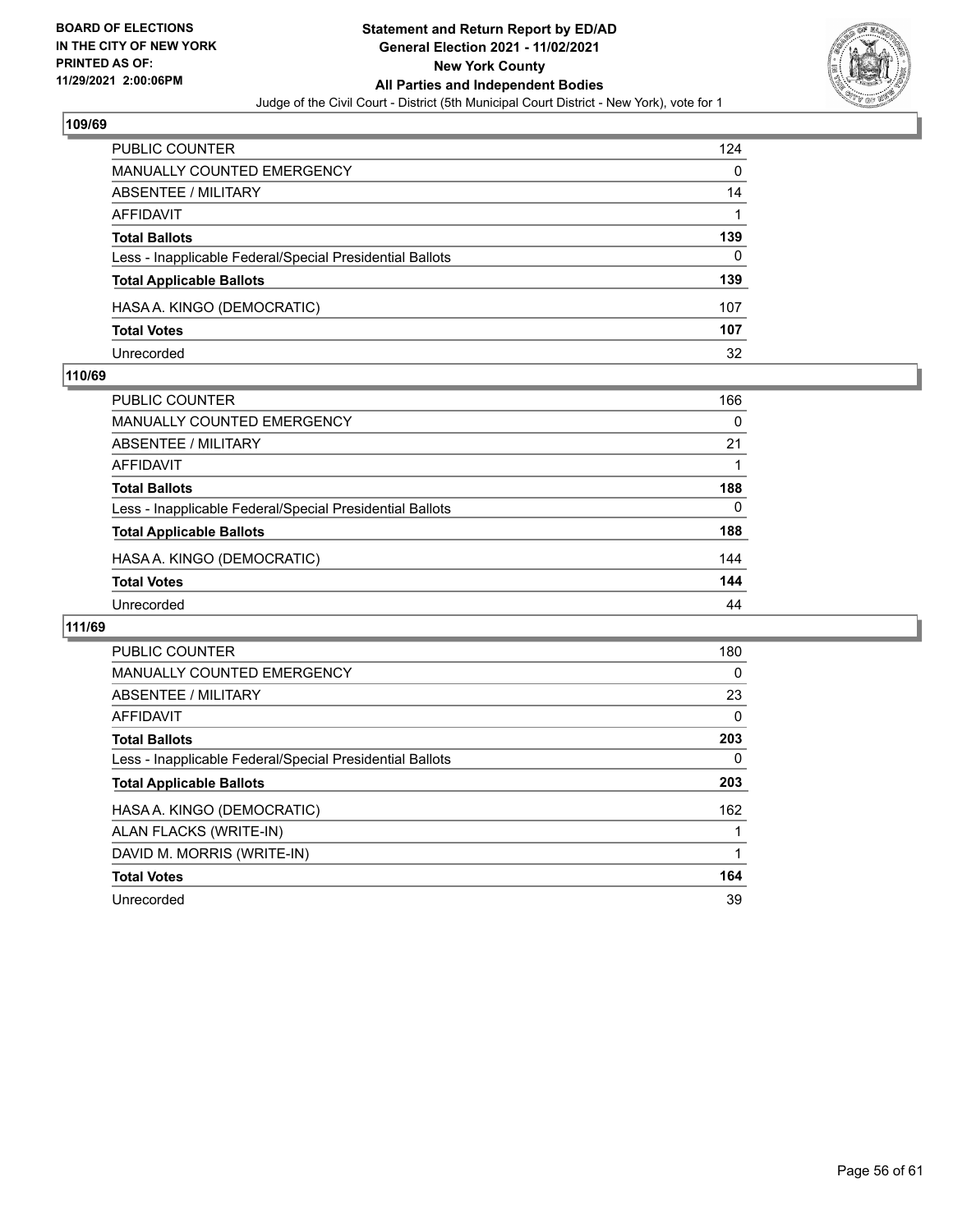

| <b>PUBLIC COUNTER</b>                                    | 167 |
|----------------------------------------------------------|-----|
| <b>MANUALLY COUNTED EMERGENCY</b>                        | 0   |
| ABSENTEE / MILITARY                                      | 21  |
| <b>AFFIDAVIT</b>                                         | 0   |
| <b>Total Ballots</b>                                     | 188 |
| Less - Inapplicable Federal/Special Presidential Ballots | 0   |
| <b>Total Applicable Ballots</b>                          | 188 |
| HASA A. KINGO (DEMOCRATIC)                               | 160 |
| COURTNEY HALEY (WRITE-IN)                                |     |
| PETER WEINBERG (WRITE-IN)                                |     |
| SAMANTHA SCHONFELD (WRITE-IN)                            |     |
| <b>Total Votes</b>                                       | 163 |
| Unrecorded                                               | 25  |

## **113/69**

| <b>PUBLIC COUNTER</b>                                    | 175      |
|----------------------------------------------------------|----------|
| MANUALLY COUNTED EMERGENCY                               | $\Omega$ |
| ABSENTEE / MILITARY                                      | 37       |
| AFFIDAVIT                                                | 0        |
| <b>Total Ballots</b>                                     | 212      |
| Less - Inapplicable Federal/Special Presidential Ballots | 0        |
| <b>Total Applicable Ballots</b>                          | 212      |
| HASA A. KINGO (DEMOCRATIC)                               | 166      |
| <b>Total Votes</b>                                       | 166      |
| Unrecorded                                               | 46       |

| <b>PUBLIC COUNTER</b>                                    | 61       |
|----------------------------------------------------------|----------|
| MANUALLY COUNTED EMERGENCY                               | $\Omega$ |
| ABSENTEE / MILITARY                                      | 4        |
| AFFIDAVIT                                                | 0        |
| <b>Total Ballots</b>                                     | 65       |
| Less - Inapplicable Federal/Special Presidential Ballots | $\Omega$ |
| <b>Total Applicable Ballots</b>                          | 65       |
| HASA A. KINGO (DEMOCRATIC)                               | 38       |
| <b>Total Votes</b>                                       | 38       |
| Unrecorded                                               | 27       |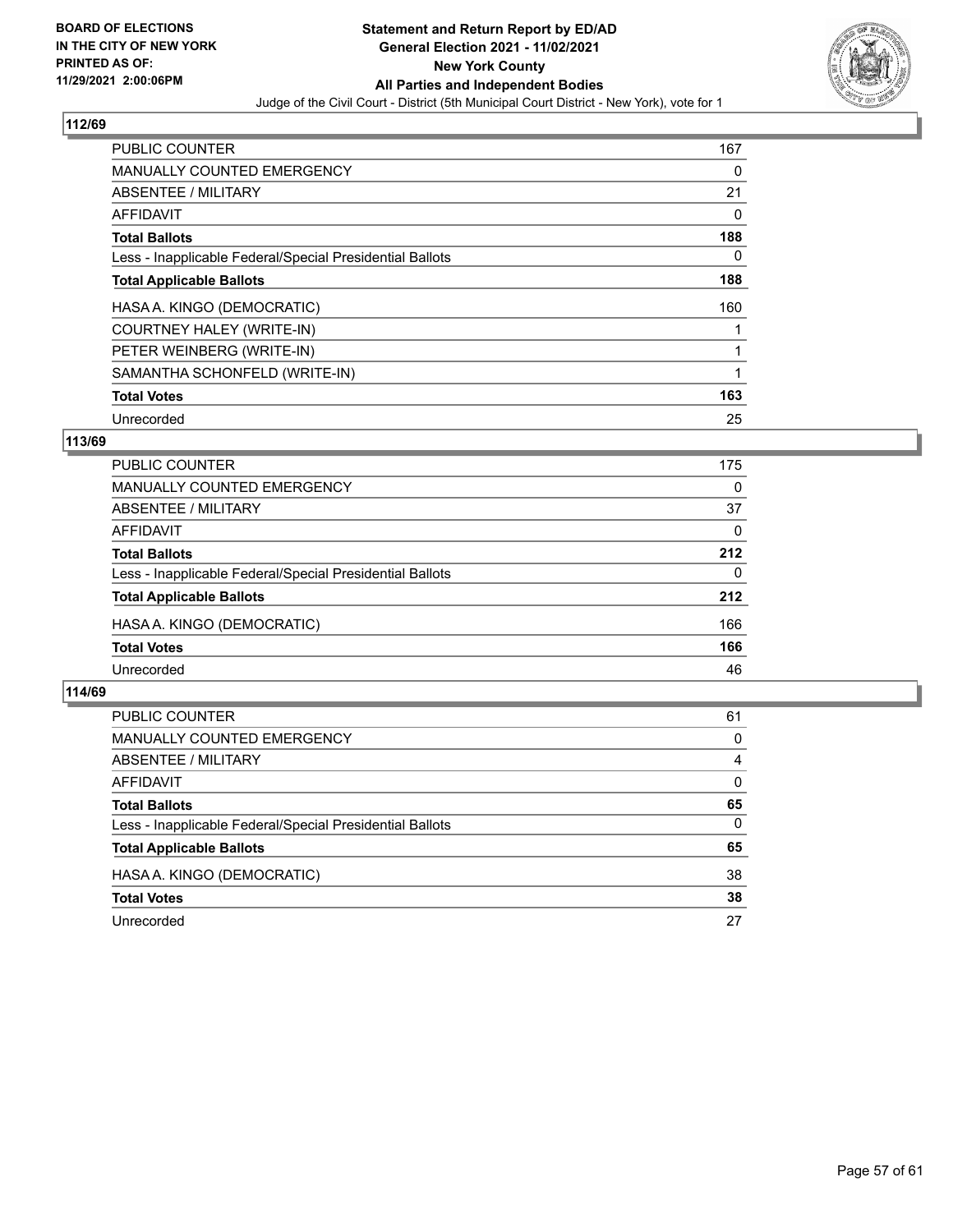

| PUBLIC COUNTER                                           | 157           |
|----------------------------------------------------------|---------------|
| <b>MANUALLY COUNTED EMERGENCY</b>                        | 0             |
| ABSENTEE / MILITARY                                      | 28            |
| AFFIDAVIT                                                | $\mathcal{P}$ |
| <b>Total Ballots</b>                                     | 187           |
| Less - Inapplicable Federal/Special Presidential Ballots | 0             |
| <b>Total Applicable Ballots</b>                          | 187           |
| HASA A. KINGO (DEMOCRATIC)                               | 151           |
| <b>Total Votes</b>                                       | 151           |
| Unrecorded                                               | 36            |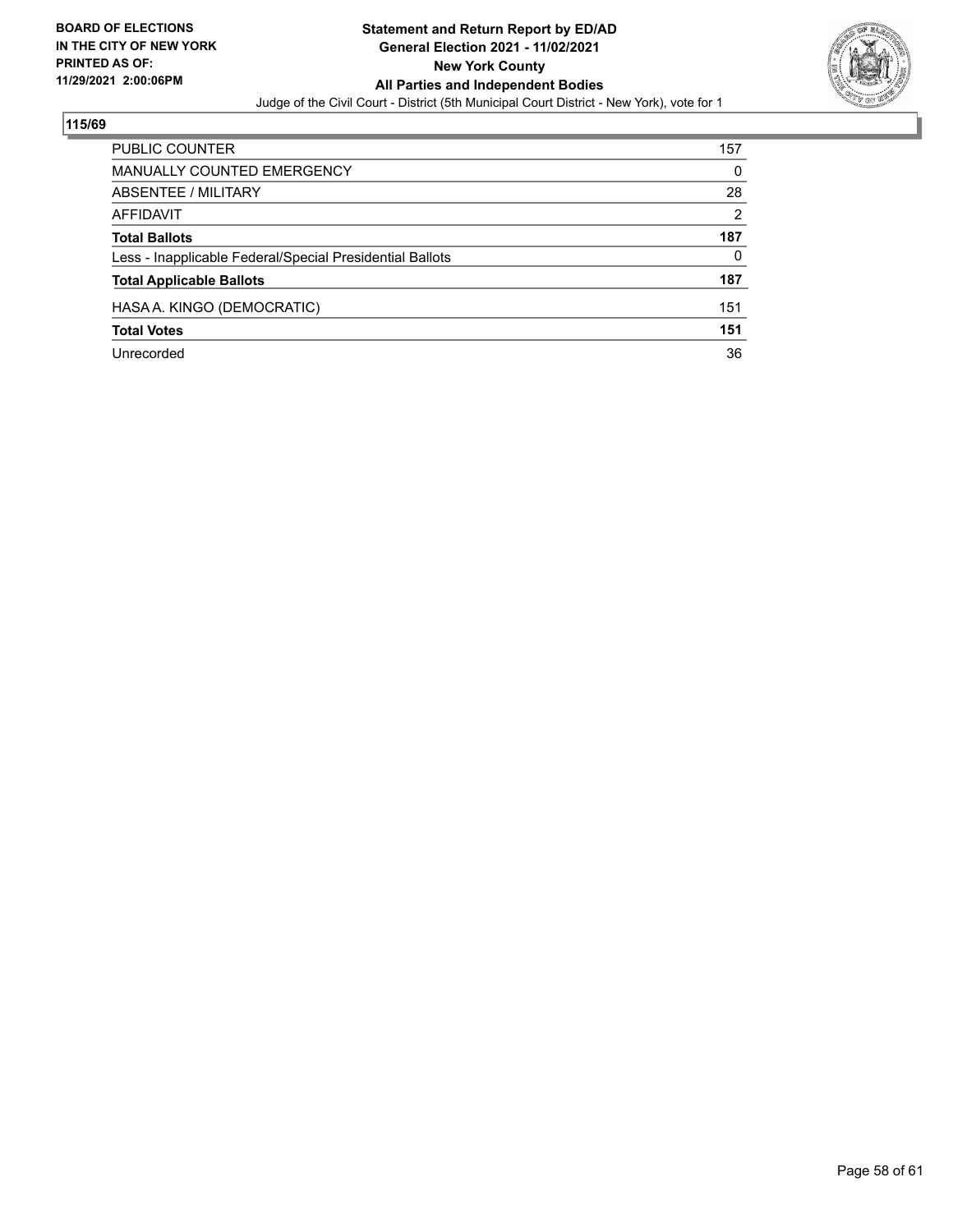

| <b>PUBLIC COUNTER</b>                                    | 264 |
|----------------------------------------------------------|-----|
| <b>MANUALLY COUNTED EMERGENCY</b>                        | 0   |
| ABSENTEE / MILITARY                                      | 66  |
| <b>AFFIDAVIT</b>                                         |     |
| <b>Total Ballots</b>                                     | 331 |
| Less - Inapplicable Federal/Special Presidential Ballots | 0   |
| <b>Total Applicable Ballots</b>                          | 331 |
| HASA A. KINGO (DEMOCRATIC)                               | 233 |
| ADAM FRIEDLAND (WRITE-IN)                                |     |
| DONALD TRUMP (WRITE-IN)                                  |     |
| MICHAEL DAVIS (WRITE-IN)                                 |     |
| UNATTRIBUTABLE WRITE-IN (WRITE-IN)                       |     |
| <b>Total Votes</b>                                       | 237 |
| Unrecorded                                               | 94  |

## **098/75**

| <b>PUBLIC COUNTER</b>                                    | 193 |
|----------------------------------------------------------|-----|
| <b>MANUALLY COUNTED EMERGENCY</b>                        | 0   |
| ABSENTEE / MILITARY                                      | 38  |
| AFFIDAVIT                                                | 3   |
| <b>Total Ballots</b>                                     | 234 |
| Less - Inapplicable Federal/Special Presidential Ballots | 0   |
| <b>Total Applicable Ballots</b>                          | 234 |
| HASA A. KINGO (DEMOCRATIC)                               | 191 |
| ESTEE CARTER (WRITE-IN)                                  |     |
| <b>Total Votes</b>                                       | 192 |
| Unrecorded                                               | 42  |

| PUBLIC COUNTER                                           | 205      |
|----------------------------------------------------------|----------|
| <b>MANUALLY COUNTED EMERGENCY</b>                        | $\Omega$ |
| ABSENTEE / MILITARY                                      | 34       |
| AFFIDAVIT                                                | 4        |
| <b>Total Ballots</b>                                     | 243      |
| Less - Inapplicable Federal/Special Presidential Ballots | 0        |
| <b>Total Applicable Ballots</b>                          | 243      |
| HASA A. KINGO (DEMOCRATIC)                               | 200      |
| LAURA WESLEY (WRITE-IN)                                  |          |
| MATTHEW HARRIS (WRITE-IN)                                | 1        |
| UNATTRIBUTABLE WRITE-IN (WRITE-IN)                       | 2        |
| <b>Total Votes</b>                                       | 204      |
| Unrecorded                                               | 39       |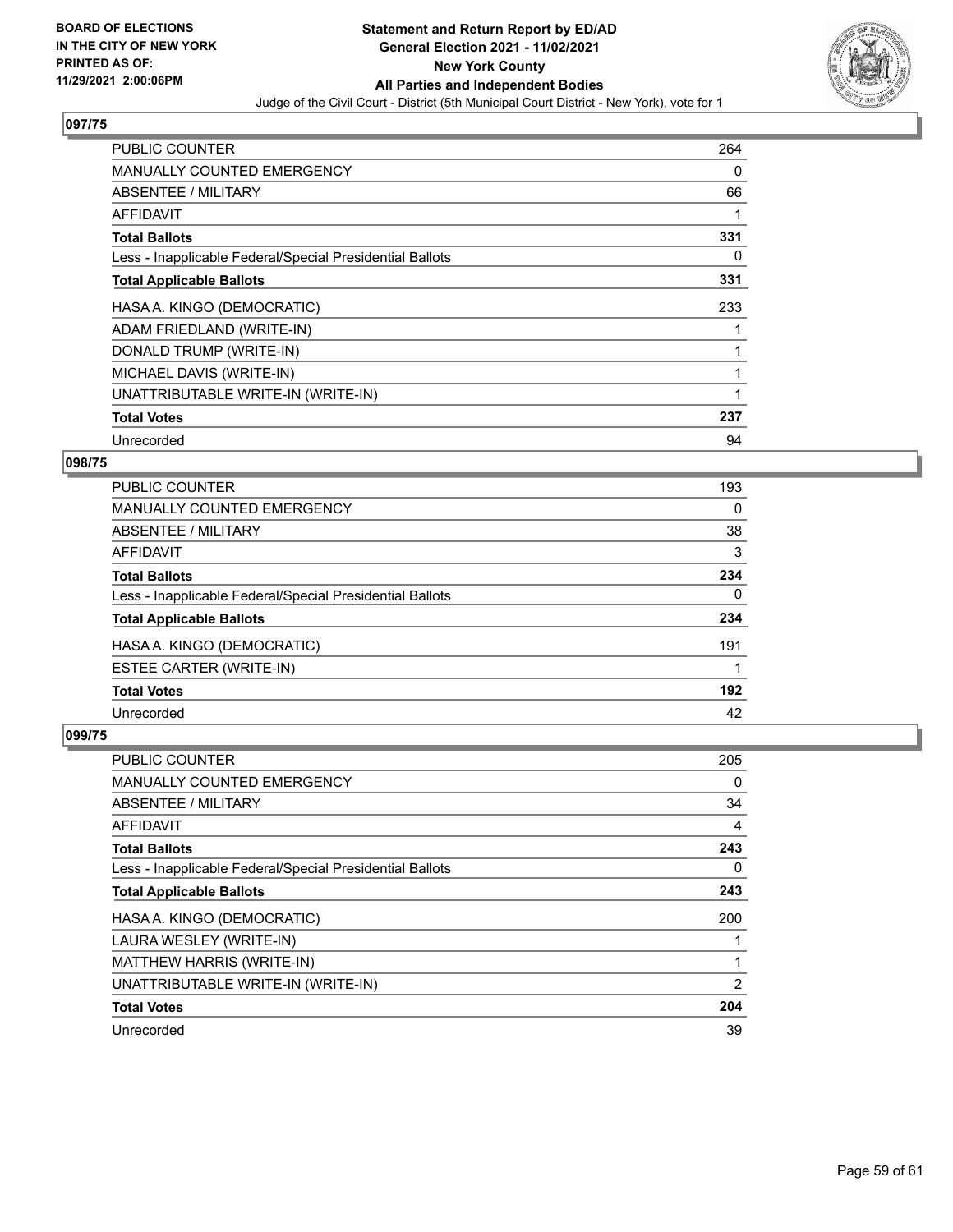

| <b>PUBLIC COUNTER</b>                                    | 183 |
|----------------------------------------------------------|-----|
| <b>MANUALLY COUNTED EMERGENCY</b>                        | 0   |
| <b>ABSENTEE / MILITARY</b>                               | 47  |
| AFFIDAVIT                                                | 5   |
| <b>Total Ballots</b>                                     | 235 |
| Less - Inapplicable Federal/Special Presidential Ballots | 0   |
| <b>Total Applicable Ballots</b>                          | 235 |
| HASA A. KINGO (DEMOCRATIC)                               | 169 |
| BARRY MONTROSE (WRITE-IN)                                |     |
| DANIELLE CUSSON (WRITE-IN)                               |     |
| DIMITRIJE M. MITRINOVIC (WRITE-IN)                       |     |
| DONALD TRUMP (WRITE-IN)                                  | 1   |
| <b>Total Votes</b>                                       | 173 |
| Unrecorded                                               | 62  |